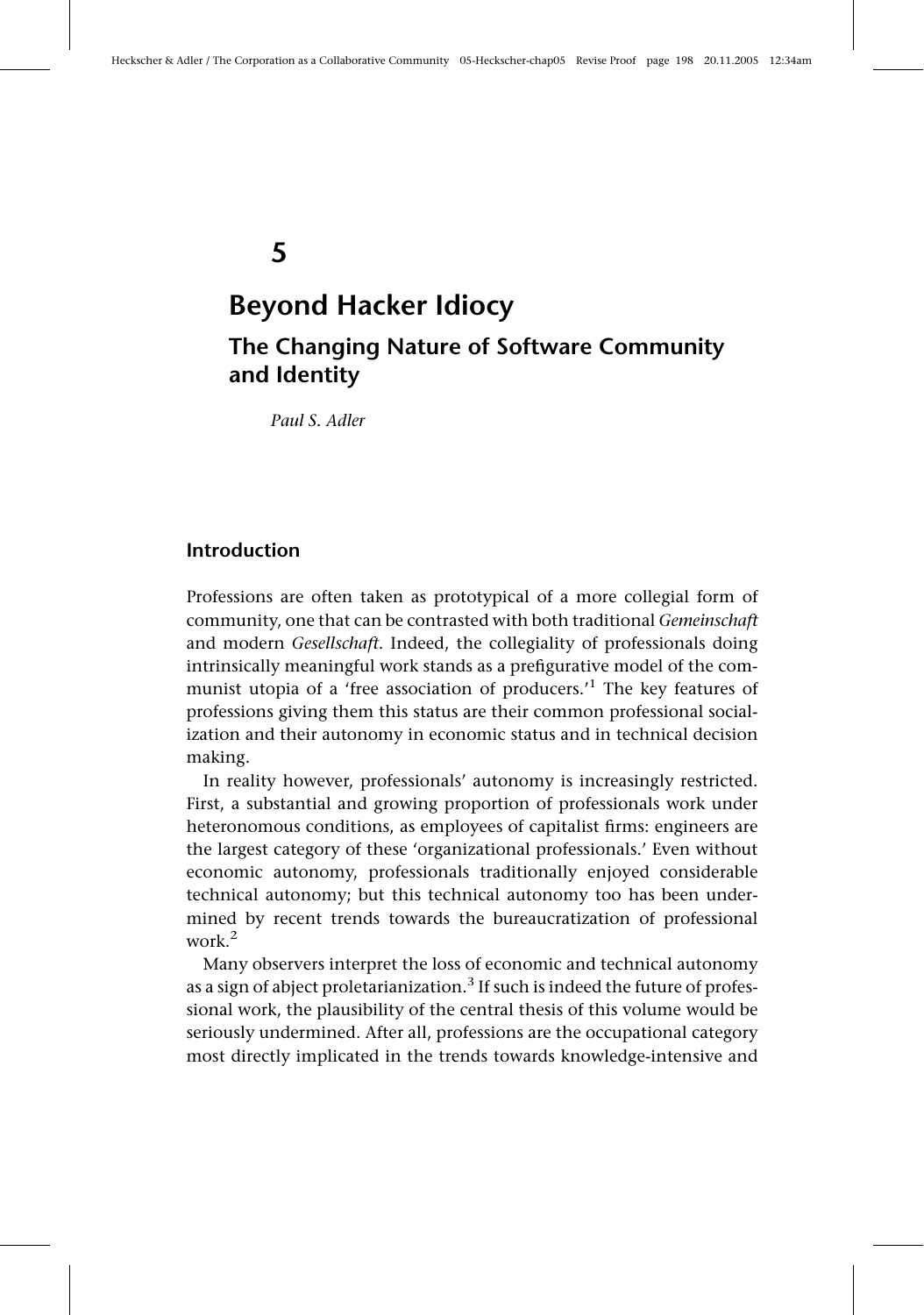solutions-oriented production that we have interpreted as driving the movement towards collaborative community.

This chapter challenges that pessimistic prognosis: I argue that it is precisely the loss of autonomy that is allowing professionals to move beyond the primitive, guild form of coordination towards a more advanced form—collaborative community. To ground my argument, this chapter examines the case of software developers.

Software is a fruitful field for this investigation. On the one hand, in the early years of the industry programmers—much like the physicians described by Maccoby in Chapter 6—resembled guild craftsmen, sharing elements of common socialization and enjoying great technical autonomy in their work. To quote one of them:

I remember that in the fifties and early sixties I was a 'jack of all trades.' As a programmer I got to deal with the whole process. I would think through a problem, talk to the clients, write my own code, and operate the machine. I loved it particularly the chance to see something through from beginning to end. $4$ 

On the other hand, over the past few decades, a significant part of the software industry has undergone massive bureaucratization. A growing proportion of developers describe their work in terms more like these, taken from an interview with a developer who worked in a large systemsdevelopment consulting firm I will call GCC:

Where I used to work before I came to GCC, the development process was entirely up to me and my manager. What I did, when I did it, what it was going to look like when it was done, and so forth, was all up to me. It was very informal. Here everything is very different. It's much more rigid. It's much more formal. A lot of people lay out the schedule, the entire functionality, and what I'm going to be accountable for-before I even get involved. ...

When I got here I was kind of shocked. Right off, it was 'Here are your Instructions.' 'So what does this tell me?' 'It tells you how to do your job.' I thought I was bringing the know-how I'd need to do my job. But sure enough, you open up the Instructions, and they tell you how to do your job: how to lay the code out, where on the form to write a change request number, and so on. I was shocked.

Notwithstanding the development of powerful programming technologies over the recent decades, the guild model common in the industry's early years has proven grossly inadequate for the development of larger, more complex software systems. As systems have grown larger, so too has the proportion of projects that fail to meet their goals or fail entirely, creating what many observers call a state of 'crisis' and 'chaos.'<sup>5</sup> The effort to tame the chaos in software development has led to an increasing focus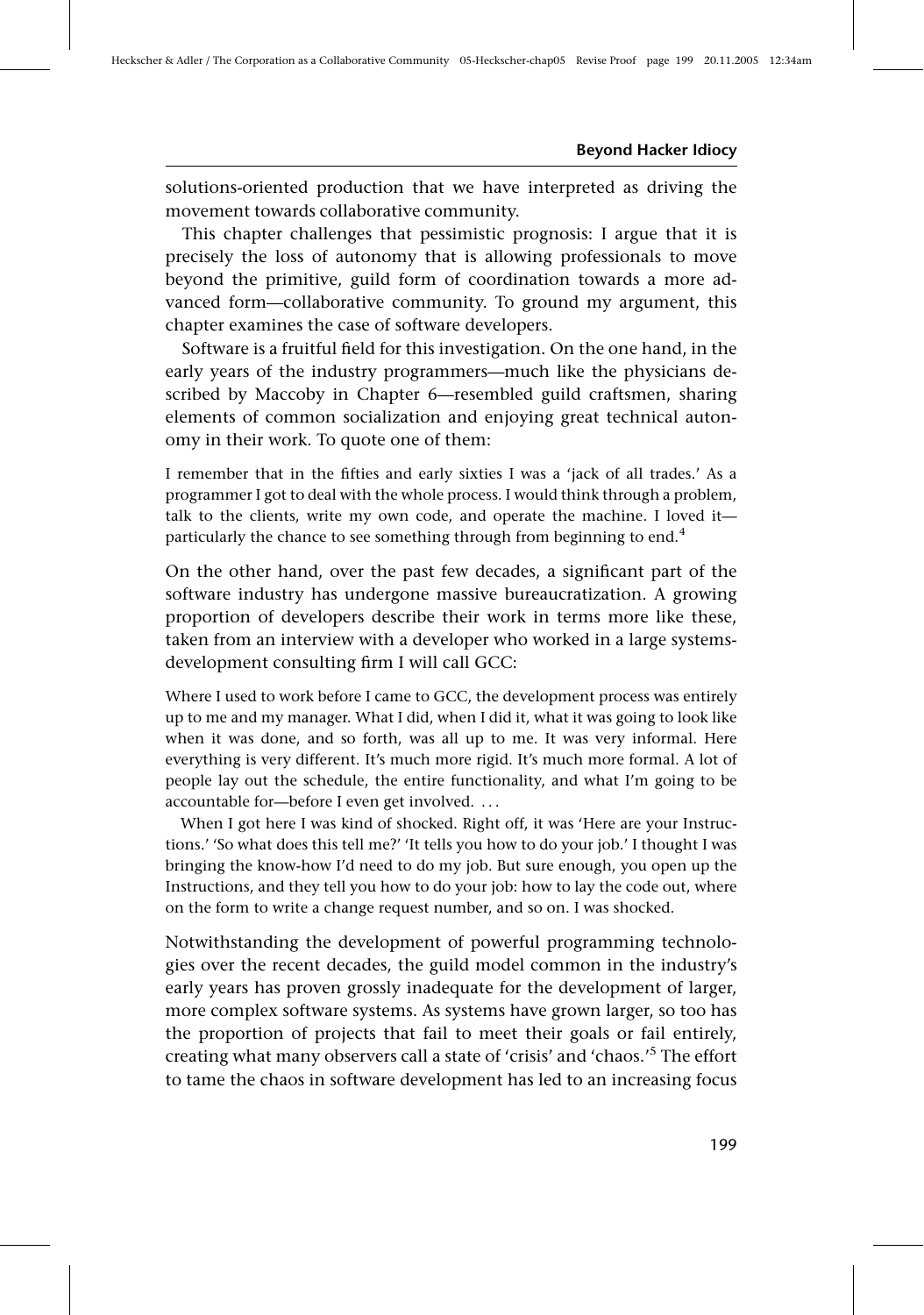on 'process,' understood as the standardization, formalization, and management control of work processes. One popular vehicle for attaining greater process discipline is the Capability Maturity Model (CMM*1*) developed by the Software Engineering Institute (described in more detail below). At high levels of 'maturity,' software development should, its proponents argue, resemble a bureaucratic factory process in its disciplined operations, predictable results, and continuous improvement. The interviewee from GCC quoted above is from an organization at the highest CMM maturity level.

On the one hand, this bureaucratization promises considerably greater efficiency, timeliness, and quality.<sup>6</sup> On the other hand, concerns have been voiced about the CMM's bureaucratic nature. These concerns echo those addressed to the broader family of 'software factory' concepts of which the CMM is a part.<sup>7</sup> In particular, concern is often expressed that the discipline recommended by the CMM will reduce the autonomy of developers and will therefore be experienced by them as burdensome and coercive constraint. This would stifle the motivation and creativity that are, over the longer run, required for high-quality and innovative software development.<sup>8</sup> One software development manager interviewed in the present study expressed the concern this way: 'Programming has always been seen as more of an art form than a factory process. Programmers are supposed to be creative, free spirits, able to figure things out themselves. So the software factory idea was very alien to the culture of programmers.'

The debate about the future of software development, like the broader debate about the effects of bureaucratization on professional work, hinges crucially on our understanding of how professionals' communities and identities are reshaped by bureaucratic rationalization. So far, however, we have little research on these issues. Many observers simply assume that developers will reject this bureaucratization; but my interviews at GCC suggested a more complex picture. The developer quoted above—'I was kind of shocked'—went on to say:

But I can see the need now. Now I'm just one of 30 or 40 other people who may need to work on this code, so we need a change request number that everyone can use to identify it. It certainly feels restrictive at first. They explained the Instructions and the whole Program C process to us in our orientation seminar, but it's hard to see the value of it until you've been around a while. Now I can see that it makes things much easier in the long run. I hate to say it. As a developer, I'm pretty allergic to all this paperwork. It's so time-consuming. But it does help. You've got to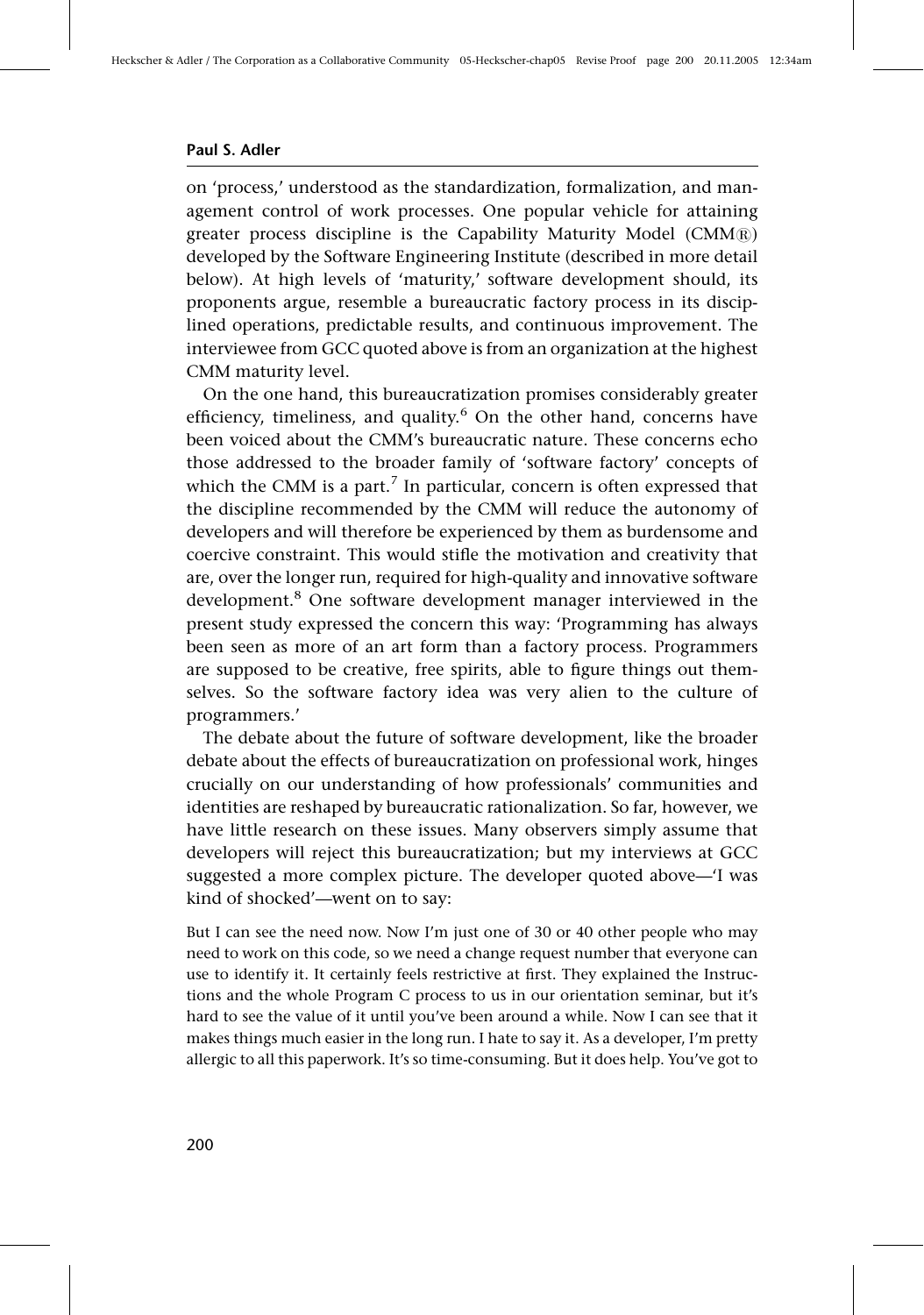keep in mind, too, that by the time we see the Instructions, they've been through a lot of revision and refinement. So they're pretty much on target.

The research reported here analyzes the experience of software developers in four software development units within GCC that have adopted the CMM and reached relatively high levels of maturity. My main findings are threefold: (a) under the influence of the CMM, the software development process had become more interdependent, and thus had been 'socialized' in the sense used by Marx and Engels;  $\binom{9}{2}$  (b) as a result, the structure of development organizations has shifted towards an 'enabling bureaucracy' form, one which combines high levels of community and hierarchy principles of organization, and creating a form of community that is collaborative rather than merely associational or guildlike; (c) the subjective identity of developers shifted from the individualistic 'hacker' form towards interdependent self-construal, in the sense used by cultural psychology;<sup>10</sup> and (*d*) these trends were simultaneously stimulated, distorted, and retarded by profitability pressures.

# Theoretical starting points

My study takes as its theoretical starting point Marx's analysis of the capitalist production process. As discussed in Chapter 1, Marx saw capitalism as a system characterized by the production of 'commodities' goods and services produced for sale on the market rather than for direct use by the producers. The commodity is thus a 'contradictory unity' of use-value (utility) and exchange-value (its value in exchange) contradictory, because the imperatives of making something useful are not necessarily congruent with the imperatives that flow from the desire for profit. $^{11}$ 

Within the capitalist production process, writes Marx, the basic usevalue/exchange-value contradiction is expressed in the contradiction between the *labor process*, in which use-values in the form of working capacity, tools, and materials are combined to create new use-values, and the valorization process, in which these use-values appear in the monetary form of wages, fixed capital, and circulating capital, and are combined to create new exchange-value in the form of profit.<sup>12</sup> In Marx's view of the development of capitalism, the contradiction between these two aspects of the production process intensifies over time, as the labor process embodies a tendency towards what Marx called the 'socialization' of the forces of production, while the valorization process embodies the persistence of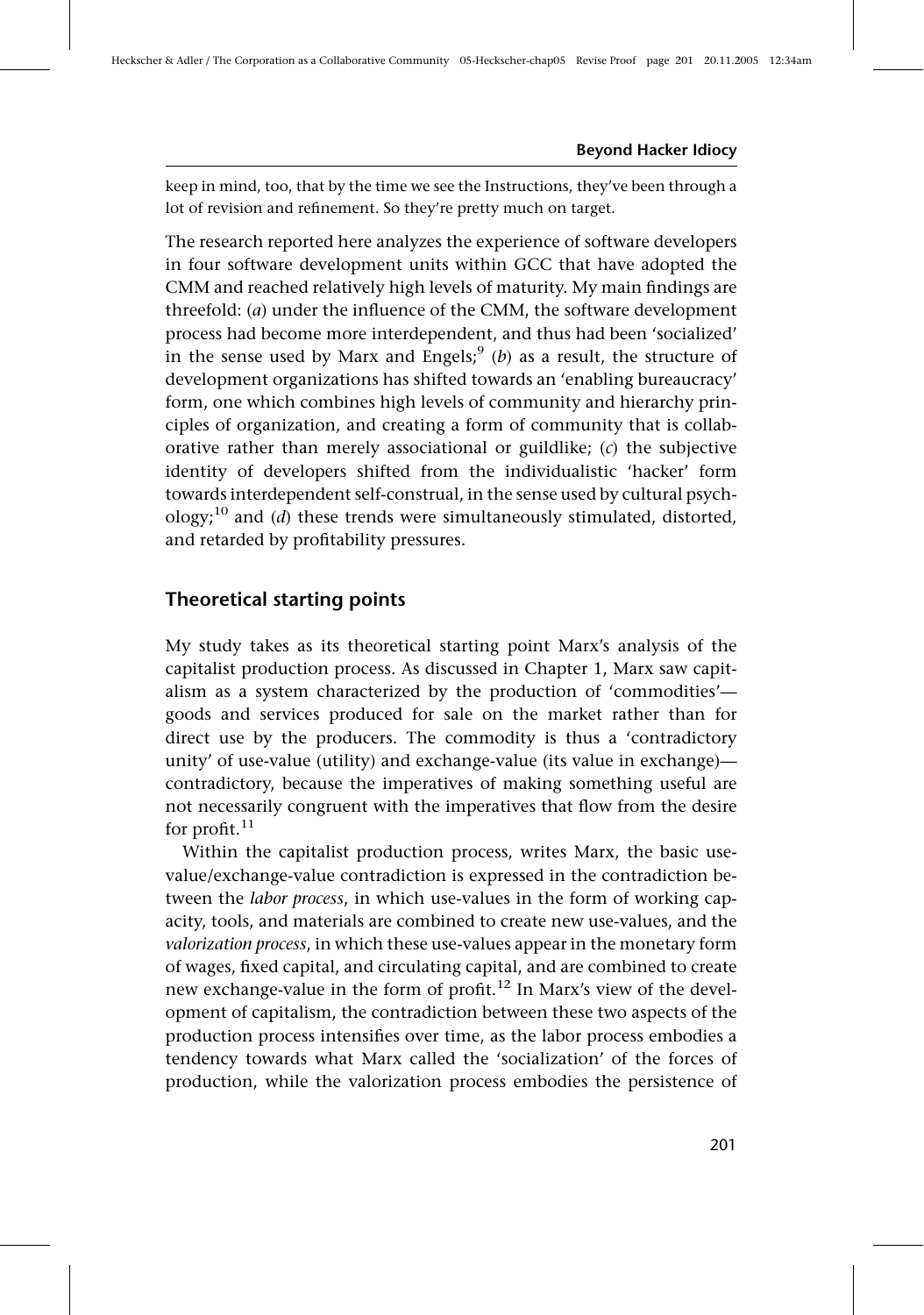private-property-based relations of production. Valorization pressures simultaneously encourage, undermine, and distort the tendency towards socialization.<sup>13</sup> Let us unpack this summary formulation.

Socialization is commonly construed as the process whereby people new to a culture internalize its norms: Marx's use is broader. Marx's discussion of the socialization of the forces of production (as distinct from his arguments in favor of the socialization of property relations through nationalizations) suggests that this psychological internalization is just one form of a more general phenomenon: the forces of production are socialized insofar as they come to embody the capabilities developed in the larger society rather than only those that emerge from isolated, local contexts.<sup>14</sup>

The 'objective' socialization of the forces of production is visible at the societal level in the increasingly complex social division of labor—the specialization of industries and regions, and their increasing global interdependence.<sup>15</sup> At the enterprise level—where society's forces of production are instantiated as specific labor processes and specific collectivities objective socialization was characterized by Engels in these terms:  $16$ 

Before capitalist production. i.e. in the Middle Ages. . . . the instruments of labor land, agricultural implements, the workshop, the tool—were the instruments of labor of single individuals, adapted for the use of one worker. . . [The bourgeoisie transformed these productive forces] from means of production of the individual into social means of production, workable only by a community of men. The spinning-wheel, the hand-loom, the blacksmith's hammer were replaced by the spinning-machine, the power-loom, the steam-hammer; the individual workshop, by the factory, implying the cooperation of hundreds and thousands of workmen. In like manner, production itself changed from a series of individual into a series of social acts.

Firms develop a whole panoply of management techniques to master what Marx calls the 'cooperation' necessary to coordinate this interdependent 'series of social acts.'<sup>17</sup> In this light, the emergence of bureaucracy can be seen as a key part of the socialization process.

To these objective dimensions of socialization corresponds a subjective dimension—to reprise the conventional meaning of socialization. When the effective subject of production is no longer an individual worker but the 'collective worker,'<sup>18</sup> workers' identities change—workers are resocialized. Socialization in this subjective sense can be understood as the emergence of more 'interdependent self-construals.'<sup>19</sup> The civilizing mission of capitalism is not only to stimulate enormously the quantitative development of the objective components of the forces of production, but also to take a decisive step in the realization of humankind's fundamentally social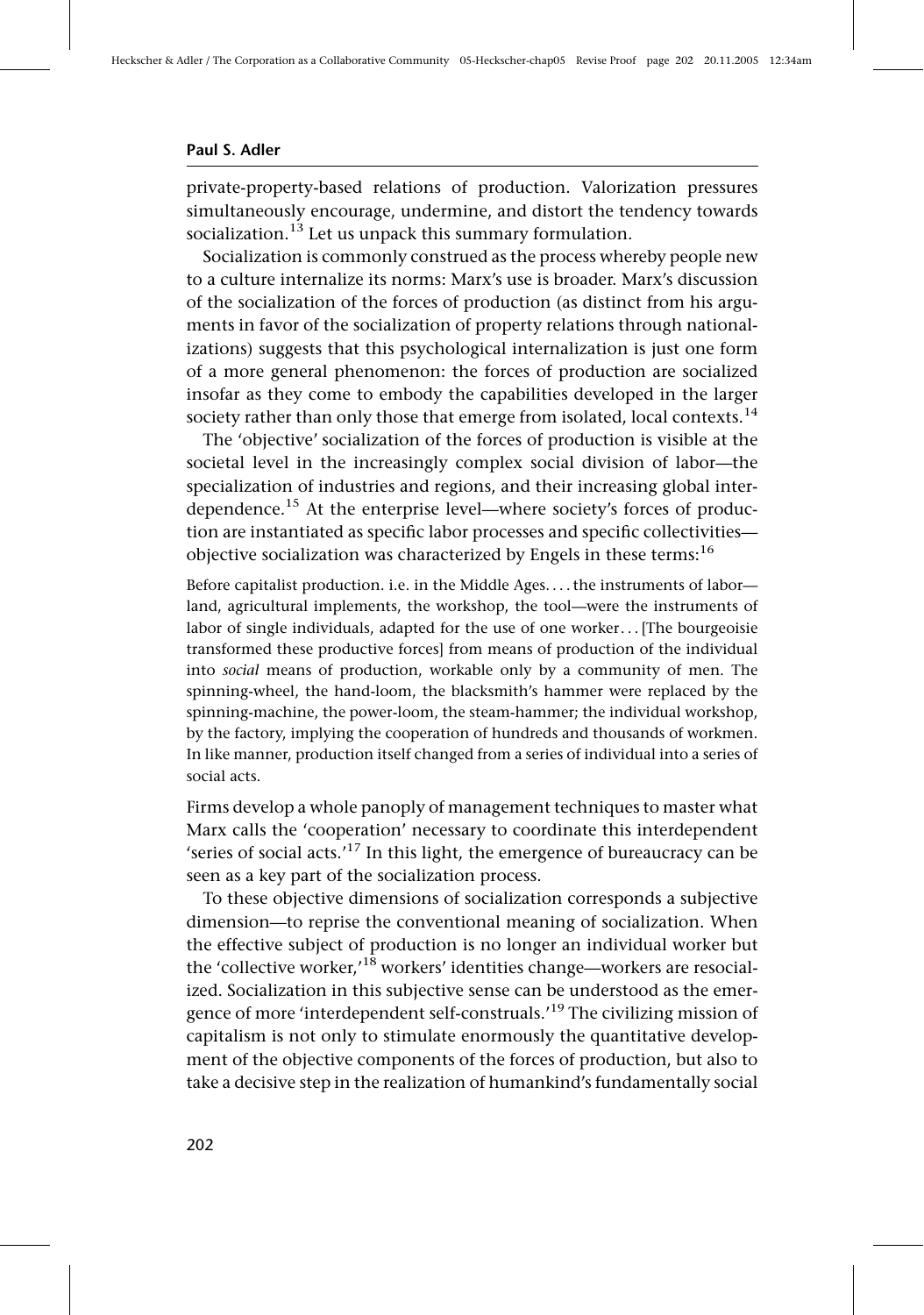nature: 'When the worker cooperates in a planned way with others, he strips off the fetters of his individuality, and develops the capabilities of his species.'<sup>20</sup>

The development of the forces of production pulls workers out of what Marx and Engels call 'rural idiocy' and 'craft idiocy.'<sup>21</sup> Marx's use of the term idiocy preserves both its colloquial sense and the meaning from the Greek idiotes, denoting an asocial individual isolated from the polis. At the opposite end of the spectrum from the idiotes—in the form of the farmer or the craftsman—is the 'social individual,' described in the Grundrisse as the technician who accesses and deploys society's accumulated scientific and technological knowledge in a collaboratively organized production process.22

Under capitalism, this socialization tendency is simultaneously stimulated, retarded, and distorted by the prevailing relations of production. Competitive pressures force firms to break down parochialisms, to bring everyone into the world market, and to stimulate technological progress; but instead of a broadening association of producers progressively mastering their collective future, capitalism imposes the coercion of quasi-natural laws of the market over firms and the despotism of corporate bureaucracy over workers. The limitations on collective mastery that result from the dominance of the market over firms are visible in capitalism's inability to manage public goods and externalities. The limitations resulting from the coercion of the market are visible in the difficulties facing firms that attempt to establish collaborative relations with other firms upand down-stream, only to find that competitive pressure destroys these high-trust relations. The limitations resulting from the despotic authority of managers over workers within firms is visible in the Sisyphean nature of corporate human resource management strategies—condemned to futility by the capitalist firm's need for workers who are simultaneously dependable and disposable. $^{23}$  With the increasing complexity of technology and the growing knowledge intensity of the economy, these handicaps become increasingly intolerable fetters on social development.<sup>24</sup>

In the overall dynamics of capitalism, these various constraints must and do slowly cede to the overall progress of socialization. In modern industry, competitive advantage often flows from skill upgrading and from greater collaborative interdependence within and between firms. The pursuit of those sources of competitive advantage makes capitalists the 'involuntary promoters' of socialization.<sup>25</sup> While at first, socialization appears in the alienated form of coercive market and bureaucratic control, the subsequent development of capitalism constantly brings forth new,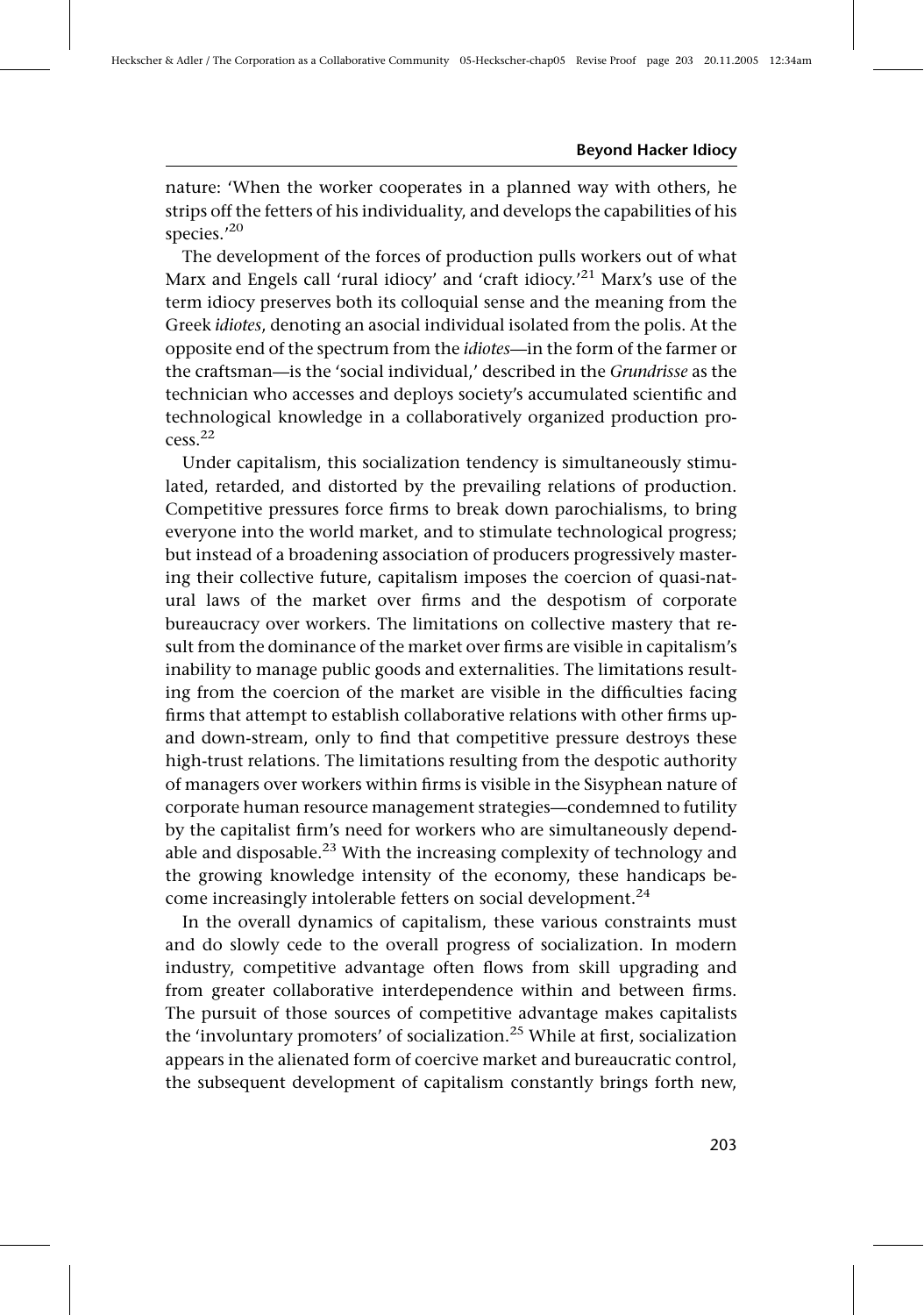more conscious and collaborative forms of socialization—forms which stand in ever-sharper contrast to the prerogatives of capital.

As a result of the persistence of capitalist relations of production, the path of socialization—the emergence of collaborative community—is halting and uneven. Globalization integrates markets, but by whipsawing regions against each other. Management mobilizes the collective worker, but then is seduced by the easy profits from downsizing and outsourcing. There is a long-term skill upgrading trend, but firms find the low road of deskilling and super-exploitation ever tempting.

The body of this chapter shows that this dialectic of socialization and valorization drives the evolution of software development and the mutations of professional communities and identities. First, however, I describe the context of the research and my research methods.

## Some context

## The Capability Maturity Model

In the 1980s, the US Air Force studied seventeen major software systems contracts and found that every project was late (by an average of 75 per cent) and over budget.<sup>26</sup> The chaos in large-scale commercial sector projects was (and still is) in general even worse.<sup>27</sup> In 1984, frustrated with such chaos, the Department of Defense (DoD) funded the Software Engineering Institute (SEI), based at Carnegie-Mellon University, to develop a model of a more reliable software development process. With the assistance of the MITRE Corporation, SEI developed a process maturity framework, releasing a preliminary description in 1987 and the first official version (version 1.1) in 1991.

A broad community of industry people helped shape the CMM. One of the CMM authors writes: 'Nearly 1000 external reviewers who were part of a ''CMM Correspondence Group'' had the opportunity to comment on the various drafts leading to CMM version 1.1. A CMM Advisory Board helped the SEI review and reconcile conflicting requests.<sup>28</sup> The software CMM was subsequently complemented by CMM tools for systems engineering, people management, software acquisition, and engineering. In 2000, several of these were integrated into a broader tool called CMM-Integration.

This study focuses on the software CMM. This CMM distinguishes five successively more 'mature' levels of process capability, each characterized by mastery of a number of Key Process Areas (KPAs)—see Table 5.1. The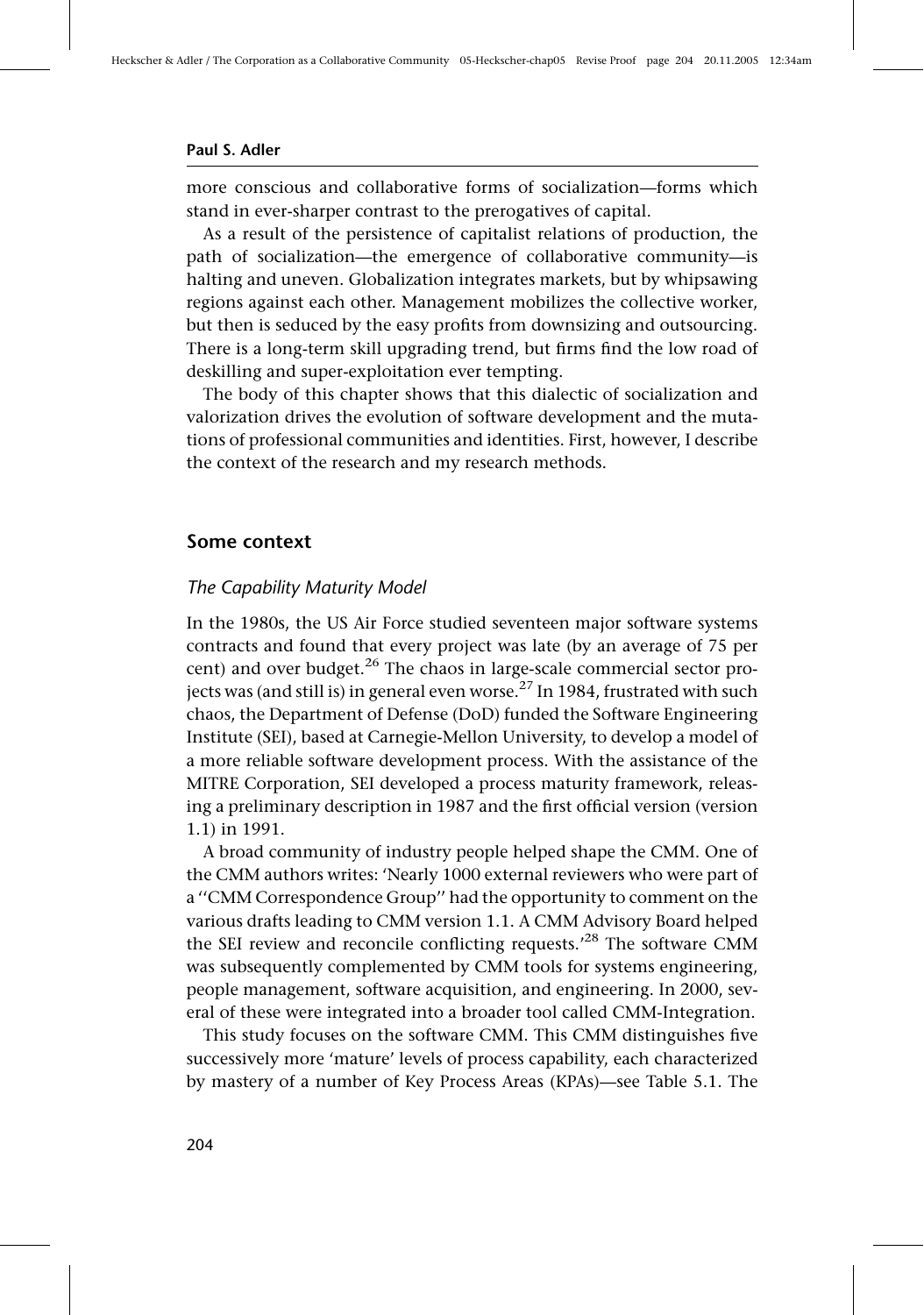| Level                  | Focus and description                                                                                                                                                                                                                                                                                                                                                                     | Key process areas                                                                                                                                                                                             | Distribution of appraised<br>1987-1991 (132<br>organizations in:<br>organizations) | (1,543 organizations)<br>2000-mid-2004 |
|------------------------|-------------------------------------------------------------------------------------------------------------------------------------------------------------------------------------------------------------------------------------------------------------------------------------------------------------------------------------------------------------------------------------------|---------------------------------------------------------------------------------------------------------------------------------------------------------------------------------------------------------------|------------------------------------------------------------------------------------|----------------------------------------|
| Level 1: Initial       | occasionally even chaotic. Few processes<br>are defined, and success depends on<br>Competent people and heroics:<br>The software process is ad hoc,<br>individual effort and heroics.                                                                                                                                                                                                     |                                                                                                                                                                                                               | 80.0%                                                                              | 9.6%                                   |
| Repeatable<br>Level 2: | Basic program management processes are<br>established to track cost, schedule, and<br>discipline is in place to repeat earlier<br>rogram management processes:<br>functionality. The necessary process<br>successes on programs with similar<br>applications.                                                                                                                             | software project tracking<br>· software configuration<br>software project<br>software quality<br>management<br>management<br>and oversight<br>· requirements<br>assurance<br>planning                         | 12.3%                                                                              | 42.6%                                  |
| Level 3: Defined       | The software process for both management<br>organization's standard software process for<br>and engineering activities is documented,<br>eveloping and maintaining software<br>a standard software process for the<br>standardized, and integrated into<br>organization. All programs use an<br>approved, tailored version of the<br>ingineering processes and<br>organizational support: | organization process<br>organization process<br>integrated software<br>software product<br>training program<br>management<br>peer reviews<br>coordination<br>engineering<br>intergroup<br>definition<br>focus | 6.9%                                                                               | 30.1%                                  |

Table 5.1. The Capability Maturity Model Table 5.1. The Capability Maturity Model

Beyond Hacker Idiocy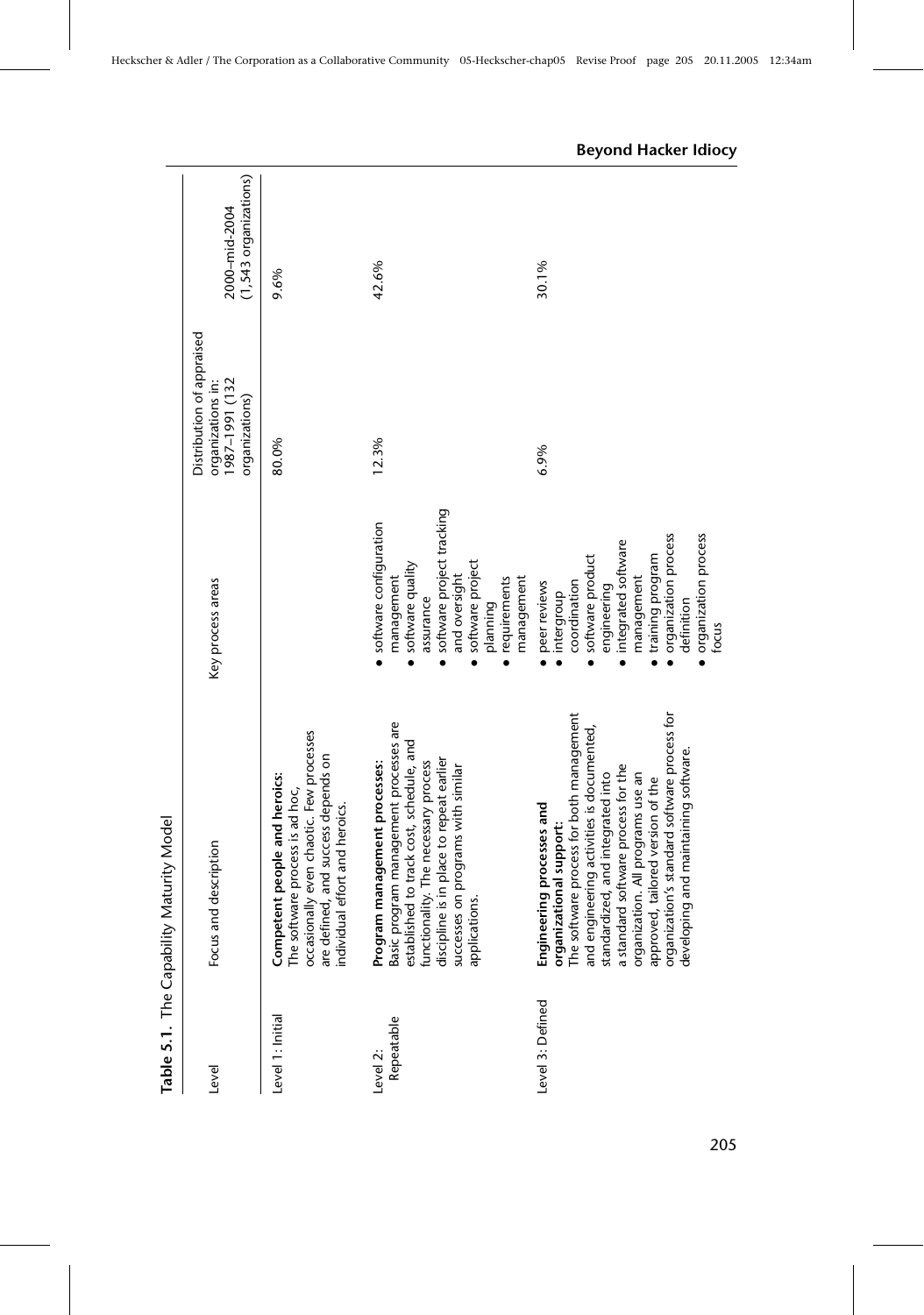|                               | Table 5.1. The Capability Maturity Model (Cont'd)                                                                                                                                                          |                                                                                                        |                                                                                    |                                        |
|-------------------------------|------------------------------------------------------------------------------------------------------------------------------------------------------------------------------------------------------------|--------------------------------------------------------------------------------------------------------|------------------------------------------------------------------------------------|----------------------------------------|
| Level                         | Focus and description                                                                                                                                                                                      | Key process areas                                                                                      | Distribution of appraised<br>1987-1991 (132<br>organizations in:<br>organizations) | (1,543 organizations)<br>2000-mid-2004 |
| Level 4: Managed              | software process and products are quantitatively<br>and product quality are collected. Both the<br>Detailed measures of the software process<br>Product and process quality:<br>understood and controlled. | · quantitative process<br>software quality<br>process change<br>management<br>management<br>management | 0.0%                                                                               | 8.6%                                   |
| Level 5: Optimizing           | Improvement is enabled by quantitative feedback<br>from the process and from piloting innovative<br>Continuous process improvement:<br>ideas and technologies.                                             | · technology change<br>defect prevention<br>management                                                 | 0.8%                                                                               | 9.6%                                   |
| Sources: Paulk et al. (1993); | Software Engineering Institute (2004).                                                                                                                                                                     |                                                                                                        |                                                                                    |                                        |

206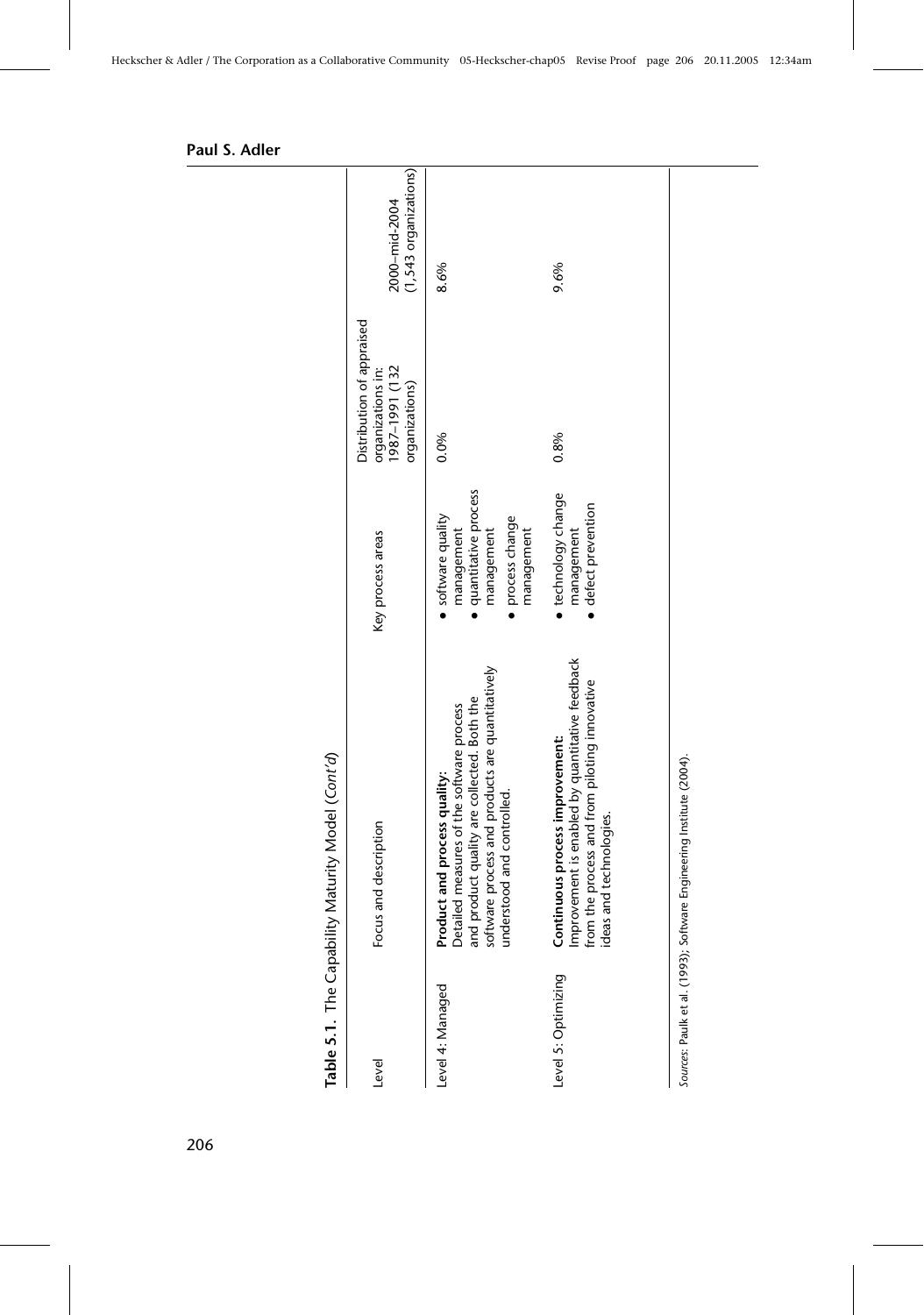CMM belongs to a class of improvement approaches that focus on 'process' rather than 'people.' It does not recommend any particular approach to organizational and behavioral issues: it focuses on the 'whats' and not the 'hows,' leaving CMM users to determine their own implementation approach. Level 1 represents an ad hoc approach—it corresponds to the traditional model of professional work. Level 2 represents the rationalization of the management of individual projects. Level 3 characterizes the way the organization manages its portfolio of projects. Level 4 addresses the quantification of the development process. Level 5 addresses the continuous improvement of that process. The underlying philosophy of this hierarchy was inspired by Crosby's five stages of TQM maturity uncertainty, awakening, enlightenment, wisdom, and certainty. $^{29}$ 

Early CMM assessments revealed a startlingly 'immature' state of software process, but one that conforms to the expectations of mainstream contingency theory: fully 80 per cent of the 132 organizations assessed during 1987–91 were found to be at the ad hoc Level 1. Over the subsequent years, there appears to have been significant shift (although it is difficult to tell given the changing and unrepresentative nature of the sample). This shift was assisted by the fact that the DoD and other government and private-sector organizations began using Software Capability Evaluations (SCEs) based on the CMM as part of their source selection process. The first evaluations pressed suppliers to reach Level 2, but before long the bar was raised to Level 3. Not surprisingly, the CMM has become the basis for numerous software service organizations' improvement efforts in both the government and commercial sectors. (The CMM is almost unknown among firms developing pre-packaged software products.)

Evidence is slowly accumulating that moving up the CMM hierarchy leads to improvements in product cost, quality, and timeliness. The SEI website lists several case studies of high-maturity organizations and the benefits they have achieved. According to one multi-organization statistical study, total development costs decreased by 5 to 10 per cent for every further level attained.<sup>30</sup> Another study examined thirty software projects in the systems integration division of a large IT firm over the period 1984–96, and estimated the effects of moving from Level 1 to 3 to be an increase of 578 per cent in the lines of code per error, a reduction of 30 per cent in cycle time, and a reduction of 17 per cent in personmonths of effort. $31$ 

Skeptics remain unconvinced.<sup>32</sup> Critics of process approaches argue that these gains may be specific to the sampled organizations. More fundamentally, they may be earned at the expense of developer morale and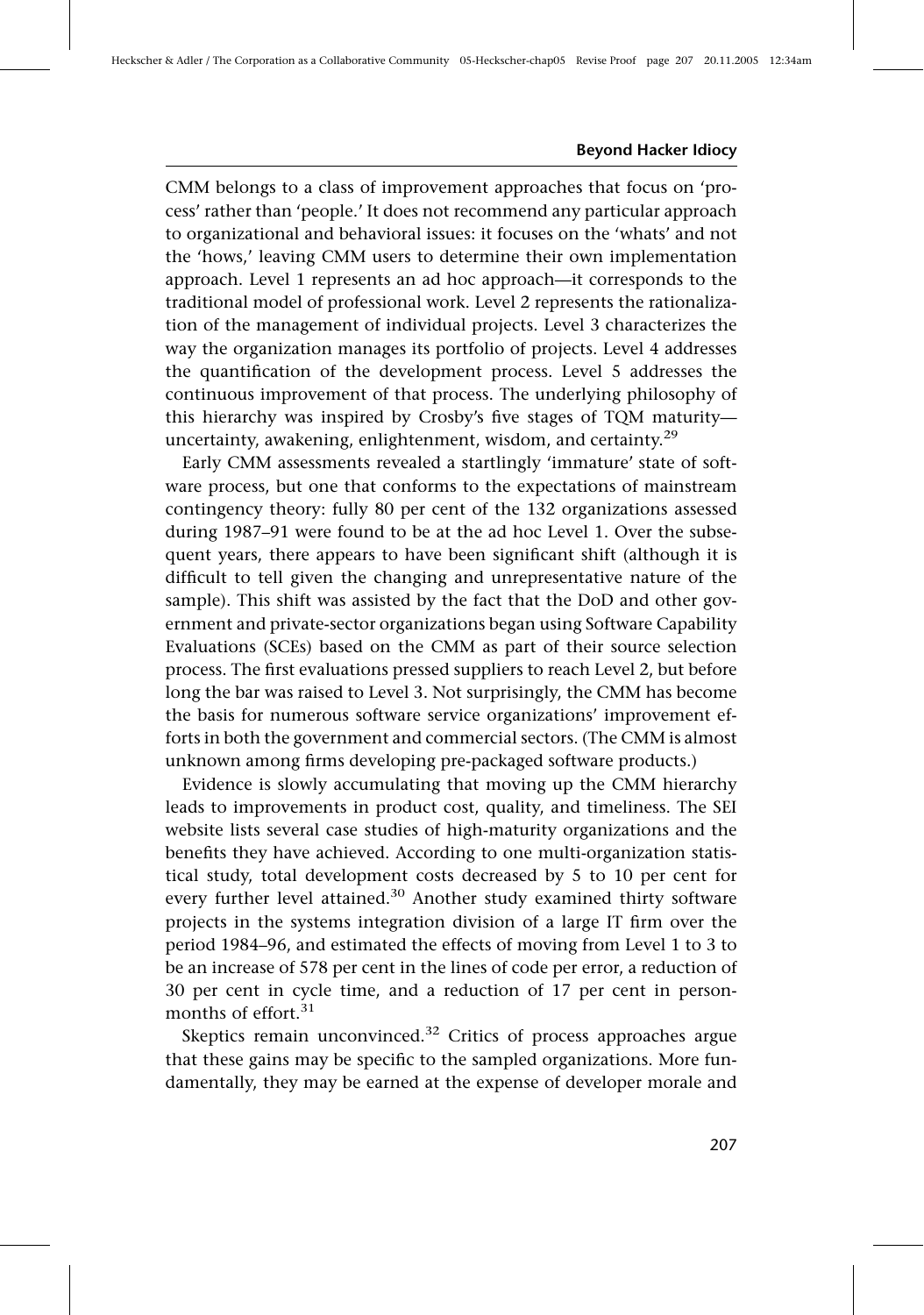commitment, and given the importance of developers' attitudes to performance, any performance gains may therefore be ephemeral.

However, we currently lack any reliable evidence on how developers actually respond to the discipline of CMM. Part of the problem is the inadequacy of most of the theoretical framings available for such research. The most common framing assumes that autonomy is a primordial psychological need—especially for professionals like software developers.<sup>33</sup> On reflection, however, it would beg the question to take autonomy as a key variable. It is surely insufficient to characterize the bureaucratization of software work only by what is lost: we also need to understand what replaces that lost autonomy. Abstractly speaking, autonomy is replaced by greater task interdependence and correspondingly more intensive coordination efforts. Autonomy theories assume that coordination is coercive, and that autonomy is thus replaced by dependence and domination. But this assumption needs to be tested against reality, since it is possible that autonomy is replaced by a more symmetrical and collaborative form of coordination—one that might be experienced very differently by employees.

## Research methods

The research was conducted in a large, US-based professional service firm, which I will call GCC. With the support of senior management, interviews were conducted with staff in four programs in GCC's Government Systems group. ('Programs' at GCC were organizational units devoted to long-standing, multi-project client engagements.) The choice of these programs was guided by a research strategy that sought to understand how development staff experienced work at high CMM Levels. At the time of my research, Program A was at CMM Level 5; Program A's sister, Program B, was Level 3; Program C was almost Level 5 (it was certified Level 5 shortly after my study); and Program C's sister, Program D, was at Level 3.

In late 1999, I interviewed between fifteen and twenty-two people at various hierarchical levels and in various functions in each of these four programs. Interviews lasted approximately one hour. They were taperecorded and interviewees were assured anonymity. The recordings were transcribed, and relevant excerpts were sent back to interviewees for review and correction. I also consulted voluminous internal documentation from each of these programs as well as documents from corporate entities supporting them.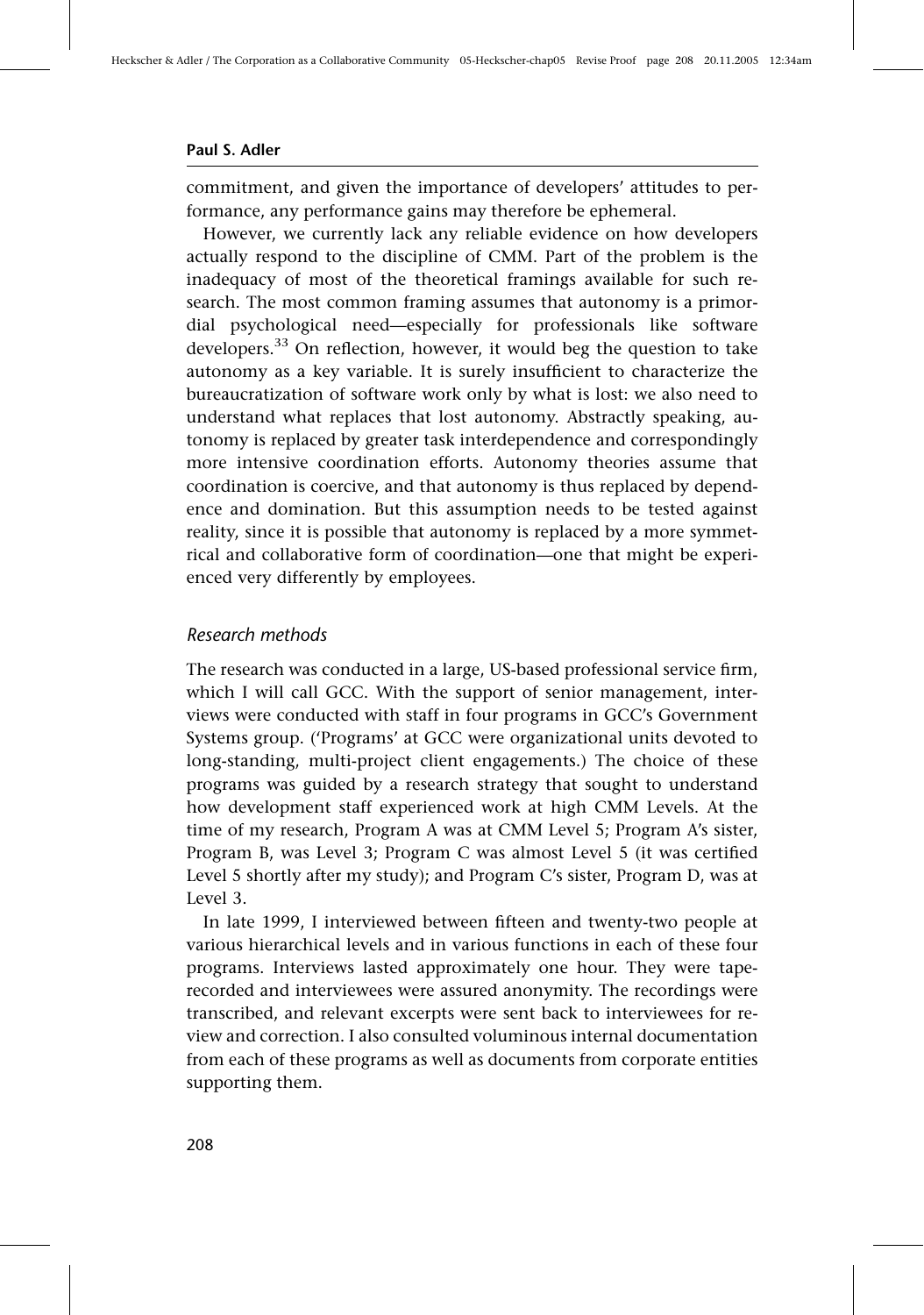To bring some order to these materials, I moved back and forth between existing theories and concepts derived inductively from the interview data. A draft report was circulated to interviewees and other interested parties at GCC, and their comments and corrections were incorporated in subsequent iterations. The present article distills some of the key arguments.

# Building process at GCC

GCC is one of the largest software services firms in the world. Major players in this industry include Accenture, IBM, EDS, and CSC. In 2000, GCC's total sales exceeded \$9 billion. It employed around 58,000 people. GCC had experienced double-digit annual revenue growth over most of the prior decade. $34$ 

At GCC, as in other large organizations, the term 'process' was used to refer to a whole hierarchy of standard operating procedures, from 'Policies' defining broad, corporate requirements down to 'Instructions' defining individual tasks. The 'granularity' of process at its finest levels can be gauged by the Instructions at one of the Level 5 programs, Program C. Amongst myriad other categories there were separate Instructions that covered high-level design, two types of low-level design, two types of code reviews, one for testing, as well as Instructions for filling out change request implementation forms and root-cause analysis forms. Each Instruction was several pages in length. They often included the specific forms to be completed as well as flow charts detailing the sequence of associated tasks. Overall, the process documentation summed to some eight linear feet of shelf space. A sketch of the hierarchy of the Government Systems group's process documentation is given in Table 5.2. In recent years, almost all of this documentation had been put online, along with a host of other management information and communication tools. Prescribed work-flows were being built into automated document routing systems. Table 5.2 also describes this technology infrastructure.

If the documentation that developers were required to read was voluminous, so too was the documentation that they were required to write. In the words of one interviewee (perhaps exaggerating for dramatic effect):

I can write the code in two hours, but then I have to spend two days documenting it! It can be very frustrating. We have to document check-in and check-out, a detail design plan, a development plan. We have to print out all the differences between the old and the new code. There's documentation for inspection and certification. There's an internal software delivery form. A test plan. And all these need to be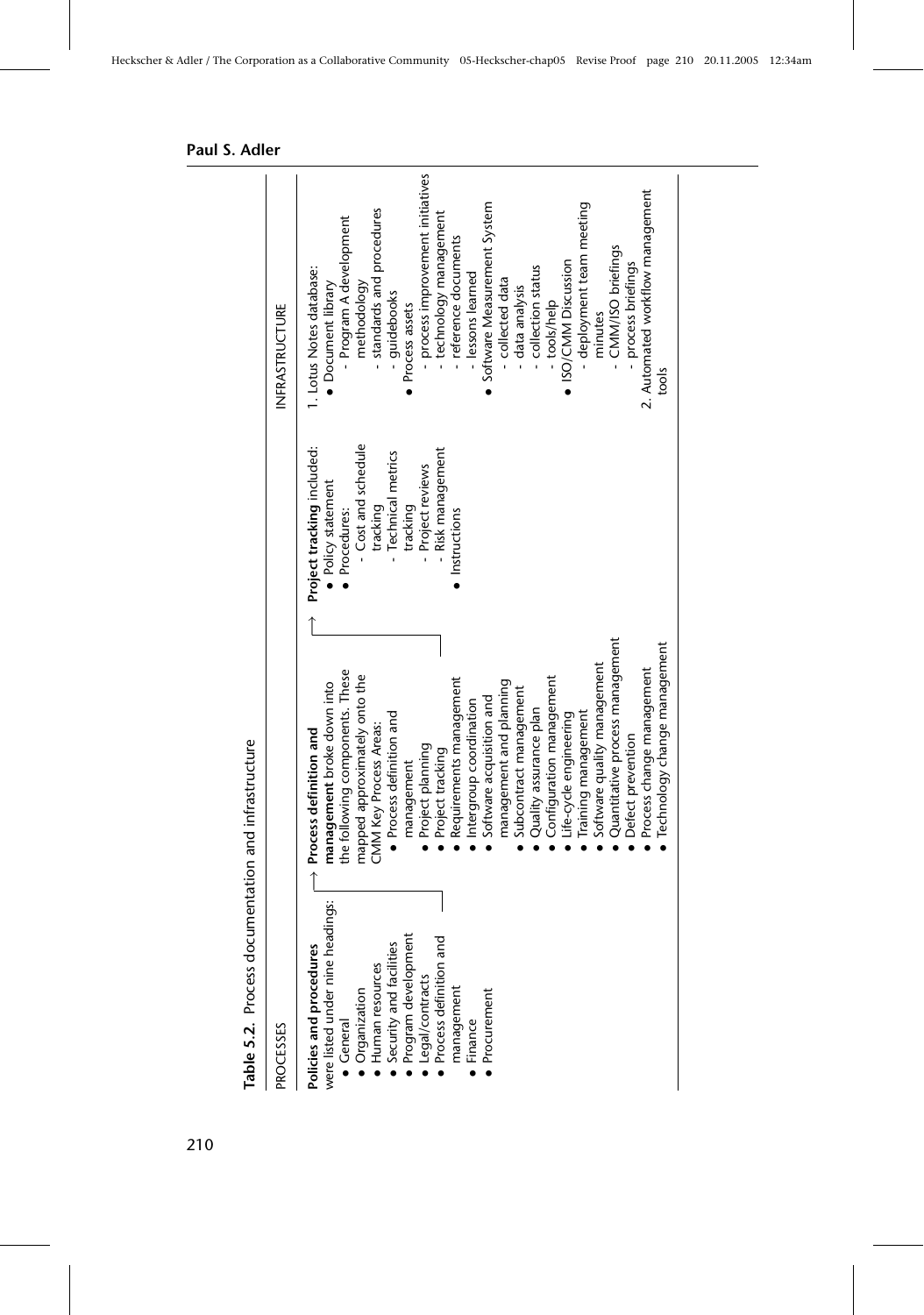signed. . . . I used to be an independent developer for about three years. I never even created a flow chart of my work! The only documentation I needed was a 'to do' list. So I had to change a lot of habits when I got here. (B developer)

To some extent, this formalization was due to size. The projects in the programs under study here were not huge (see details below), but were large enough to require a level of formalization and standardization that was noticeably higher than some employees had experienced in prior positions in smaller establishments. Moreover, government clients typically imposed more documentation requirements than commercial sector clients. And in Programs A and C, formalization was further increased due to the life-threatening risks associated with the products that the software was supporting.

These were, of course, differences in the degree of routineness across the programs and across the departments within the programs; however, all the departments in all four programs—from the most routine to the least—had come under great pressure to adopt a more mature process orientation. Partly this was due to pressure to conform to the expectations of key customers, and partly it was because progress towards higher CMM Levels appeared to at least some influential insiders as a valuable opportunity for technical process improvement. As a result of these external and internal pressures, all four programs had considerably increased the degree of standardization and formalization of all the aspects of the development process. The two high-maturity programs (A and C) had gone significantly further than Programs B and D, with detailed Instructions specifying the work of even the development functions.

It is particularly noteworthy that this drive to bureaucratization took place in organizations devoted to relatively innovative tasks. While the degree of innovativeness was not as high as we might find in a pure research environment, it was substantial since each project represented a novel challenge: all these programs delivered fully customized systems as well as maintaining current systems. Moreover, over recent years, even as they were bureaucratizing, the programs were becoming more rather than less innovative. In all four programs, customer requirements were becoming more complex; new technologies and languages were being introduced at an accelerating rate; and the programs were being pushed to show ever-greater flexibility in responding to customer demands. As a result, training budgets had increased in all four programs in recent years. A program manager at Program C noted, 'Our main challenge has been to transition a staff of 400 plus to new languages and technologies. That has engaged us in a large-scale training effort.'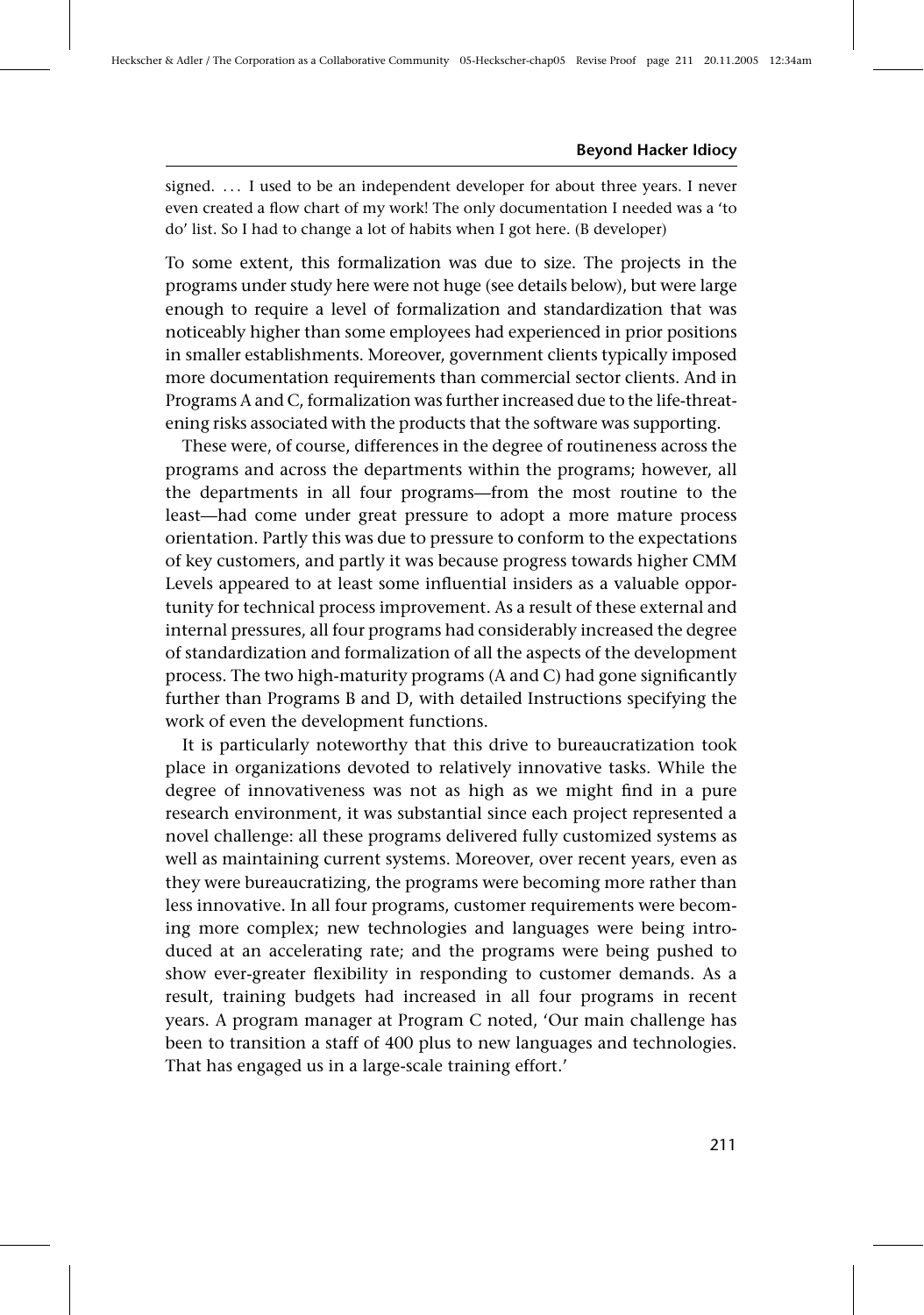## A common human resource management challenge

Software development relies primarily on relatively 'professional' personnel. It is true that software developers' claim to professionalism is limited because they have not established an accreditation monopoly such as that accorded physicians and lawyers, and because their knowledge base is not as theoretical (although a discipline of 'software engineering'—of which CMM is a direct reflection—has begun to change this).<sup>35</sup> Nevertheless, two factors encouraged a professional status and outlook. First, software development depends critically on the capabilities of the staff, and these capabilities are more occupation specific and less firm specific than is the case with less-professionalized occupations. As evidence, I would cite the fact that in the four focal units, two-thirds of the personnel held a bachelor's, master's, or Ph.D. degree. And second, notwithstanding the discipline created by process maturity, developers needed to exercise considerable discretion in their work to ensure quality and efficiency. Developers thus had considerable power in their relations with management. This excerpt illustrates:

Buy-in is important in this kind of business. Take an example: programming languages. The DoD was very enthusiastic a few years ago about Ada. It was a great language from a management point of view, since it specified things in a way that gave management a lot of control over the process. But the programmers preferred C because it was less constraining and more open. They simply refused to get on board with Ada, and management lost the fight. (A program manager)

Given this relatively professional character of the work, and given also the persistent imbalance of supply and demand in the labor market for software personnel, staff retention had long been a high priority for GCC and an important consideration in the management of process rationalization efforts. As government contractors, these GCC programs had little control over salary levels, and salaries tended to be lower than in the commercial sector. Moreover, by policy, GCC offered only modest financial incentives to staff below senior management levels; symbolic rewards were more common. So managers understood that retaining talented employees depended above all on making GCC a good place to work, with both good employment conditions and challenging tasks. Program D illustrates the resulting climate:

The turnover figures don't show you how many people come back. We've had six or seven people leave then return. They realized that we have a pretty good environment. You don't get crucified for mistakes, for one thing. The 'blame game' is pretty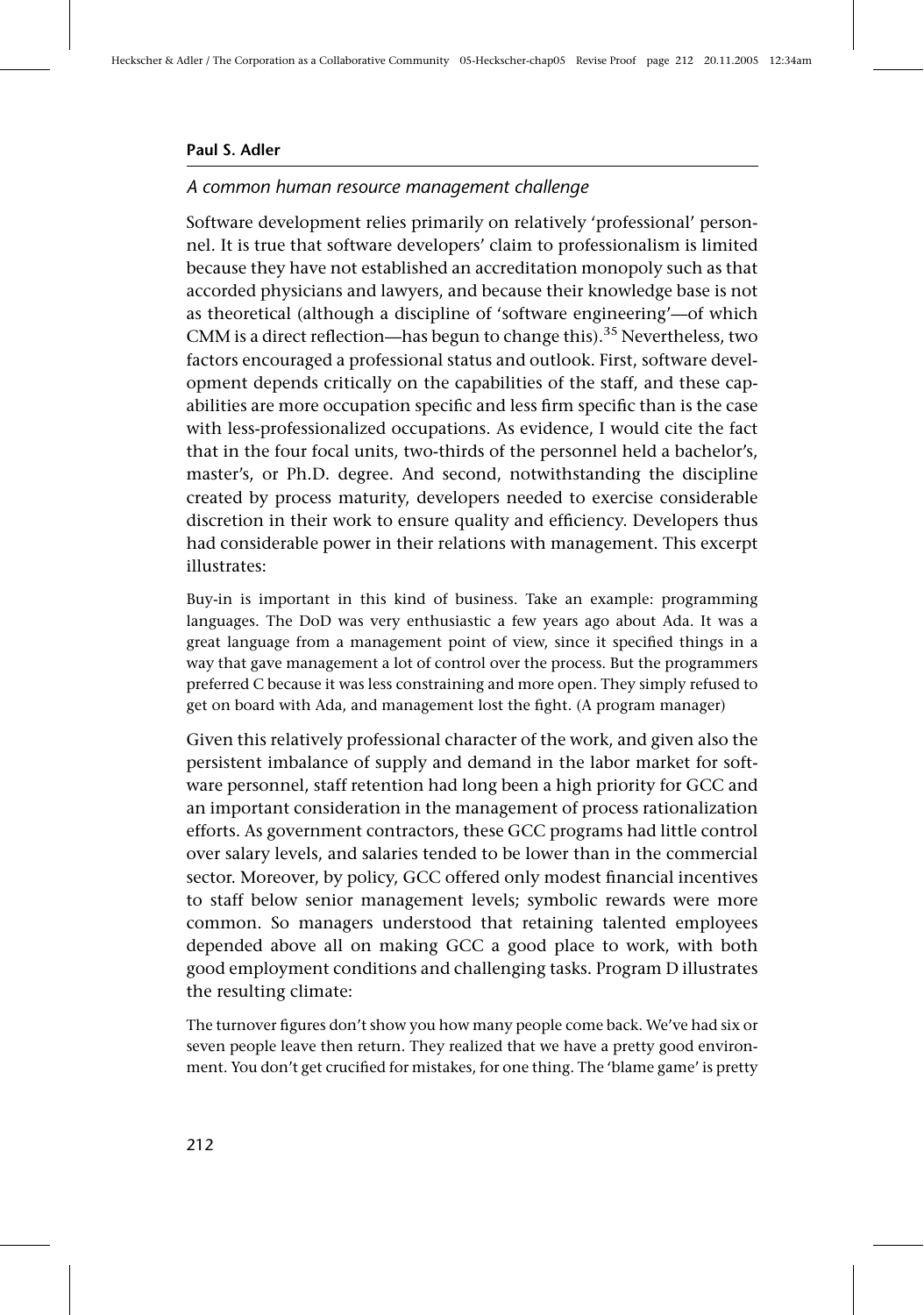much non-existent. If someone underperforms, we usually find another job for them that's a better fit. They aren't humiliated. (D department manager)

In the programs studied, annual staff turnover in recent years had been significantly lower than the industry average.

# Key findings

To analyze the evolution of software development, we need a theoretical framework that allows us to recognize the mutual influence of community, identity, and the other factors internal and external to the collectivity that affect the organization of software development. To this end, this chapter relies on cultural-historical activity theory (CHAT). CHAT's key ideas are summarized in Appendix 5.2. We take from CHAT the framework summarized in Fig. 5.1.

In the sections below, I will discuss each of the elements of the software development activity system in turn. In each case, we will see the contradiction between valorization and socialization at work. By way of introduction, I begin with an overview.

Traditionally, at the lowest levels of process maturity, Level 1, developers enjoyed high levels of autonomy, task variety, and task identity. Recall the interview quoted in the introduction. The activity systems within which developers worked were largely local. As another study of programmers of that period noted, 'Programmers (and analysts) followed a logic and procedures which were largely of their own making.'<sup>36</sup> Being tacit rather than codified, tools and rules were difficult to communicate across locales. Working knowledge was in these senses private rather than social.



Fig. 5.1 The structure of an activity system (adapted from Engeström 1987)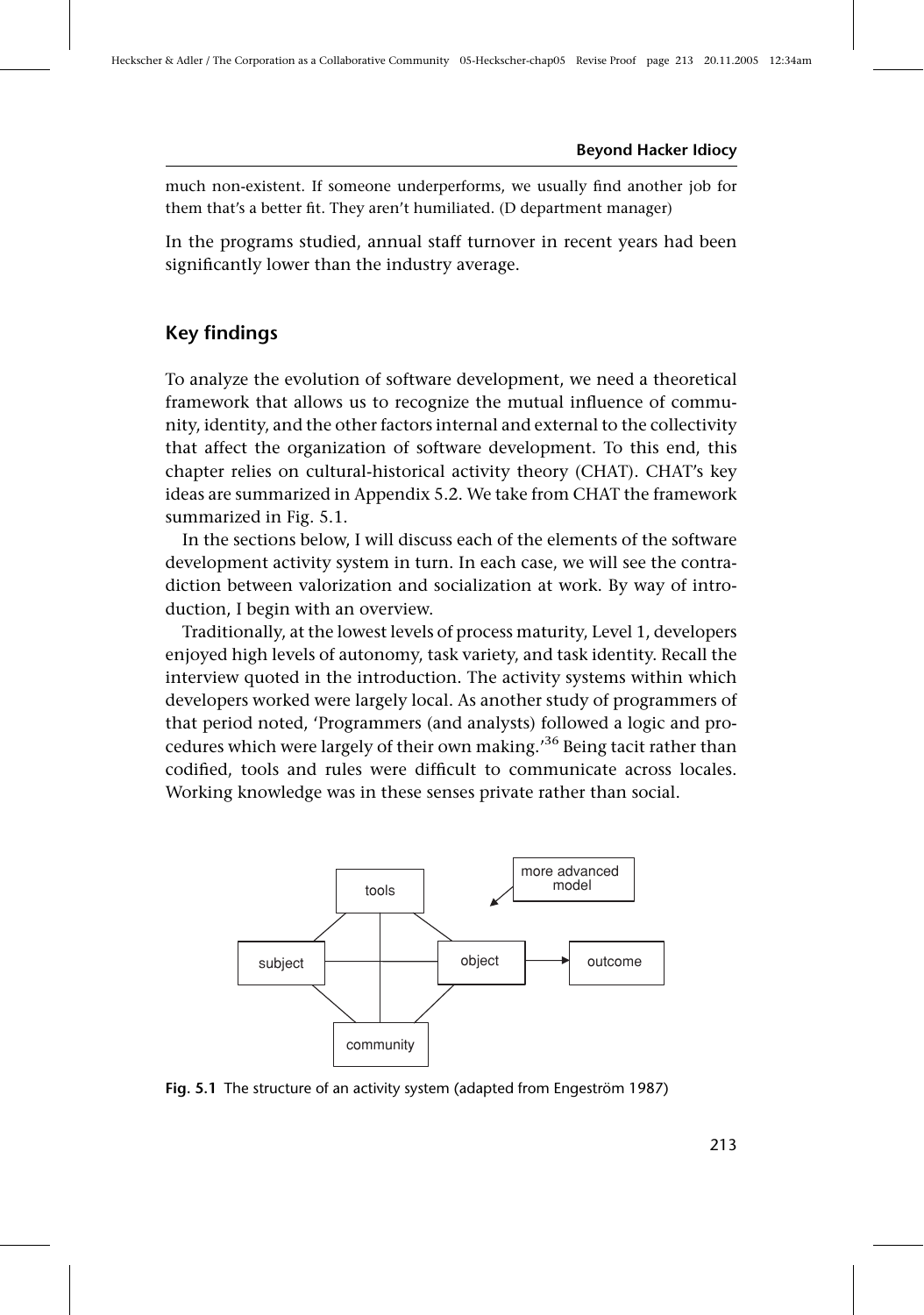At higher levels of process maturity, developers were embedded in larger, more complex organizations, and encountered approaches that were the fruit of a complex, organized, large-scale process design and development effort—recall the second interview quoted in the introduction. Tools, models of the development process, and the structuring of the work community were no longer naturally emergent phenomena grounded in local experience. They were formalized, standardized, bureaucratized. Developers were aware that their effectiveness was not only the result of their own individual effort and skill and of informally shared tricks of the trade, but also and increasingly the result of this social, rather than private, accumulation of working knowledge.

At first, this socialization took a form many developers experienced as alienating and coercive. Discussing the Military Standards for software quality assurance that came into force in the mid-1980s, one veteran noted that: '[Military Standard] 2167A was supposed to make coding a no-brainer' (C development manager). In the civilian Program A too, the initial experience with process was top down, oriented to conformance, and 'most managers felt that it was just a matter of ensuring that people were implementing it' (A program manager).

But by the time of my study a decade or more later, the Level 5 programs had pushed the socialization of the production process further, and it had taken a more enabling form. Recall the GCC interview quoted in the Introduction: 'But I can see the need now.' Another developer said:

I came from a background in industrial process computers and the organization I worked for was much less structured in how they handled all this. The process was basically just define the requirements, write the code, then do a final test. Apart from that, you were basically on your own. Here the processes tell you a lot more about how to do the work. By formalizing things, they make it easier to incorporate lessons-learned a lot faster. Previously, it was more like a 'hand-me-down'—you learned how to do your work with some help from other people on the job, or just by yourself. (B developer)

Overall, my interviews suggest that the bureaucratization represented by CMM-style process maturity had broadly positive effects, both technical and attitudinal. Technically, the more routine tasks in software development were rendered more efficient by standardization and formalization, leaving the non-routine tasks relatively unstructured to allow more creativity in their performance. Moreover, non-routine tasks benefited from the guidance afforded by well-designed process controls, and from the elimination of 'noise' and overload created by unnecessary rework in routine tasks.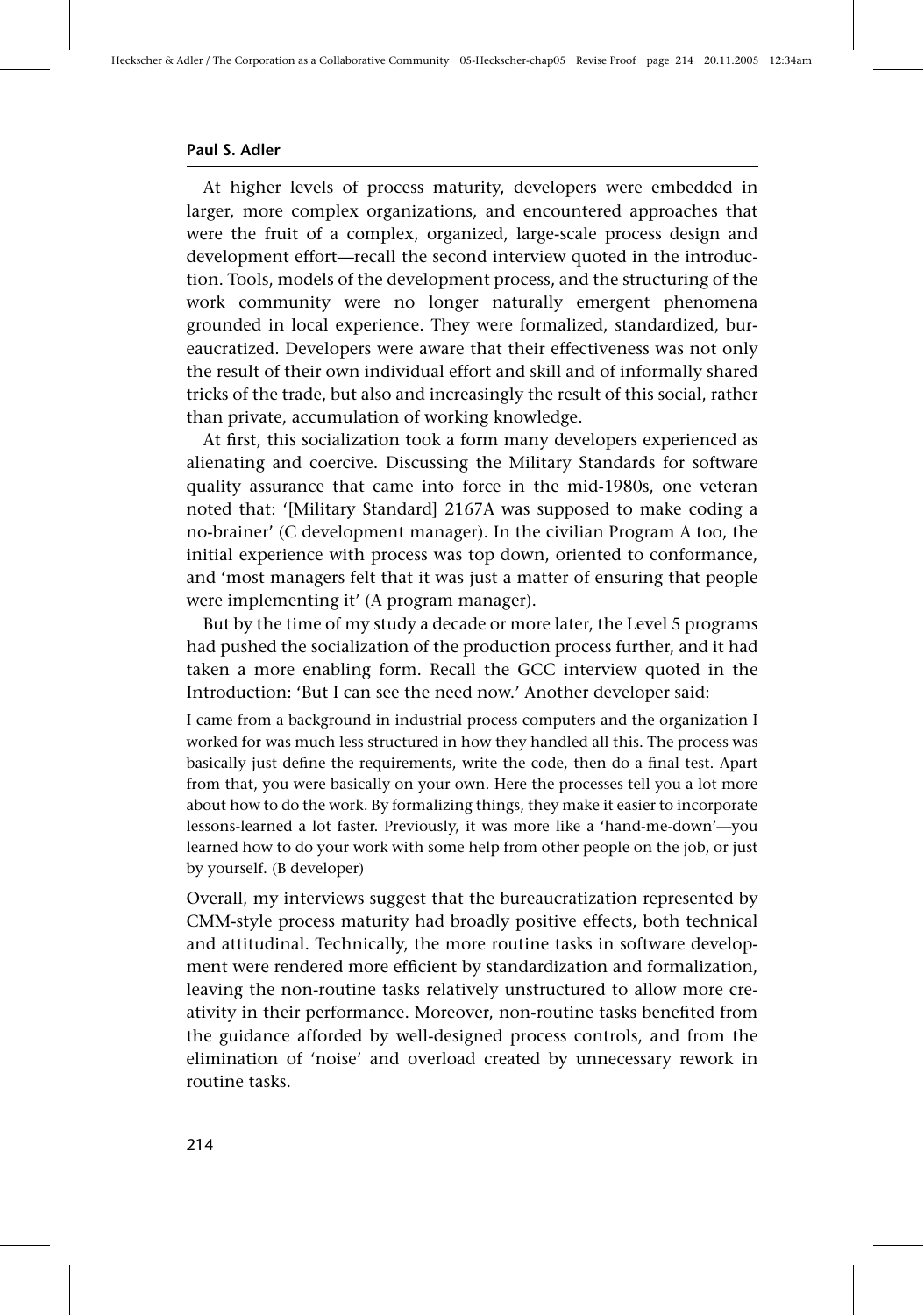Attitudinally, process maturity was experienced by many developers as enabling and empowering rather than coercive and alienating. Process maturity did mean a loss of autonomy. Higher CMM Levels drew people into broader and tighter webs of interdependence, both horizontally and vertically. The individualistic 'hacker' model of software development was displaced by a new understanding of work as a collective endeavor. In that collective endeavor, process discipline, even though a constraint on individual autonomy and a burden on individual productivity, was often seen as a functional necessity in the pursuit of individually and collectively valued goals.

The key to ensuring a positive response to process discipline was extensive participation: As several interviews summarized it, 'People support what they help create.' These organizations had both formalized processes supporting participation and strong normative commitments to participative rather than autocratic styles of leadership. The resulting organizational form corresponded to the 'enabling bureaucracy' type, combining a dense web of rules and a finely differentiated vertical and horizontal division of labor with high levels of trust and collective cohesion—combining the community and hierarchy principles of organization. $37$  Thus, not only did community become more salient, but the form of community changed—from the guildlike traditional form of professional community to the collaborative community discussed in this volume's Introduction.

On the other hand, however, as we will see below, the forces at work also reflected valorization pressures, and these pressures simultaneously stimulated and limited socialization. Socialization appeared to be the dominant tendency; but the progress of socialization was hesitant and uneven. In each of the following subsections, I first identify the dominant tendency and then one or more accompanying tensions that reflect the various contradictions at work.

## Object: an expanded object

Common English usage captures the dual nature of the object of work both raw materials and purpose. My interviews suggest, first, that process maturity made the object of developers' work more stable and more intelligible. This object was less likely to mutate in unpredictable ways due to the poor quality of configuration control, requirements planning, or quality management: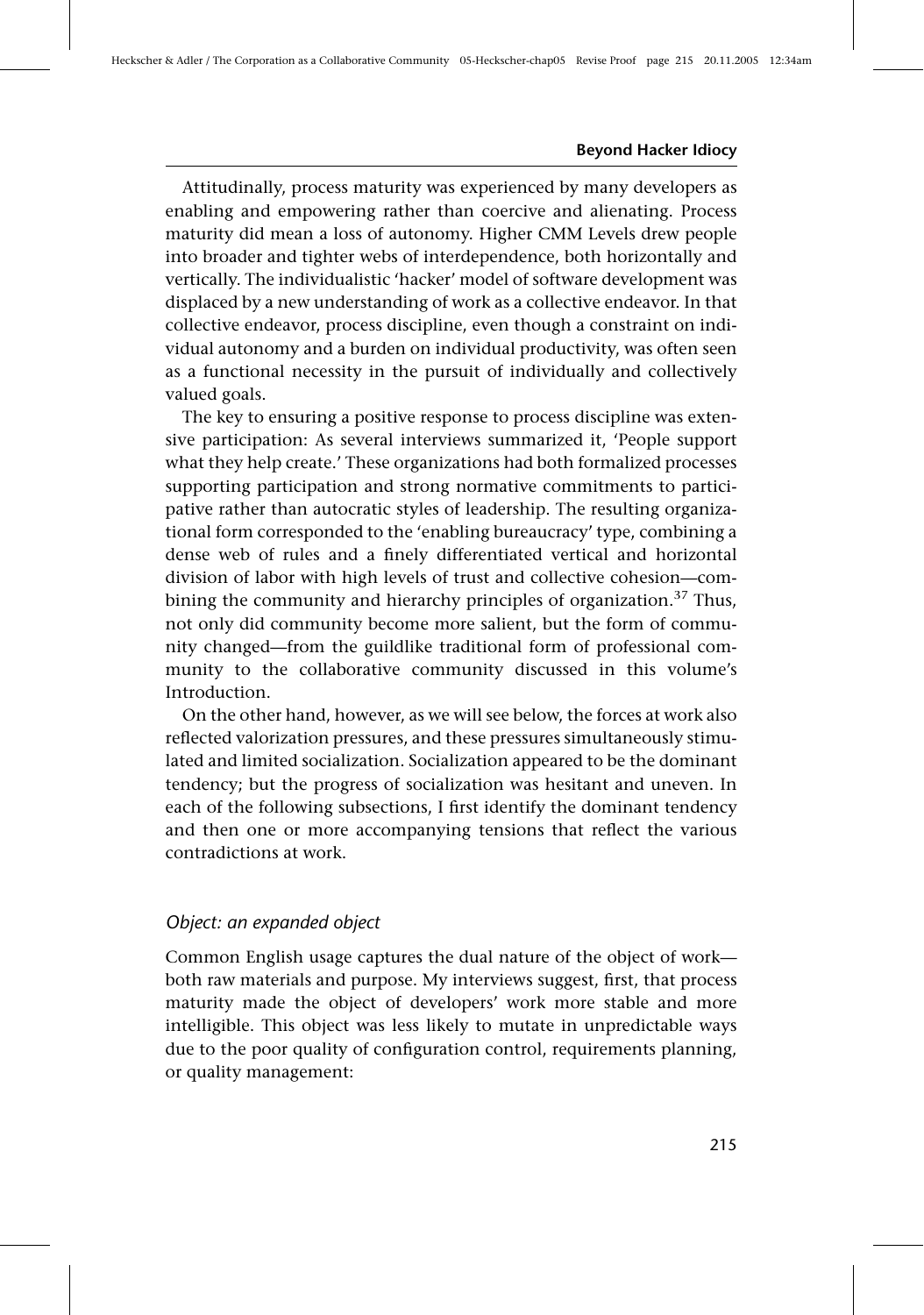Before I came to GCC, I worked for a small software firm doing business software. It was what the SEI folks would call a Level 1 organization—completely ad hoc. No documentation, no design reviews, no standardized testing. So there was a lot of chaos and rework. . . . In a place like this, everything is more organized, and you know exactly where you are in the development process. I like the fact that you know where you're up to and how to do your work. It's more streamlined and there's less rework. (C testing)

Second, process meant that the object of developers' work expanded to include more paperwork. Process forced developers to document their work more thoroughly—to attach to the code or the test a description of its meaning, its intent, and the rationale of the design. The developer quoted immediately above went on to say: 'On the other hand, I don't like all the paperwork. Your work may be more streamlined, but after the work is done, there's more forms you have to fill out to document what you've done.'

On the one hand, this paperwork could feel like a burden; but on the other hand, it represented welcome expansion of the object of work to include an imaginary dialogue with previous and future developers (a temporal expansion) and with other people who are working on the code (a social expansion): 'I think that our process—and even the paperwork part of it—is basically a good thing. My documentation is going to help the next person working on this code, either for testing or maintenance. And vice versa when I'm on the receiving end' (C developer).

Process also enabled a technical expansion of the object of work to include process itself. Developers were called upon to participate in process improvement efforts. The process itself thus became an object of their work:

Perhaps the biggest change as we've become more process mature is that it makes everyone more interested in process improvement. Take an example: now I'm working on a new software utility. Top management asked us to evaluate it, to see if we should all use it. So I've been facilitating a series of meetings with all the managers, where everyone is talking about the utilities they are using and the problems they're having. It's been great to see this kind of problem-solving work going on. That's the effect of having a defined technology change management process [a CMM Level 5 KPA]. CMM got this process going for us. (D logistics)

# TENSIONS: 'IN THE END, IT'S ALL ABOUT PROFIT AND MEETING SCHEDULES!'

The object of work is never simply an unproblematic, technical given. When the object of work expands to include CMM certification, tensions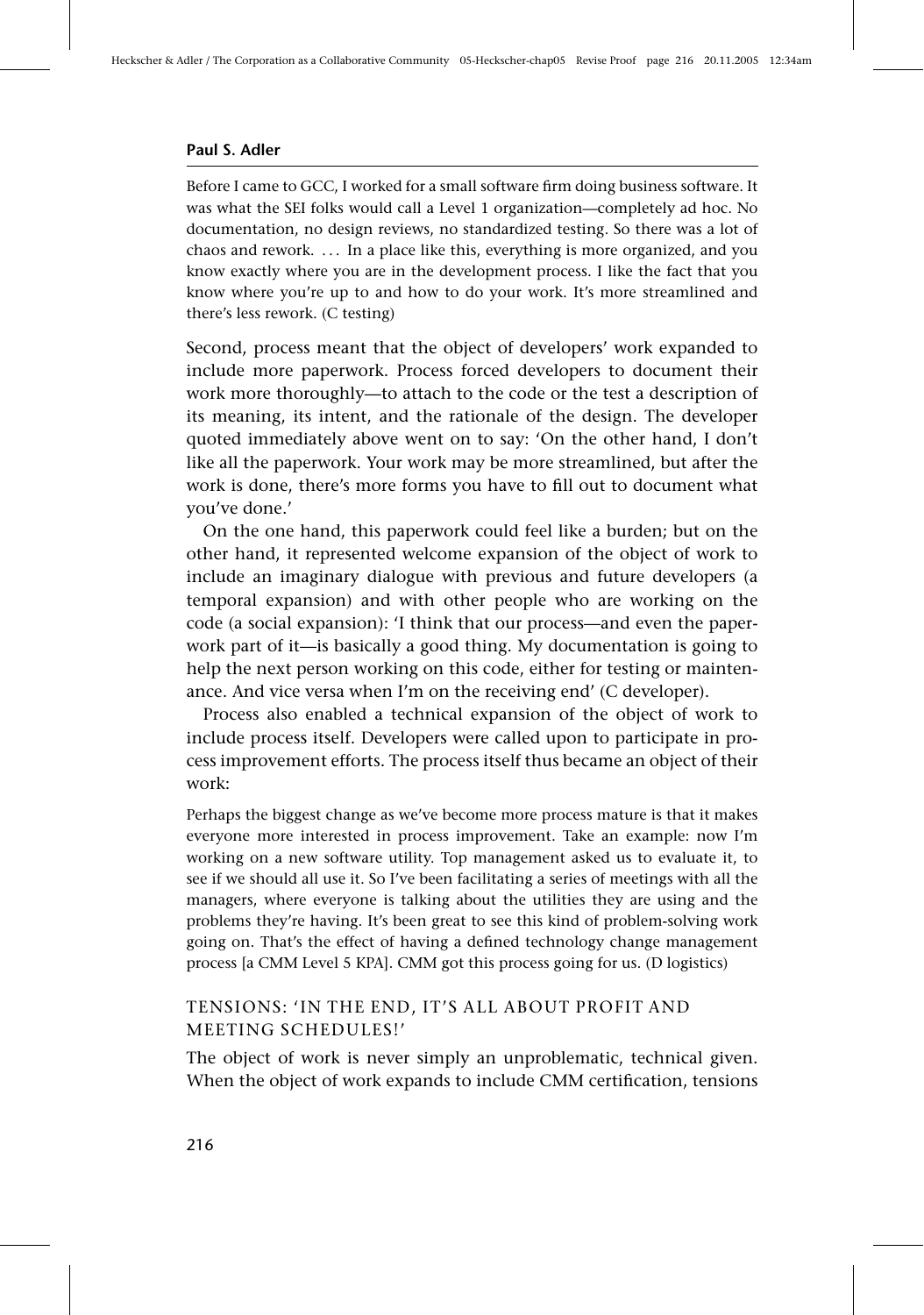appear between competing priorities, between short- and long-term goals, and between technical and business needs:

Lower-level managers juggle the needs of the customer and the pressures from GCC upper management. And upper management is focused primarily on things that strengthen GCC's position for obtaining future work rather than what we need to retain current work. So even though the requests for things like CMM ratings may have no value-added for our immediate assignment, we do them anyway. (A developer)

I understand why we need the CMM evaluations. But it's added a lot to the amount of documentation we need and the number of interviews we have to go through. I suppose that in the long term, this documentation might help us improve, but for the developers, it's added a lot of paperwork. (C developer)

Clearly, part of the CMM effort was 'for show,' responding to symbolic legitimacy pressures rather than technical performance pressures. As such, it sometimes led to a decoupling between formal process and daily practice.<sup>38</sup> Comments such as these were common in the two Level 3 programs but less so in the two Level 5 programs:

We do have written processes, but some are not always used consistently. They are not always being used by the developers. They are not always used by the program managers in their regular reviews. (B process engineering, formerly with A)

The evaluation and CMM SCE forced us to update our documents. We didn't really change anything in how we work though. (D developer)

In part, this symbolic/technical tension in the nature of the object reflected a deeper contradiction, between the use-value and exchangevalue aspects of the object. Interviewees were often aware that their (usevalue-oriented) process improvement efforts were at risk of being overridden by a higher (exchange-value) imperative:

As I see it, GCC is a corporation, and that means it's run for the benefit of the major stockholders. So top management is incentivized to maximize dollar profits. Quality is only a means to that end, and in practice, quality sometimes gets compromised. I used to be a technical person, so I know about quality. But now I'm a manager, and I'm under pressure to get the product out—come what may. I just don't have time to worry about the quality of the product. I have a manager of software development under me who's supposed to worry about that. (D development manager)

It's hard to convince people that improving the process will help us get or keep business. [Referring to the downsizing of Program A:] We had a world-class process, and look what happened to us! Jobs in an organization like this depend a lot more on the vagaries of contracting than on our process excellence. (A department manager)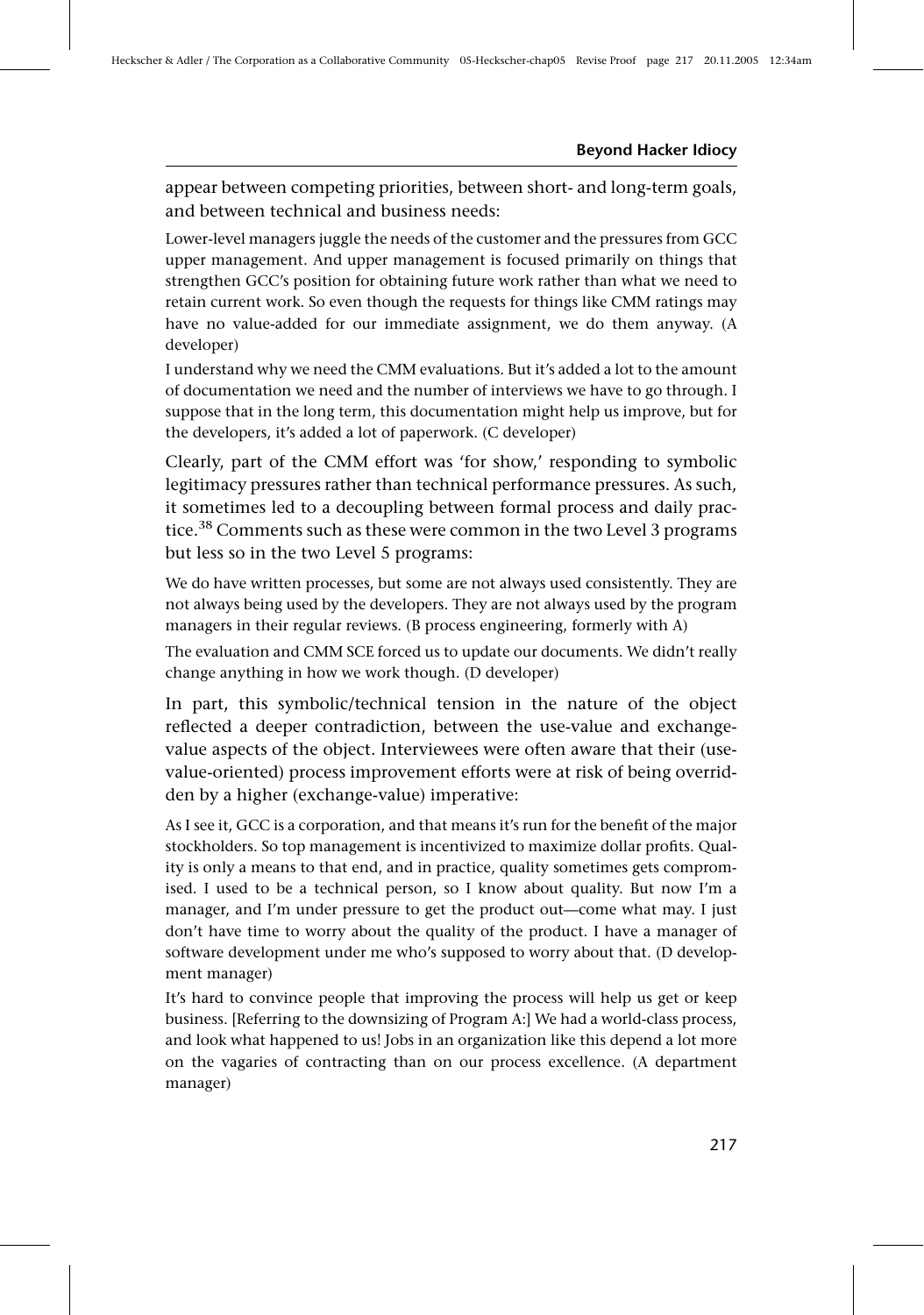The contradiction between use-value and exchange-value was particularly visible to the interviewees in the form of missed opportunities for process improvement:

One key challenge is maintaining buy-in at the top. Our top corporate management is under constant pressure from the stock market. The market is constantly looking at margins, but Government business has slim margins. That doesn't leave much room for expenditures associated with process improvement—especially when these take two or three years to show any payoff. (C developer)

We could do better at capturing and using lessons learned. We have all the vehicles for doing it—presentations, newsletters, databases. But it takes time. And there are so many competing priorities. In the end, it's all about profit and meeting schedules! (laughs) (A project manager)

In sum, the impact on the transformation of the object under mature process conditions was to make developers more conscious of their interdependence with other contributors in attempting to create a good product, even if the organization's profit imperative sometimes undermined those efforts.

# Tools: better information

Under a more mature process, many interviewees felt that they had better tools for software development work. First, as we saw earlier, process was a tool that helped clarify the object of development work:

Our policies and procedures mean that I have better information on what we're trying to do because we have better requirements documents and better information on how to do it with Instructions etc. At Level 5 versus Level 1, I'm more confident we're all playing to the same sheet of music. Looking across the organization, process also means that managers understand better the way the whole system works, so they are all playing the same game. (C development manager)

Second, process functioned as a tool providing valued guidance in the work process:

Developers want above all to deliver a great product, and the process helps us do that. What I've learned coming here is the value of a well-thought-out process, rigorously implemented, and continuously improved. It will really improve the quality of the product. In this business, you've got to be exact, and the process ensures that we are. You have to get out of hacker mode! (A developer)

Process maturity assisted in this by creating a common vocabulary: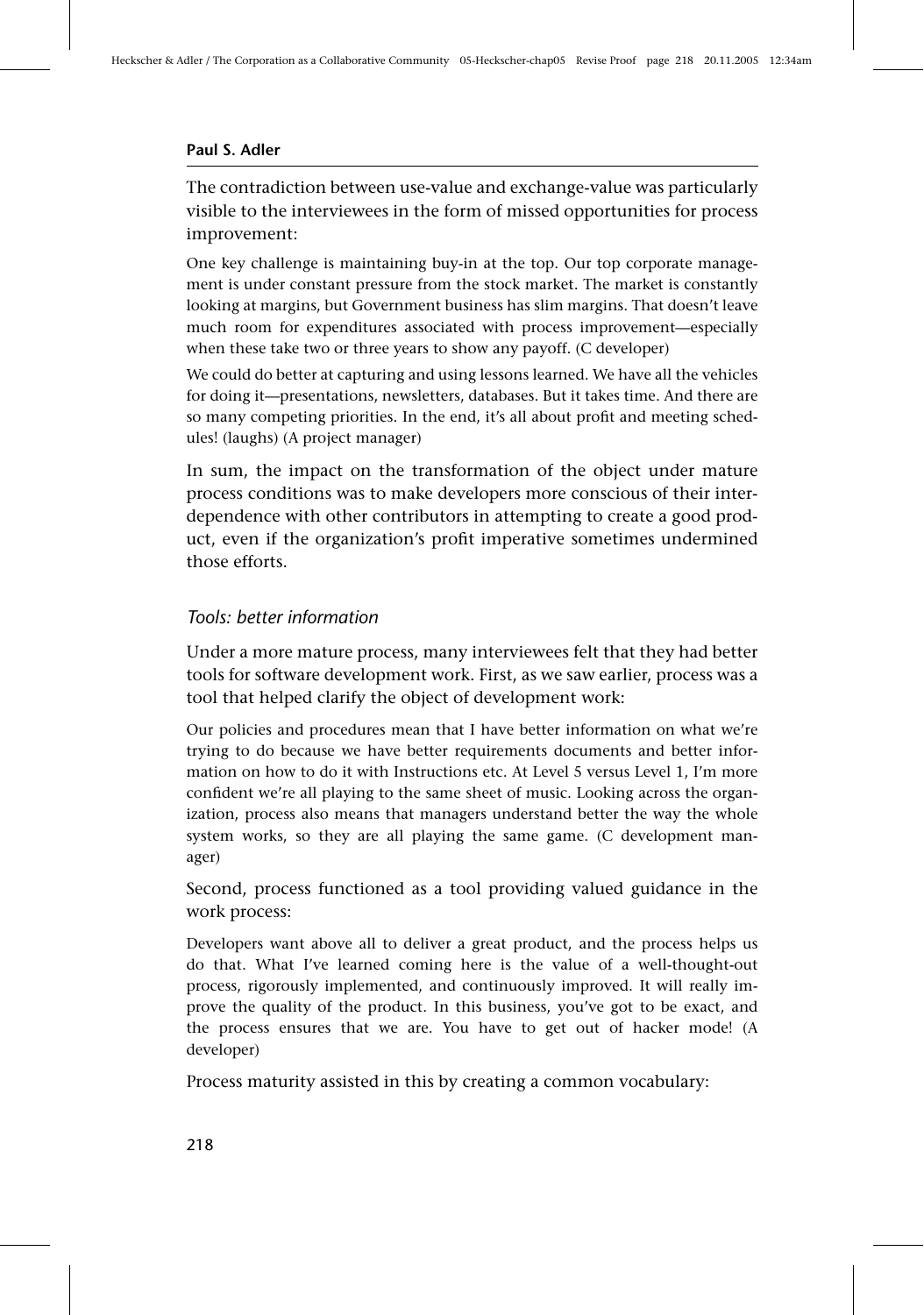In a Level 1 organization, one without a common process, even one where there was a lot of goodwill between the functions, they wouldn't have the common vocabulary, or common definitions of key tasks, and everything would be subject to conflicting interpretation, so people would be fumbling in the dark. A common process greatly simplifies things. (C project manager)

Process maturity also provided tools in the form of objectified and collectively accessible memory:

Process gives people access to assets from prior work—for estimation, for standards and procedures, and for lessons learned. In our asset library, we keep the standards and procedures of all our projects, and project managers refer back to these to use as templates. We encourage people to share and borrow. (A quality assurance)

Take for example our internal software delivery procedure. At first, developers thought that this was just more burdensome paperwork. But soon they found it was a great memory system. (B quality assurance)

Overall, process did not appear to hinder creativity—or at least not the forms of creativity needed in these programs. This excerpt expresses the assessments made by several interviewees:

[E]ven when tasks are more innovative, you can still get a lot of advantage from process. You need to sit down and list the features you want in the system, and then work out which are similar and which are different from your previous work. And you need to make sure the differences are real ones. You'll discover that even in very innovative projects, most of the tasks are ones you've done many times before. Then, for the tasks that are truly novel, you can still leverage your prior experience by identifying somewhat related tasks and defining appropriate guidelines based on those similarities. They won't be precise instructions of the kind you'll have for the truly repetitive work: but these guidelines can be a very useful way to bring your experience to bear on the creative parts of the work. (B testing, formerly with A)

Automation of tools was a crucial precondition for process maturity, since developers needed to consult voluminous documentation and circulate work-in-process in a timely manner. GCC had therefore invested considerable resources into building not only a sophisticated 'development environment' for technical tasks but also an integrated suite of databases and tools for the associated management tasks. The software factory was thus highly automated—contrasting with the 'handicraft' or 'manufacturing' models that prevailed in software development in earlier decades.<sup>39</sup>

Alongside this automation, GCC also sought to streamline the remaining human tasks. Testing exemplified this trend: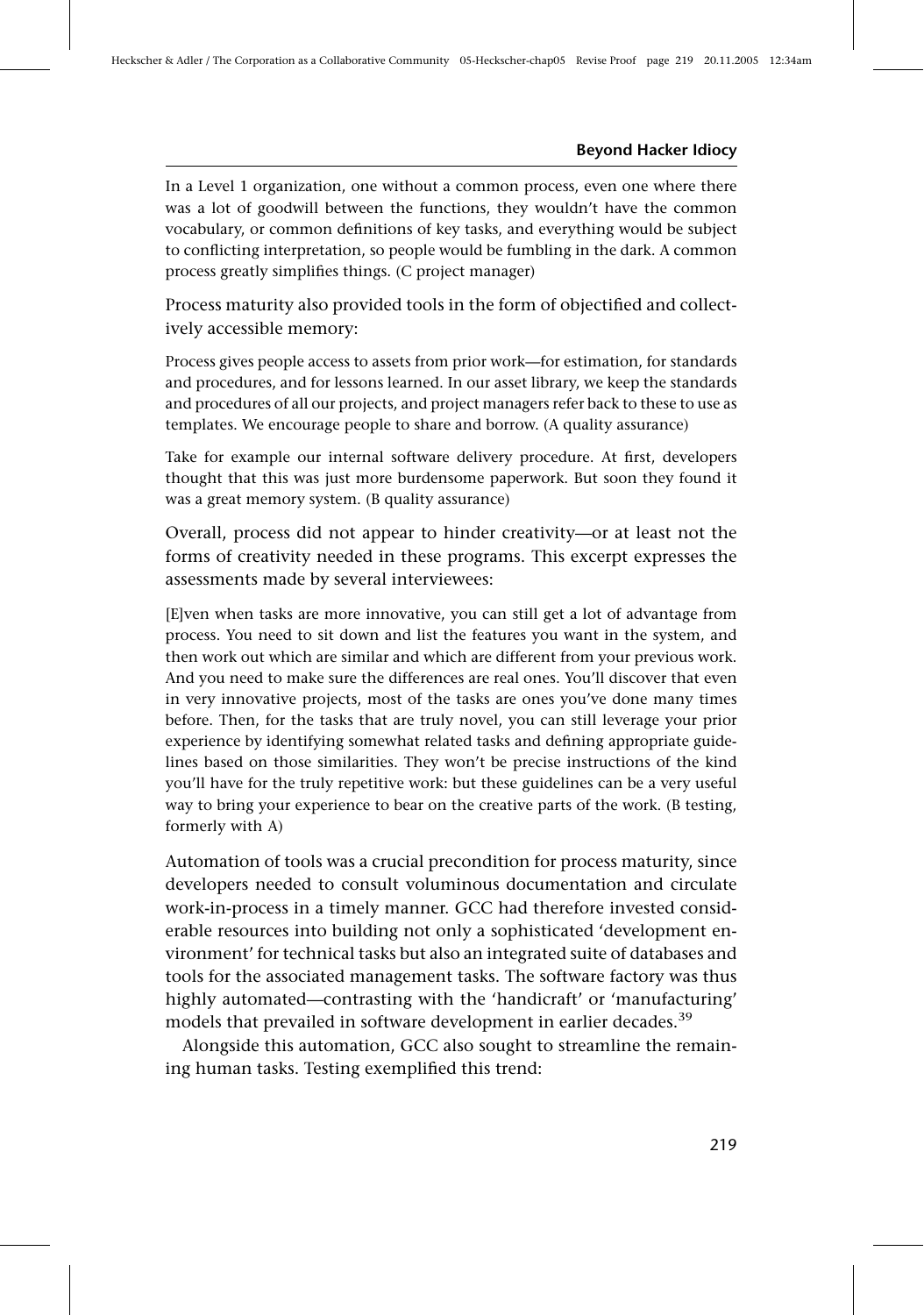Over the last ten years, we've refined the test procedures considerably. First, we have better tools. Documentation and reports that used to take two or three days each week to create can now be generated in an hour. Second, we streamlined some of the procedures for some projects. Now we have a generic template, which we can modify to suit the circumstances. We moved from prescribed, detailed test tables to simpler and voluntary guidelines based on historical examples. And with the benefit of experience and analysis, we are collecting more useful information and less of the kinds of information that proved to be not all that useful. (A testing)

# TENSIONS: LESS 'PEOPLE DEPENDENCE' MEANS LESS (INDIVIDUAL) POWER

Sophisticated tools such as those offered by mature processes reduce the dependence of the organization on the individual:

When I arrived here, we had a lot of veterans with deep process knowledge. But as we lost those people, we lost their institutional knowledge. That's why I'm trying to document our process. That will make us less people dependent. (D department manager)

Our process makes us less people dependent. And that goes for managers too. We have promoted the three project managers we used to have, and now we have five new project managers. Bringing these new managers up to speed was much easier with a strong process. (C program manager)

While the direct business benefits were obvious, reducing people dependence also reduced the individual's power vis-à-vis the organization. A fear of vulnerability thus lurked in the background:

If you have a good process, then people become like widgets you can stick into it, and everyone knows what their job is. Obviously that's a big advantage for the organization. . . . On the other hand, it also brings some fear for job security. It does make my job as a programmer easier to fill. (B department manager, formerly with A)

This vulnerability was moderated by the favorable labor-market situation of software professionals. Moreover, our discussion of the community will reveal that process gives more influence to subordinates as well as to managers.

# TENSIONS: INSUFFICIENT AUTOMATION AND SIMPLIFICATION

Many interviewees argued that insufficient effort had been devoted to developing the tools needed to lighten the burdens of process. Comments such as these were common: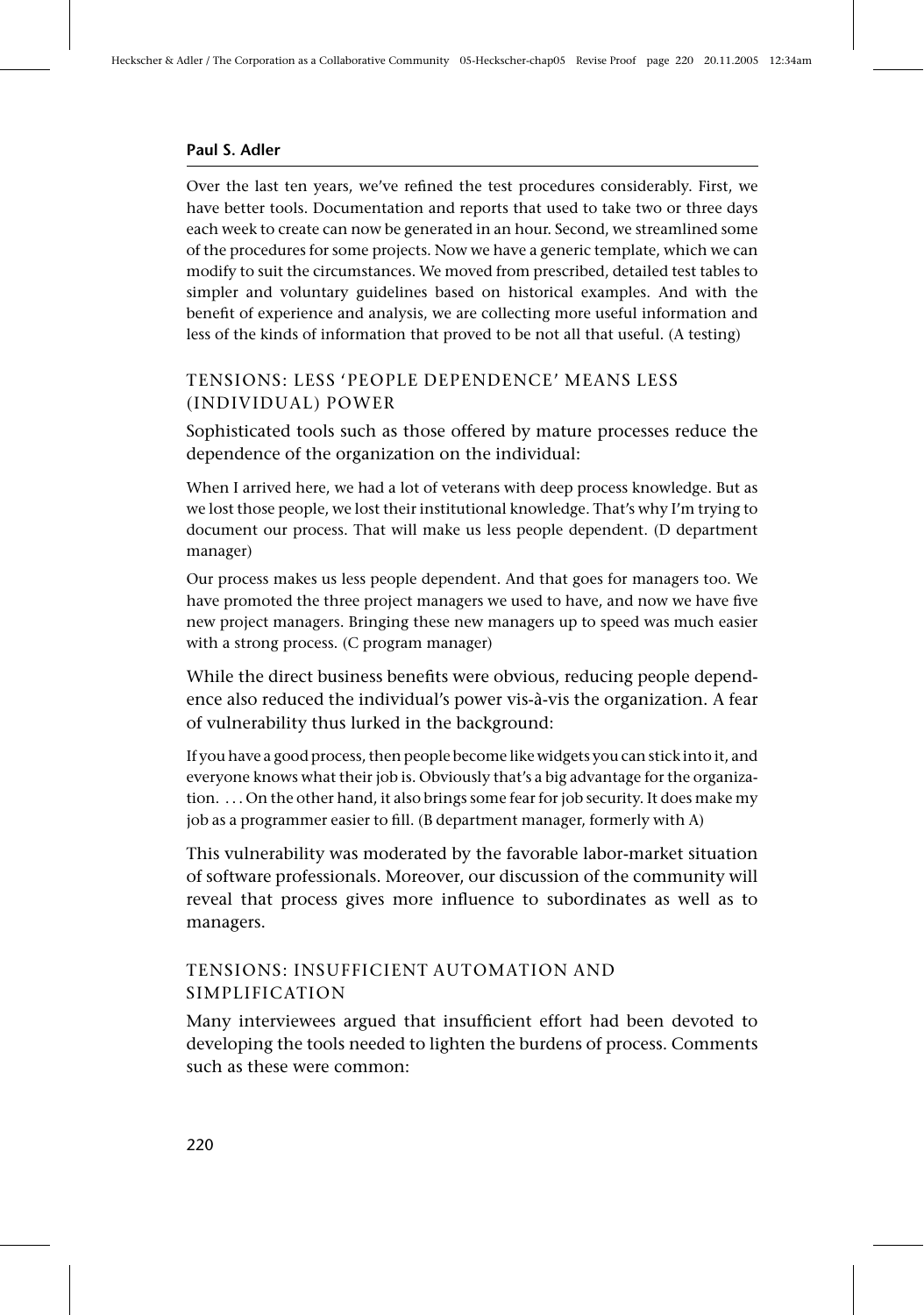All these forms have a valid purpose, but it takes so long to fill them out that it just doesn't seem very efficient. We really need a lot more automation in doing all this. (B developer)

There's no doubt that more process maturity means more paperwork. Some of it is good, and some of it is an impediment, especially from a productivity point of view. Unless we have the tools to automate this documentation, it has to slow us down. We still don't have the right tools. (C project manager)

The object had expanded in the eyes of managers and developers, but management had not invested the resources needed to upgrade the tools to support the new, expanded tasks. Such tensions are inevitable when the object itself evidences the (primary) contradiction between use-value great code, well produced—and exchange-value—'In the end, it's all about profit.' Under such conditions, resource investment decisions are inevitably somewhat inconsistent.

In sum, from the use-value point of view, the transformation of tools under mature process conditions not only helped developers in their daily work, but it did so in a way that made their interdependence increasingly visible. On the other hand, from an exchange-value point of view, developers were expendable variable capital and tools were expensive.

# Community: beyond my cube

At higher levels of process maturity, the collective nature of software development work became more explicit as did the organizational architecture of this community:

A well-defined process gives you a kind of map of the whole enterprise. (B quality assurance)

The overall process is more intelligible now. All the organization charts, the people, the processes and documents, and the minutes of various groups are on the website. (C program manager)

Moreover, the boundaries of people's everyday reference group—the community with which people identified—broadened to encompass all the functions that contributed to the final product:

Some programmers here used to be very isolated. We had one fellow who just sat in his cube all day from six in the morning till two in the afternoon. Many of us didn't even know his name! But the process here drew him into team meetings and into new conversations. Eventually we even got him helping with training. (B developer)

The Improvement Team's work created a real sense of community. Each week it would be someone else's turn to present their process. Since you knew it would be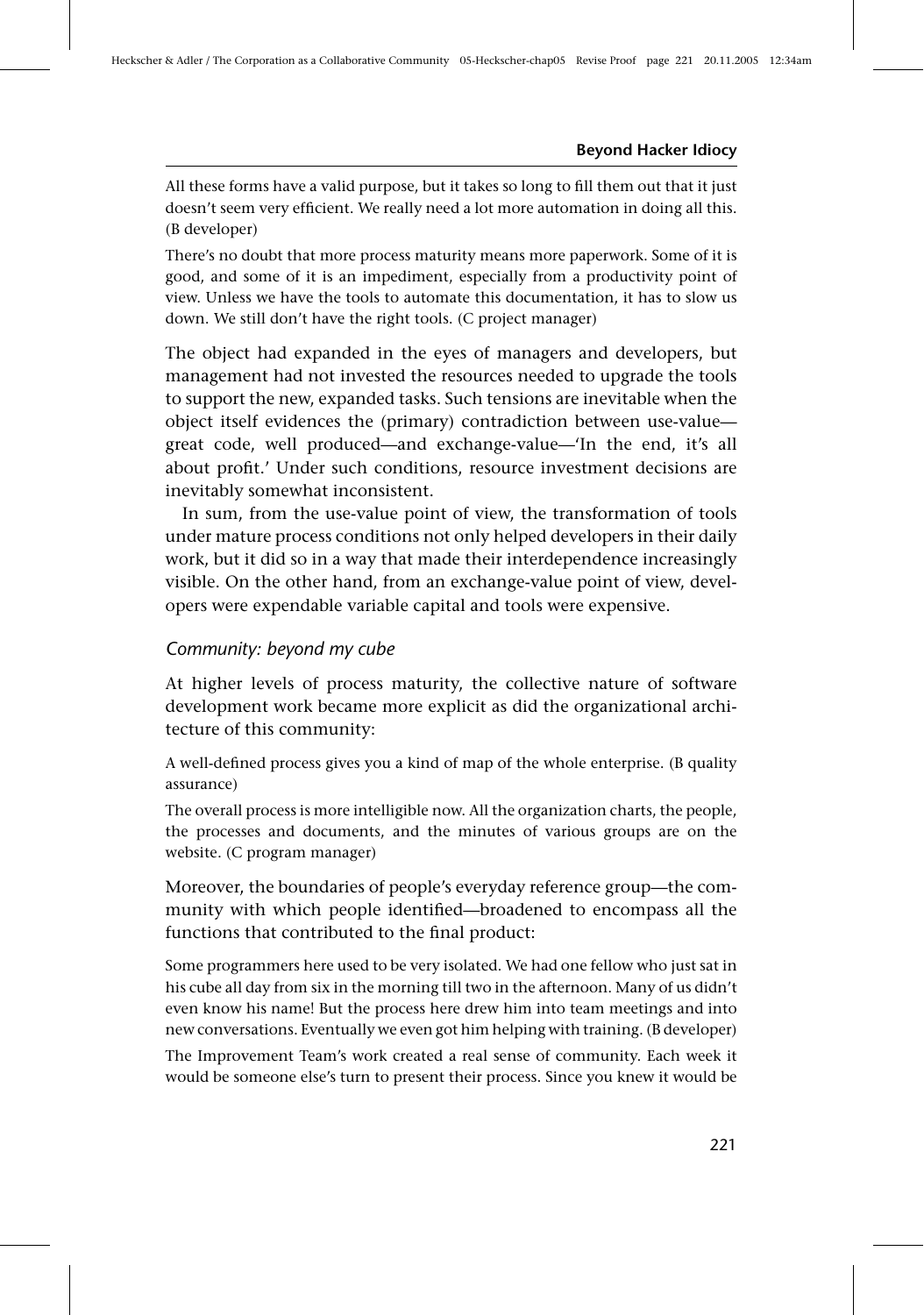your turn soon, we all helped each other. And everybody got to see how the rest of the organization functioned. All the data was shared. I compare that to the way the organization functioned a few years ago. One of our big problems was poor communications across the organization and up and down the organization. No one knew anything anyone else was doing. Now we're working in unison. Process makes for a more unified front for the customer. And it makes you feel important, because you're part of the process and you know where you're at in the process. I'm only a tiny part of the process, but I know that what I do is needed for the success of the whole thing. (D logistics)

Interviewee B-13 was one of the senior process staff at Program A before being transferred to Program B to help its process maturity efforts. His assessment reflected longer experience:

At Level 5, everyone feels part of the enterprise—versus feeling very good technically, in what they do, but hazy about their place in the whole business organization—for example, they can't explain the functions of QA. At Level 5, you understand what other people are doing and why. Everyone can discuss and are involved in improvement efforts, not only technical but also process, organizational problems—versus at Level 1, where the only improvements that people can talk about are local and technical. And at Level 5, measurement is a part of life. At worst, people tolerate it. The majority see it as an integral part of their work—versus at Level 1, where measurement is not part of the culture, where it's not seen as having value, and where it's seen as waste, bureaucratic overhead, and people feel 'Just leave me alone.' (B process engineering, formerly with A)

# RULES: CONSTRAINTS THAT MAKE SENSE

Process maturity did mean that there were more procedural rules constraining developers in how they did their work, but it also meant that these constraints were largely seen as means by which the efforts of many contributors to the development activity could be coordinated more effectively:

Here, I'm just a small part of a bigger project team. So you don't do anything on your own. It's a collaborative effort. So there has to be a lot of communication between us. And the process is there to ensure that this communication takes place and to structure it. The process helps keep us all in sync. (C developer)

At higher levels of process maturity rules were more numerous, but developers had more opportunity to participate in defining and refining them. As quoted above, interviewees described the cultures of Programs A and C as having become more participative in recent years. In daily practice, rules took an enabling form. Through a formalized 'Tailoring Cycle,' software development standards and procedures ('S&Ps,' of which there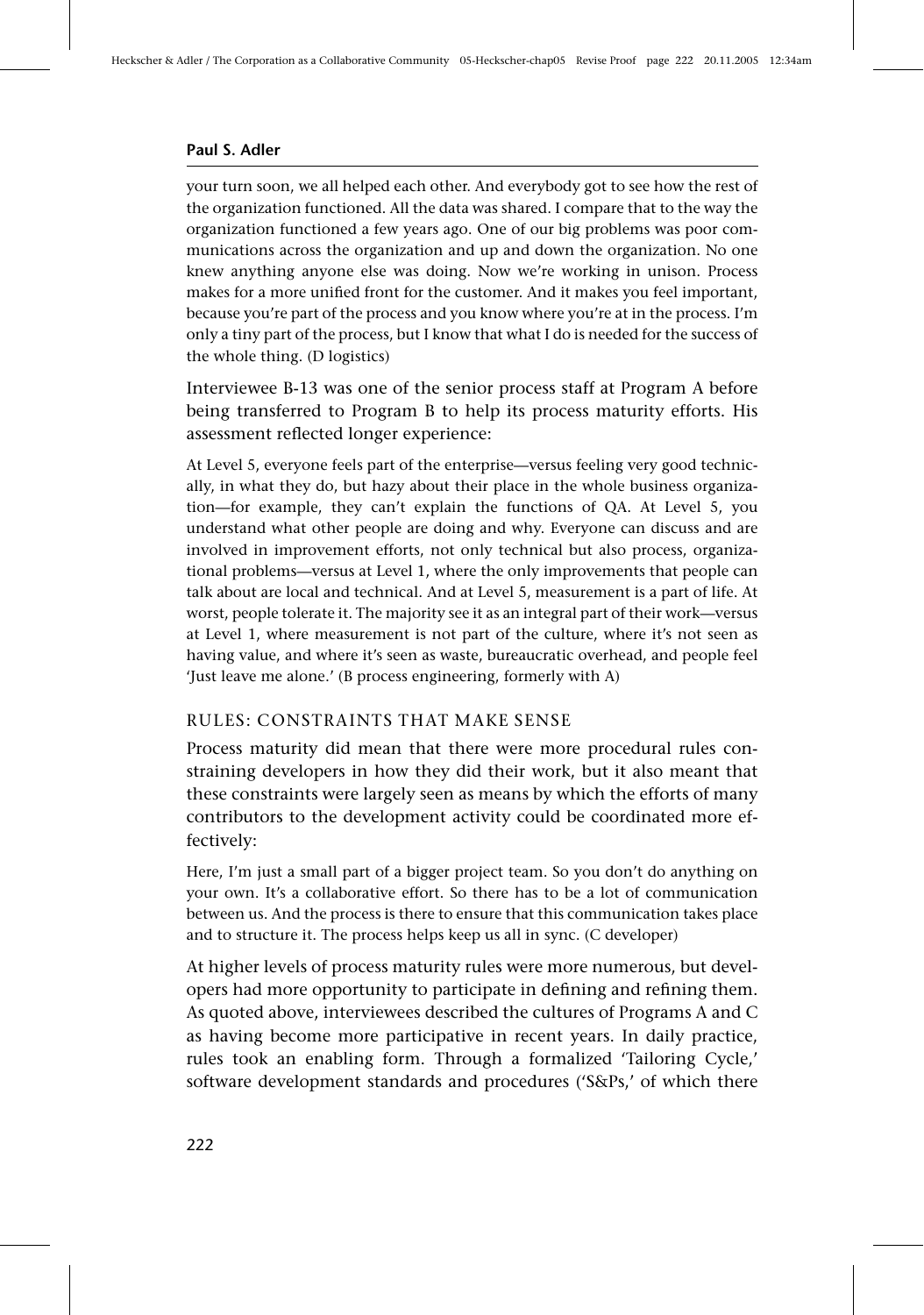were over 100 at Program A) were modified for each project with participation by the developers themselves:

People have to be a part of defining the process. We always say that 'People support what they help create.' That's why the Tailoring Cycle is so important. As a project manager, you're too far away from the technical work to define the S&Ps yourself, so you have to involve the experts. You don't need everyone involved, but you do need your key people. It's only by involving them that you can be confident you have good S&Ps that have credibility in the eyes of their peers. (A project manager)

When S&Ps are chosen for a project, the rule is that they have to be sent out to everyone affected for review. And sometimes we give some pretty negative feedback! I remember I wrote on one draft, 'Hey, you've forgotten to tell us how to get out of bed in the morning and how to brush our teeth!' It was way too detailed and rigid. Those kinds of things get shot down pretty quickly. Over a period of years, people learned how to write procedures that were reasonable for our work environment. . . .

When I managed software development on one of our bigger projects, I asked all our software developers to help me tailor our S&Ps. The GCC people knew the drill, but we also had some other contractors working on this with us . . . and they would say, 'No, just tell me how you want us to do this.' About a year into the project, I remember one of the contractors who had complained the most about this extra work coming to me to thank me, saying, 'If you'd have written these, I would have just ignored them. But since I helped write them, I've felt duty bound to follow them.' (A developer)

The Tailoring Cycle was not the only vehicle for participation in process definition. In Programs C and D, Software Engineering Process Groups (SEPGs) also served this purpose. In recent years, the SEPG at C, but less so at D, had put increasing weight on encouraging suggestions for process improvement from lower-level staff. Moreover, many departments had process improvement teams. Whereas these teams were sparse and temporary in the less mature programs, they were ubiquitous and ongoing in the more mature programs.

# DIVISION OF LABOR: DIFFERENTIATION AND INTEGRATION

The division of labor at GCC differentiated various roles and subunits whose complementary capabilities were integrated both by superordinate goals and by strong process discipline. The following excerpt presents an assessment that is particularly interesting because the interviewee is a woman whose experience of a relatively mature process was recent:

A more mature process means you go from freedom to do things your own way to being critiqued. It means going from chaos to structure. It's a bit like streetball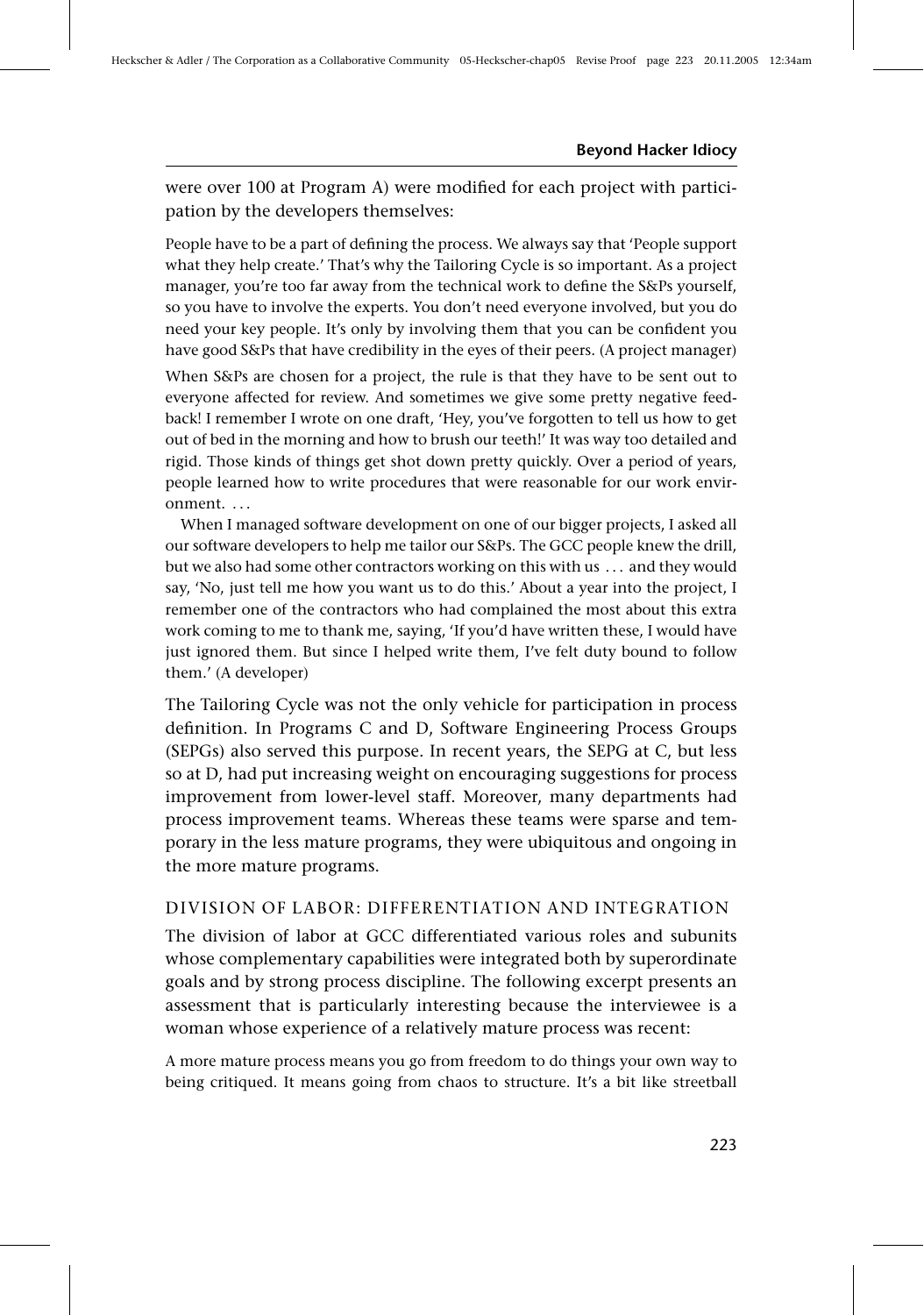versus NBA basketball. Streetball is roughhousing, showing off. You play for yourself rather than the team, and you do it for the love of the game. In professional basketball, you're part of a team, and you practice a lot together, doing drills and playing practice games. You aren't doing it just for yourself or even just for your team: there are other people involved—managers, lawyers, agents, advertisers. It's a business, not just a game. You have to take responsibility for other people—your team-mates—and for mentoring other players coming up. (B developer)

Process maturity created both more differentiation and more systematic integration in three dimensions of the division of labor: horizontal, line/ staff, and vertical. I take them in turn.

As the process became more mature and disciplined, the horizontal division of labor deepened. The span of integration became correspondingly broader: actors developed relations with a broader set of partners. These relations became tighter: the coordination across groups became more rigorous. And they became more collaborative: mutual indifference or rivalry was replaced by active collaboration. These changes were visible within departments as well as between them:

Process means that people play more specialized, defined roles, but also that these specialists get involved earlier and longer as contributors to other people's tasks. If we analyzed the way a coder uses their time, and compared it with comparable data from, say, 15 years ago, we'd find the coder doing less coding because of more automated tools. They'd be spending more time documenting their code, both as it was being built and afterwards in users' guides. They'd be spending more time in peer reviews. And they'd be spending more time in design meetings and test plan meetings. As for testers . . . now the testers are more involved in system concept definition and requirement definition activities. (A quality assurance)

With process maturity, new staff functions such as Configuration Management and Process Engineering emerged, and new line/staff relations were created. QA exemplifies the trend. $40$  In the past, QA was often remote from the daily work of developers, arriving on the scene at the end of the work cycle to inspect the output. QA's role evolved with process maturity to  $(a)$  a greater focus on process quality rather than only product quality, (b) greater responsibility for infusing process rather than only auditing it, and (c) a closer and more collaborative relation with the line departments. QA's role in the Tailoring Cycle is a good example:

First, QA sits down with project manager and his management team. I'll ask: what processes do you need? Do they exist? We come up with a process approach for the project. Second, project managers work with Process Engineering to resolve the action items out of the first step: what new S&Ps have to be written? Which have to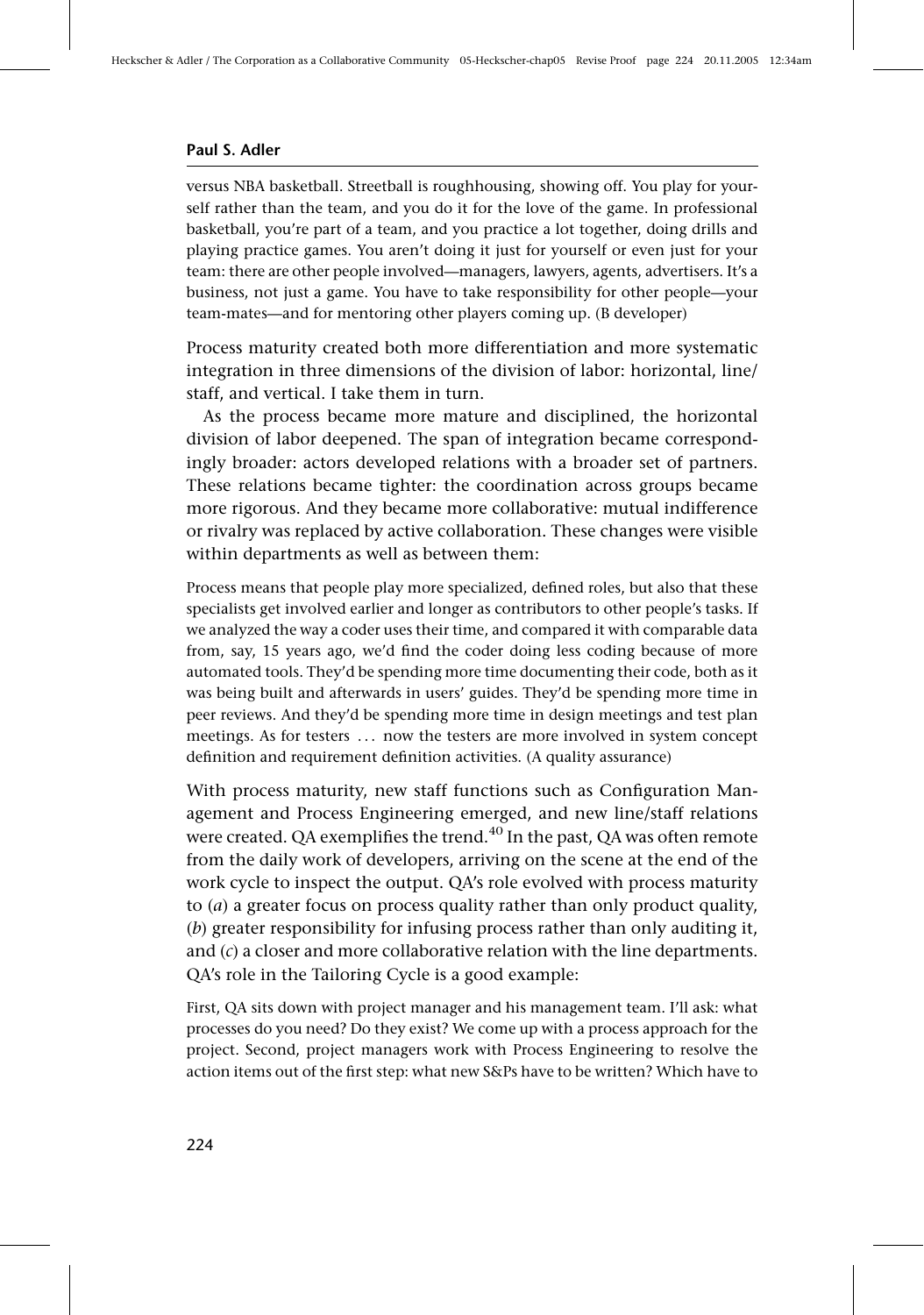be modified? The project managers, often assisted by their leads, then define the S&Ps they need. Third, this proposal comes to the CRB [Change Review Board] for discussion and approval. Fourth, we try to get the managers of each project to do the training for their S&Ps. Fifth, QA conducts a regular in-progress process audit to check the project's compliance with the process approach they've chosen. And there's also an End-of-life-cycle-phase audit. . . . QA is not a policeman! QA is there to help the project identify the processes you need, tailor existing ones to your needs, learn that process, and do a check to see if you're using it. If I find a problem, it's my job to help the project work out how to address it and how I can help. (B quality assurance)

Finally, in the vertical dimension too, relations grew denser and more collaborative. Process brought greater specificity—clarity and detail—to planning and assessing the progress of work: 'With a more mature process, my manager has visibility into how I do my work and can challenge me on it—I can't just play excuses and he can't use brute force' (B developer).

Process also provided superior–subordinate relations with objective points of reference outside the dyadic authority relationship. Process thus reduced the 'people dependence' of these authority relations just as it reduced people dependence in technical relations. Several interviewees argued that the objective character of the data created in a more mature process gave the subordinate more power. This excerpt illustrates:

I think formalized process and metrics can give autocratic managers a club. But it also gives subordinates training and understanding, so it makes the organization less dependent on that manager: he can be replaced more easily. Before I came to GCC, I worked for one of the most autocratic managers you can find. It was always, 'And I want that report on my desk by 5 p.m. today,' with no explanation or rationale. Compared to that kind of situation, an organization with a more mature process leaves a lot less room for a manager to arbitrarily dictate how you should work and when work is due. And a more mature process also means that there are more formal review points, so any arbitrary autocratic behavior by a manager will become visible pretty quickly. (D program manager)

# TRAINING: BEYOND APPRENTICESHIP

The acquisition of professional knowledge was rationalized. Process encouraged a shift from a traditional form of training—apprenticeship towards something more systematic. Apprenticeship is a mode of learning that is appropriate and necessary when knowledge is the local, tacit, private property of the guild artisan-craftsman.<sup>41</sup> A more socialized production process relies on forms of knowledge that are more codified and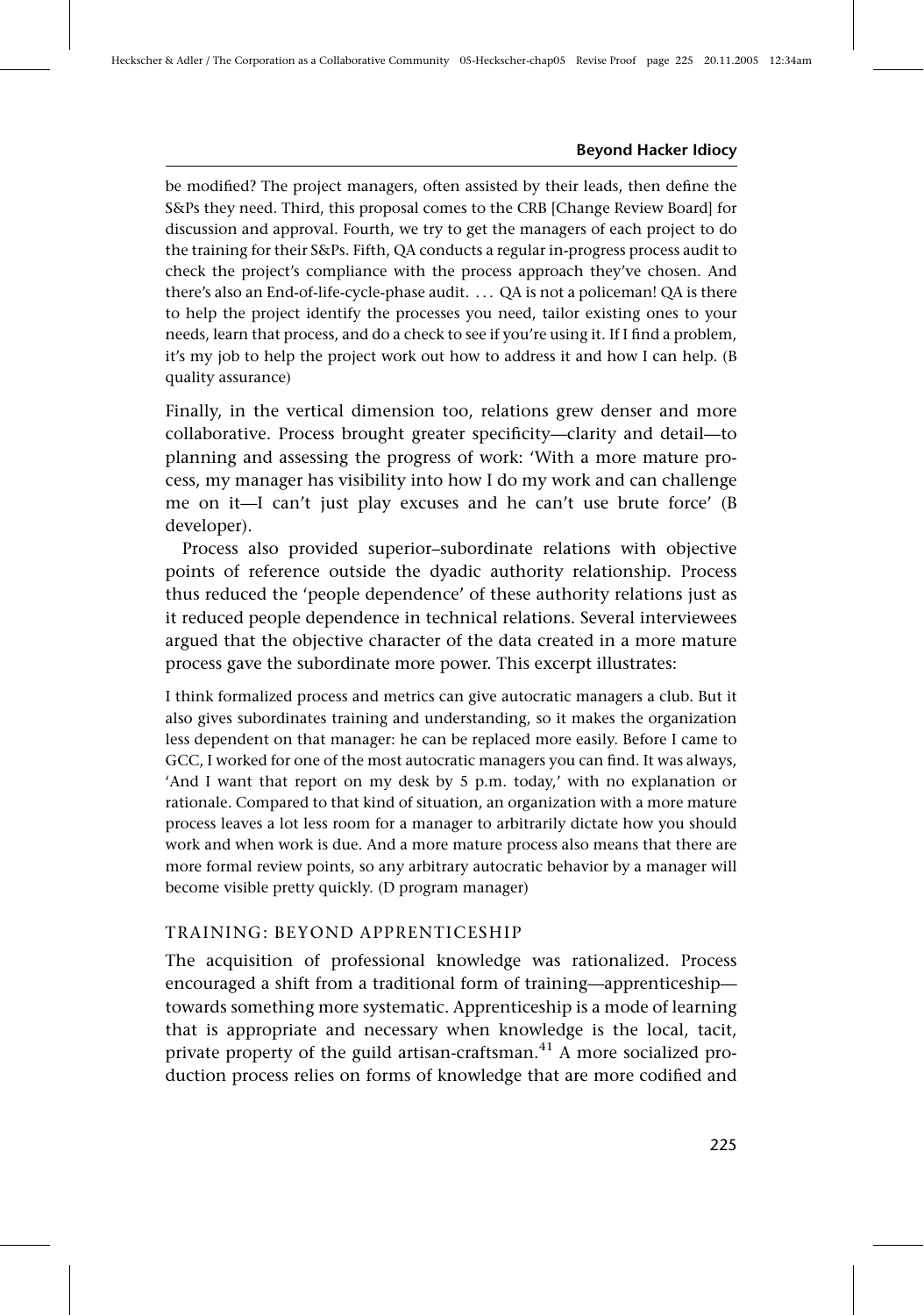on forms of training that can thus be more rationalized. Going back a couple of decades, this transformation began with the shift to formal university training requirements for development jobs; more recently, under the pressure of CMM, it continued in the further rationalization of the acquisition of firm-specific skills:

We've developed a formal mentoring program. There's a checklist of the key processes everyone needs to understand, and every new person is assigned a mentor whose job it is to explain each of these in turn. The checklist is audited by QA. (A testing)

We had an informal training and mentoring program, and when we got serious about the CMM, we wrote it down. Writing the process down has had some great benefits. It's made us think about how we work, and that's led to improvements. For example, formalizing the training program has helped bring some outliers into conformance. (C department manager, formerly with A)

# TENSIONS: GENERAL VERSUS PAROCHIAL INTERESTS

Differentiation created local identities, which complicated the horizontal integration task. This excerpt illustrates:

On most of our projects, different people fill the two roles, systems engineering versus software engineering. (On smaller projects, the same person may have both roles.) As with any interaction between two groups, there have been communication gaps between them. There are a variety of reasons: the systems engineers point to the software engineers and say, 'They didn't read what I wrote,' and 'They don't understand what I mean,' and the software engineers point back and say, 'They didn't specify the requirements adequately,' 'The requirements are inconsistent,' and 'That wasn't in the requirements.' (D process engineer, also works with C)

Staff/line relations were not always easy:

By and large, we haven't had too much difficulty bringing our managers around to this more collaborative approach. . . . We did have a problem with one staff person. He had a very difficult relationship with the project people he was supposed to be helping. We got a lot of complaints that he was trying to force the projects to conform to his idea of how they should function. We tried to counsel him and get him to work in a more cooperative way. But he just wouldn't ease up. Eventually we just had to let him go. (A program manager)

Interviewees also discussed tensions in the vertical dimension: management did not always 'listen,' or if they listened, did not always 'hear.' Compared to the horizontal tensions, the vertical ones reflected a deeper, structural asymmetry of power and authority: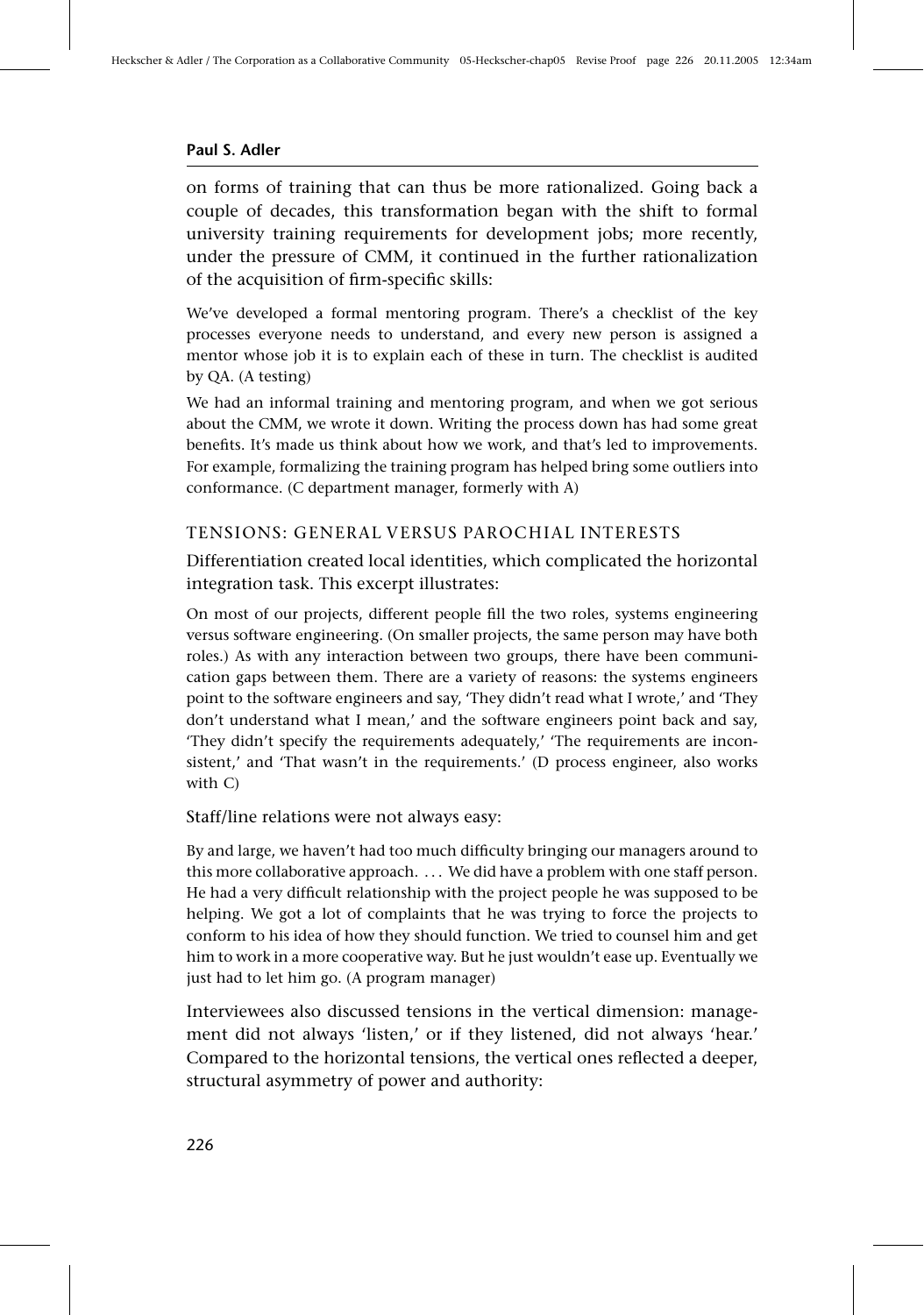How managers react depends a bit on how you present your suggestion. If you present your idea constructively, they're more likely to react positively. If you come at them with complaints and negative criticism, they don't take it as well. Managers are people too! And sometimes how receptive they are depends on other things going on. For example, if they are under pressure from their bosses to move faster, they may not be very receptive to taking time out to redefine the process. (B developer)

Notwithstanding these tensions, it was striking that in its various dimensions, community appeared to be stronger and more cohesive in the Level 5 programs than in the Level 3 programs. A key factor explaining this result was the more extensive participation in process definition we saw in the discussion of rules, above.

## TENSIONS: RULES, ENABLING VERSUS COERCIVE

Some rules appeared to developers as burdensome and coercive: 'The forms are all electronic, but we still have to print them out and sign them. Why all this overhead? The theory is that it will increase quality. But I'm not convinced it really helps quality. Sometimes it seems like it's more for accountability' (B developer).

However, the professional character of the workforce gave developers considerable power to resist coercive rules. Earlier, we saw how developers stopped the adoption of Ada. Another excerpt offers a second illustration:

Whenever you force programmers to do paperwork they don't want to do, they get sloppy. They will invent workarounds just to avoid it. And those workarounds can create problems. For example, if you want to create a new sub-routine versus add to an existing one, you have to write a whole new package. So programmers will go a long way to avoid creating a new sub-routine, even if it means that the quality of the code is affected. (B developer)

The importance of buy-in and the temptation of coercion were evidenced in the firmness with which senior management treats instances of autocratic behavior by managers. Among the several cases cited by interviewees in the various programs, this one was illustrative:

Executive management might impose on me as program manager a CMM rating goal without much dialogue, and they might even have a pretty coercive view of what process discipline consists of. But I can't let that flow downhill from me. We explain to our managers why the rating is important to our future. And once you see the heads nodding, then you have to find the right people for the implementation team—people who aren't going to dictate to the other levels how to proceed. We really can't afford an autocratic style of leadership. The risk of losing critical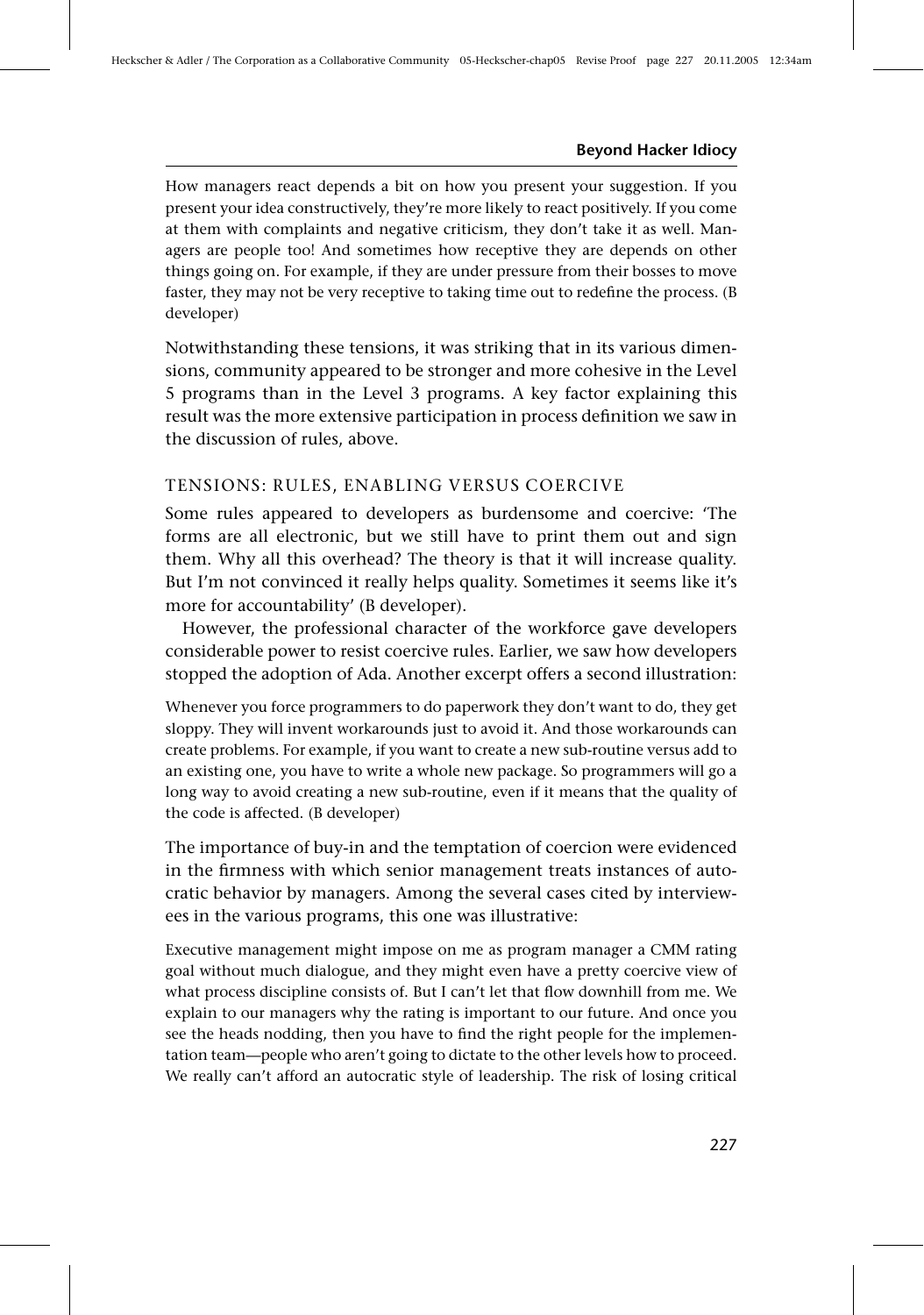people is too high. . . . We did have a pretty autocratic manager a while back in our software development organization. He had very strong technical skills and would often make decisions without consulting his staff. We heard a lot of complaints, and we saw some turnover too. But his technical skills made him very valuable to us, so we kept him on even after he offered to resign. We tried to get him to change his style, but he didn't, and eventually, after maybe two years of this, we just had to let him go. It was difficult. And he took a few loyal people with him too. (D program manager)

# TENSIONS: 'WE STILL DON'T HAVE THE RESOURCES'

Several interviewees pointed to another persistent tension in the structure of community: the lack of dedicated resources for specialized staff departments. The following quotes were illustrative:

We do ask project teams to do a Lessons Learned report at the end of the project. We post the results on the database. But there's no staff support for the process. (A quality assurance)

The key issue moving forward, I think, is that we still don't have the resources we need to devote to process. A program of this size should have a full-time staff dedicated to our internal process maintenance. (C developer)

(As explained in Appendix 5.1, Program C, like D, did not have a dedicated Process Engineering group.) These concerns echo those relative to resources for better tools.

# TENSIONS: COMMUNITY VERSUS CLASS

On the one hand, developers and managers were (and saw themselves as) part of a community, part of a collective endeavor. On the other hand, their interests sometimes put them in opposition to each other.We saw this in the earlier discussions of the conflict over Ada and the organization's interest in avoiding 'people dependence.'While senior management put considerable weight on building a sense of common destiny and community, the battle could never be won once and for all. This excerpt illustrates:

We didn't initially have any questions on the employee survey about your boss. Frankly, people were worried that managers might retaliate. But now we do, and we find the data very useful in surfacing management problems. The earlier rounds of the survey did show some big communications problems in some groups. Counseling often helped, and in some cases, we moved people out to other positions. (A program manager)

In sum, under mature process conditions developers experienced themselves more strongly connected in their communities; but the effect was sometimes undermined by conflicting interests. Process-mature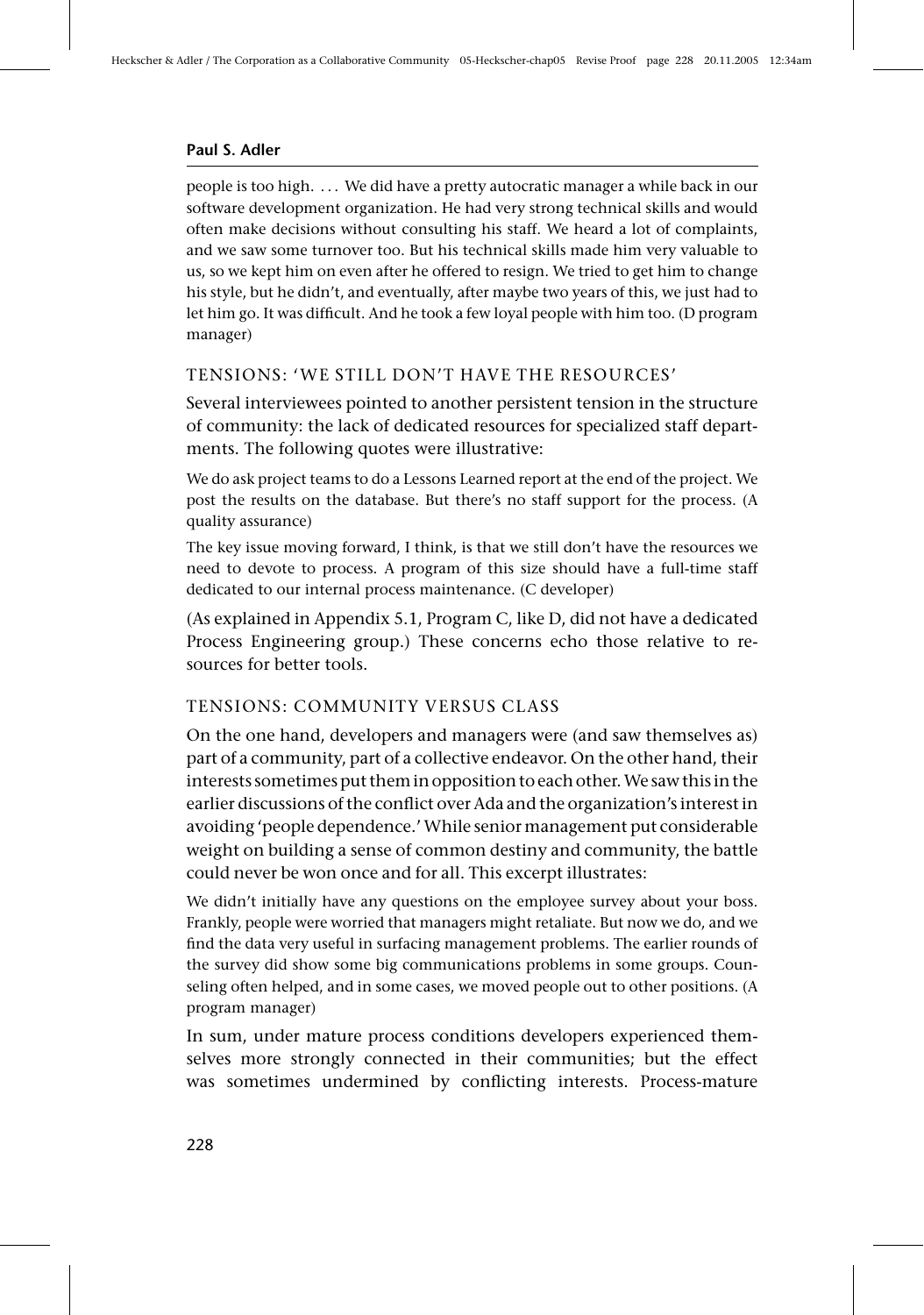organizations drew developers into collaborative efforts to define and refine their rules; but managers struggled to preserve this participation against the temptations of coercion. A more mature process augmented both differentiation and integration efforts, and as a result, developers saw themselves as part of a larger, more complex, and more interdependent endeavor, one that was often, but not always, collaborative in nature.

# Outcome: collaborating with customers

The outcome of the software development activity system at these GCC programs was a market-mediated exchange, giving software in exchange for fees from a distinct activity system in the customer organization. Process was both influenced by and in turn influenced these relations.

As noted above, government agencies were increasingly making CMM Level 3 an important factor in awarding contracts. Program B's contract included an explicit Level 3 requirement, and customer pressure had been a critical impetus to process efforts in Programs A, C, and D too. For customers and suppliers alike, process maturity held the promise that the risks associated with arm's-length market transactions—the inevitable gap between the producer's supply and the customer's demand—could be moderated by mutual commitment to a process that set expectations and guided collaborative decision making. This drew developers into more conscious collaboration with people in the client organization. Instead of submitting to the conventional wisdom that 'The customer is always right,' GCC staff were encouraged to push back and open a dialogue:

There's a great focus now on 'accountability' all through the system. We are expected to be more aggressive in pushing back when things are inconsistent with our processes. And that goes down to our project managers. Instead of simply supporting our customer management counterparts, the project managers have to be willing to push back. That's changed the tone of some of our monthly program review meetings with the customer. This culture change goes right down to the staff. In general, we try to buffer the staff from these issues, but if they get instructions that violate our processes, they have to push back too. (C program manager)

# TENSIONS: COORDINATION VERSUS MARKET ANARCHY

The fact that the customers were economically independent entities pursuing their own priorities sometimes undercut the cooperation needed to assure a high-quality custom software process: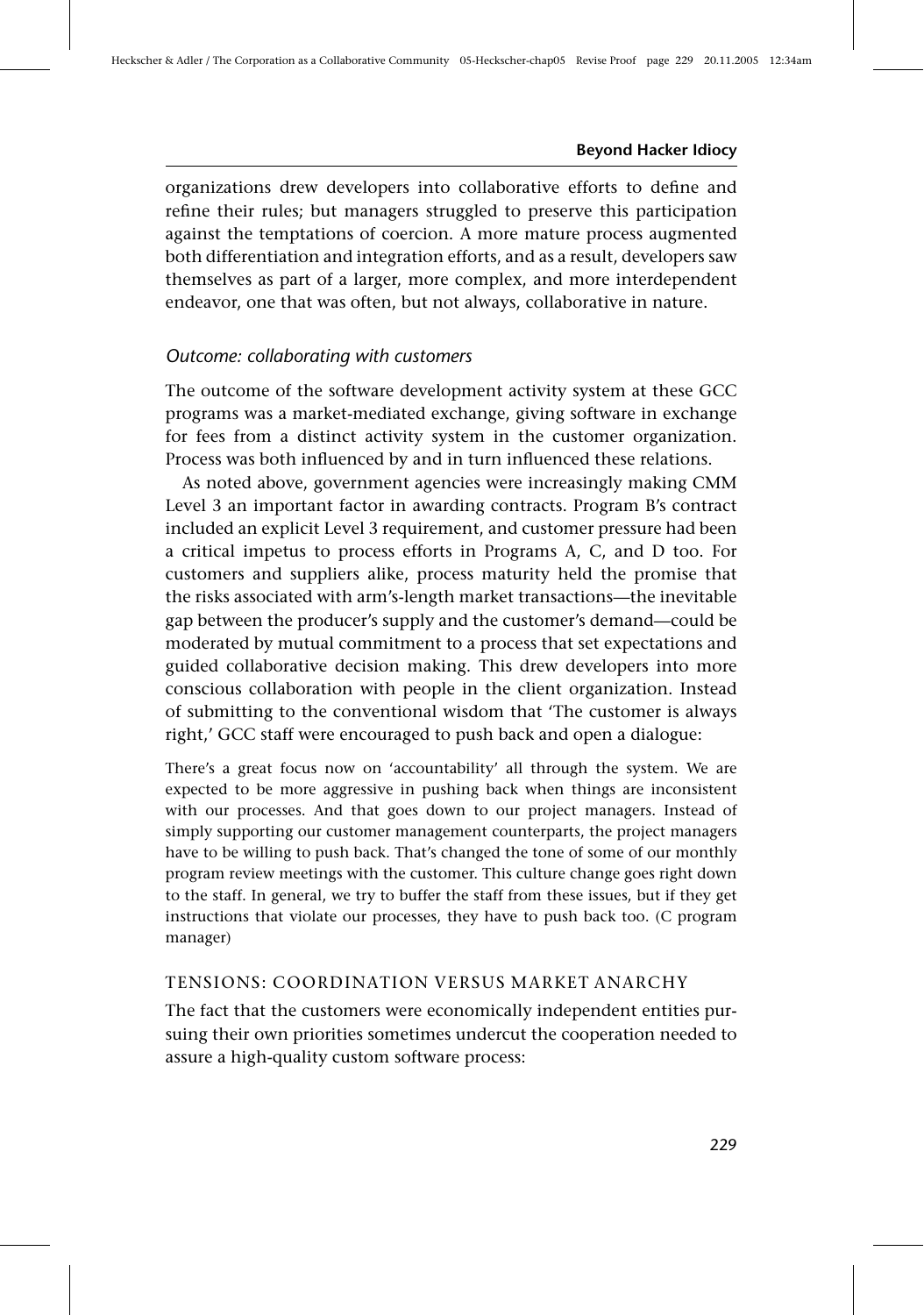The biggest problem here has been the customer and getting their buy-in. At Program A, our customer grew towards process maturity with us. Here [at Program B], we started with a less mature client. Some of the customer management even told us that they didn't want to hear about QA or our quality management system—they saw it as wasteful overhead. When you bid a project, you specify a budget for QA and so forth, but if they don't want to pay, you have a resource problem. And once you get the contract, then you start dealing with specific project managers within the customer organization, and these managers don't necessarily all believe in QA or simply don't want to pay for it out of their part of the budget. On the Y2K project, the customer kept changing standards and deadlines. Basically, we were dealing with a pretty process-immature customer, and that made it difficult for us to build our process maturity. Things have improved considerably since then. (B process engineer, formerly with A)

Even at high levels of maturity, the outcome node was the site of contradictions between activity systems. Program C illustrates:

Our customer has been rated a CMM Level 4, but they don't seem to implement their process. For example, in one of our recent projects, the requirements kept changing and the scope kept growing, but the customer wasn't following a disciplined process for controlling these changes and just didn't want to hear about the implications. The requirements kept drifting so much that it was very hard to even regularly update our estimate of the size of the project. They just ignored our concerns for nearly a year. Finally we issued a cost report that showed that we'd need 25% more staff-months. Putting it in dollars finally got their attention. But not before we had wasted a lot of work and time. (C project manager)

In sum, the transformation of the outcome under mature conditions made developers more conscious of their interdependence with clients in creating a good product, even if the competing objectives of organizations and subunits distinct profit objectives sometimes undermined that effort.

# A more advanced model: the CMM as scaffolding

In all four programs, the CMM was seen by many as representing a more advanced model of software development work, a model that could guide improvement efforts. The challenge of CMM certification was to 'map' the program's existing practices to the CMM's KPAs. In some cases, existing practices were revealed to be satisfactory, and this mapping was therefore experienced as wasteful burden; but in most cases, the CMM provided guidance—the kind of guidance that builders receive from scaffolding for ongoing process improvement efforts.<sup>42</sup>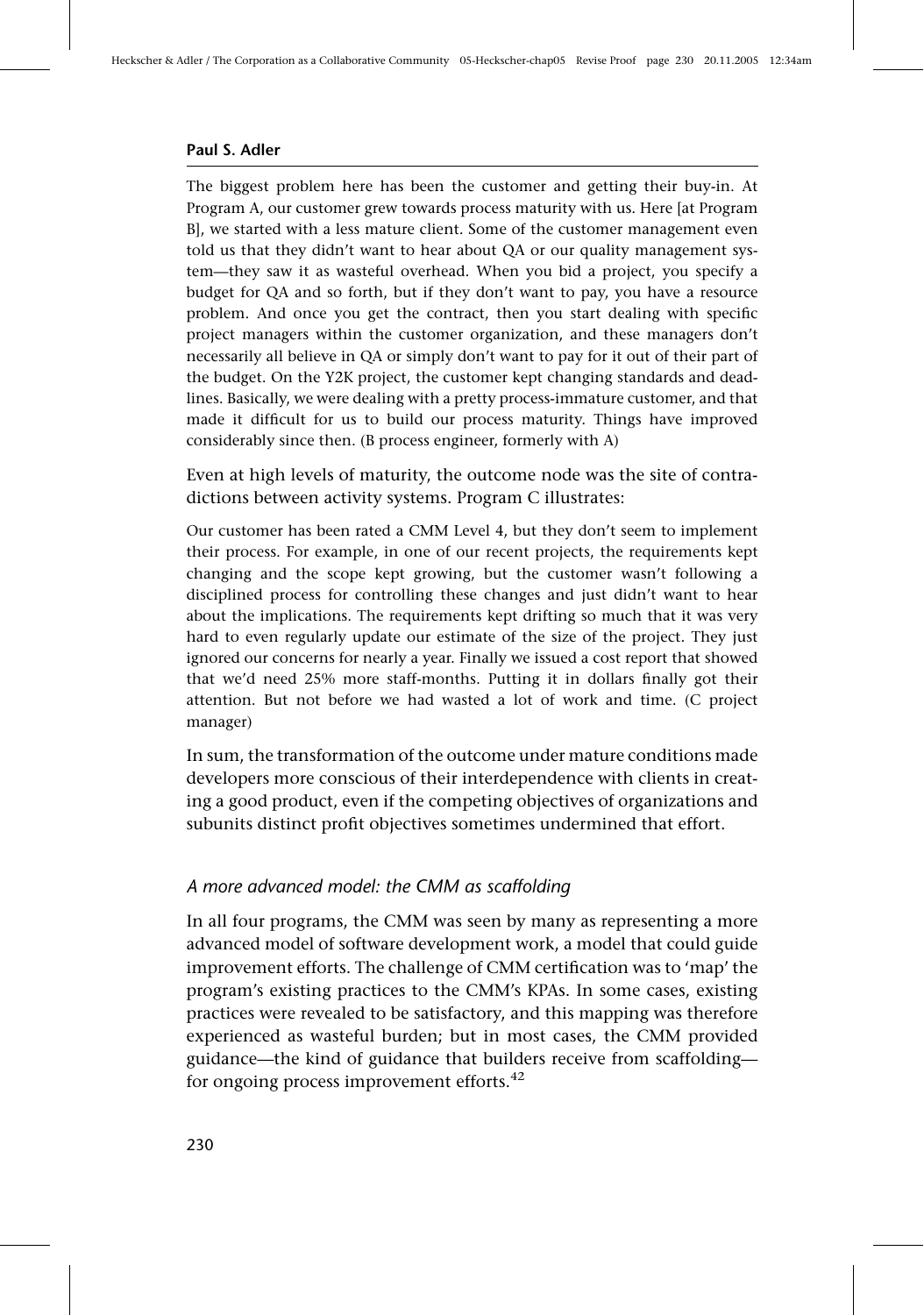Program C had long worked under Military Standards, so the discipline of the CMM was experienced against that backdrop, but its experience was otherwise representative. This excerpt expands on one quoted earlier:

Most of our CMM work has been focused on translating what we already do into the CMM KPAs. We were doing virtually all the KPAs anyway, just because you can't manage large-scale projects without doing something like what the SEI is recommending. The first SCE team told us they knew that we must have good procedures and that everyone followed them because everyone told us the same thing; but, they said, the process must have been tattooed on the inside of eyelids because they couldn't find them written down anywhere. So we spent the next year putting them down on paper. For example, we had an informal training and mentoring program, and when we got serious about the CMM, we wrote it down. Writing the process down has had some great benefits. It's made us think about how we work, and that's led to improvements. For example, formalizing the training program has helped bring some outliers into conformance. And we formalized the SEPG process, and that has helped stimulate improvement. (C training)

The CMM could function effectively as scaffolding—as a model of a more advanced activity system—because, and to the extent that, it was seen as an 'industry-validated approach':

The CMM is helping us move ahead. Just to take an example, even if the CMM didn't exist we would need a technology change management process [a Level 5 KPA]. Of our 450 people, we have about 50 people in CM, QA, and data management. To move them from one process to another is sometimes like herding cats! The CMM helps us in that by providing an industry-validated approach. (C program manager)

In their struggle against proponents of alternative organizational development scenarios, proponents of the CMM had the advantage of this cultural-historical validation.<sup>43</sup>

# TENSIONS: SCAFFOLDING VERSUS LEARNER-CENTERED DEVELOPMENT

Notwithstanding the research evidence cited earlier, interviewees were nuanced in their assessments of the impact of CMM on process effectiveness. One concern was that the CMM prescribed certain features of the development process and, in doing so, substituted its own 'wisdom' for the results that might emerge from a more self-directed organizational learning process.<sup>44</sup> This excerpt illustrates:

SEI has encouraged people to think that progress will come from 'implementing' the KPAs, when you really need to decide which KPAs matter to your business and how you should pursue them. Many organizations, even some people in our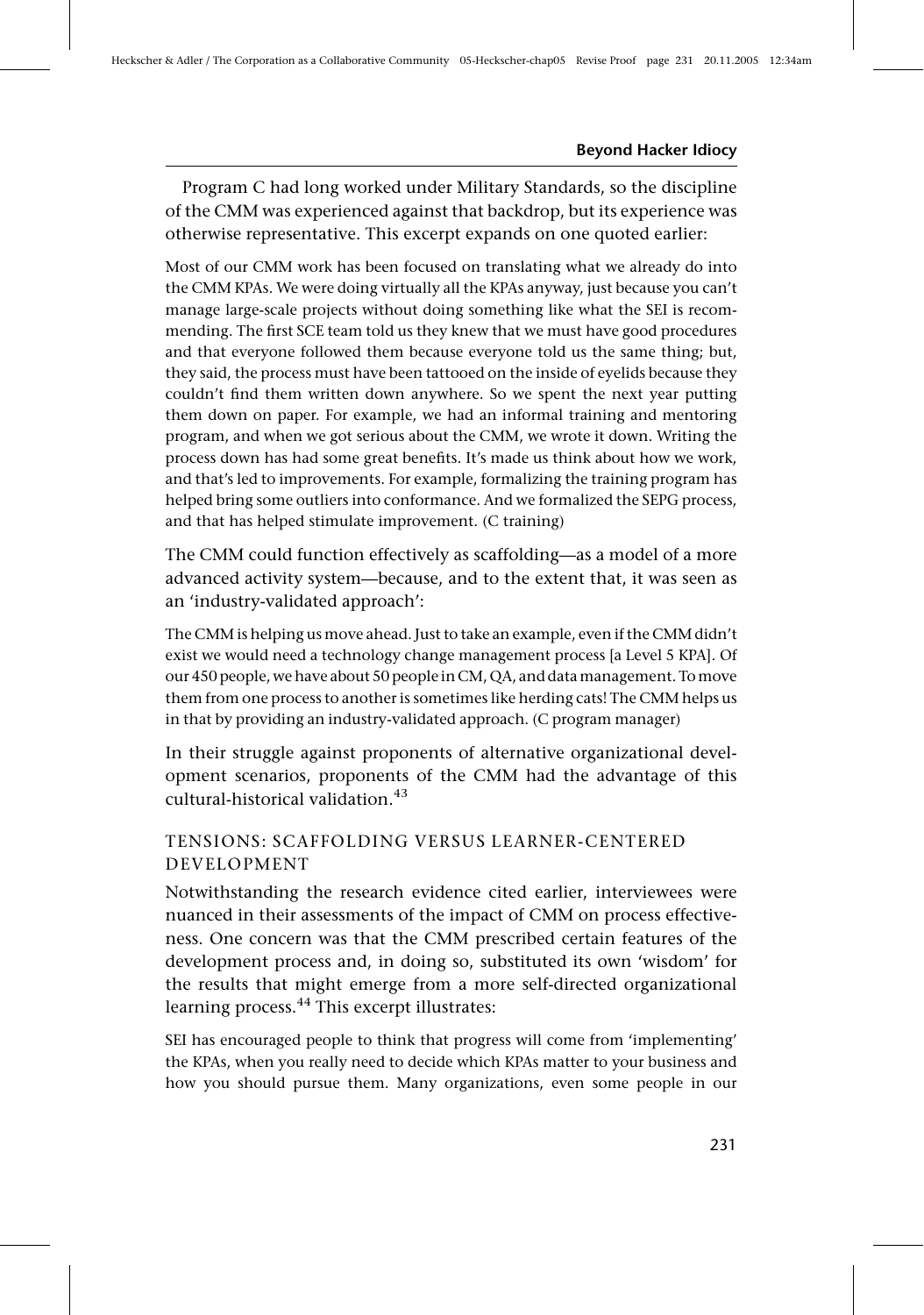Government Systems Group, think they need to implement all the requirements of every Level. So the CMM ends up being seen as externally coercive rather than as an internally motivated improvement process. You can get a false sense of security when you force your way to certification—or a false sense of failure if you try to force your way and fail. (B process engineer, formerly with A)

As discussed above, part of the difficulty was how to juggle the goals of symbolically valuable certification with technically valuable process improvement. On the upside, external legitimacy pressure could facilitate internal change. However, CMM ratings seemed to play a somewhat different role in the different organizations. According to this same interviewee:

I can see that external evaluations are a very important learning tool. It's just like in college: 90% of what the student learns is in the week before the test! So we do need the test to create that incentive. But it's not an end in itself. The real issue is: Is passing the test just a veneer? That depends on how the managers treat the test—as an opportunity to put some banners on the walls, or as an opportunity to focus attention and get some real learning done. At Program A, we have reached (well, almost reached) the point where people like the tests as an opportunity to show off their improvements. (B process engineer, formerly with A)

## TENSIONS: IS CMM REALLY A MORE ADVANCED MODEL?

Levels 4 and 5 address organization-wide, as distinct from project-specific, capabilities. Optimistically, one might imagine that once a basic level of discipline was established in the conduct of individual projects, even greater improvement might come from organization-wide cross-project discipline, since this would enable an organization to leverage lessons learned from any one project to the whole portfolio of projects. This would seem to be true of many hardware development improvement efforts.<sup>45</sup> So far, however, the experience of the two Level 5 programs was mixed. At Programs A and C, several interviewees—albeit a minority assessed their skepticism in these terms:

We struggled to get past Level 3. Level 3 seems to give you most of the CMM's benefits. Frankly, Levels 4 and 5 haven't changed or helped much. Beyond 3, documenting the technology management process didn't really do much for us: we manage to change technology pretty effectively without formalizing that process. But on the other hand, defect prevention has been very useful. (A contract officer)

I think Level 3 was worth doing. But most of Levels 4 and 5 just don't seem to add much. It isn't about everyday stuff anymore. We are doing most of these processes, and documenting them adds a lot of cost but not much value. (C training)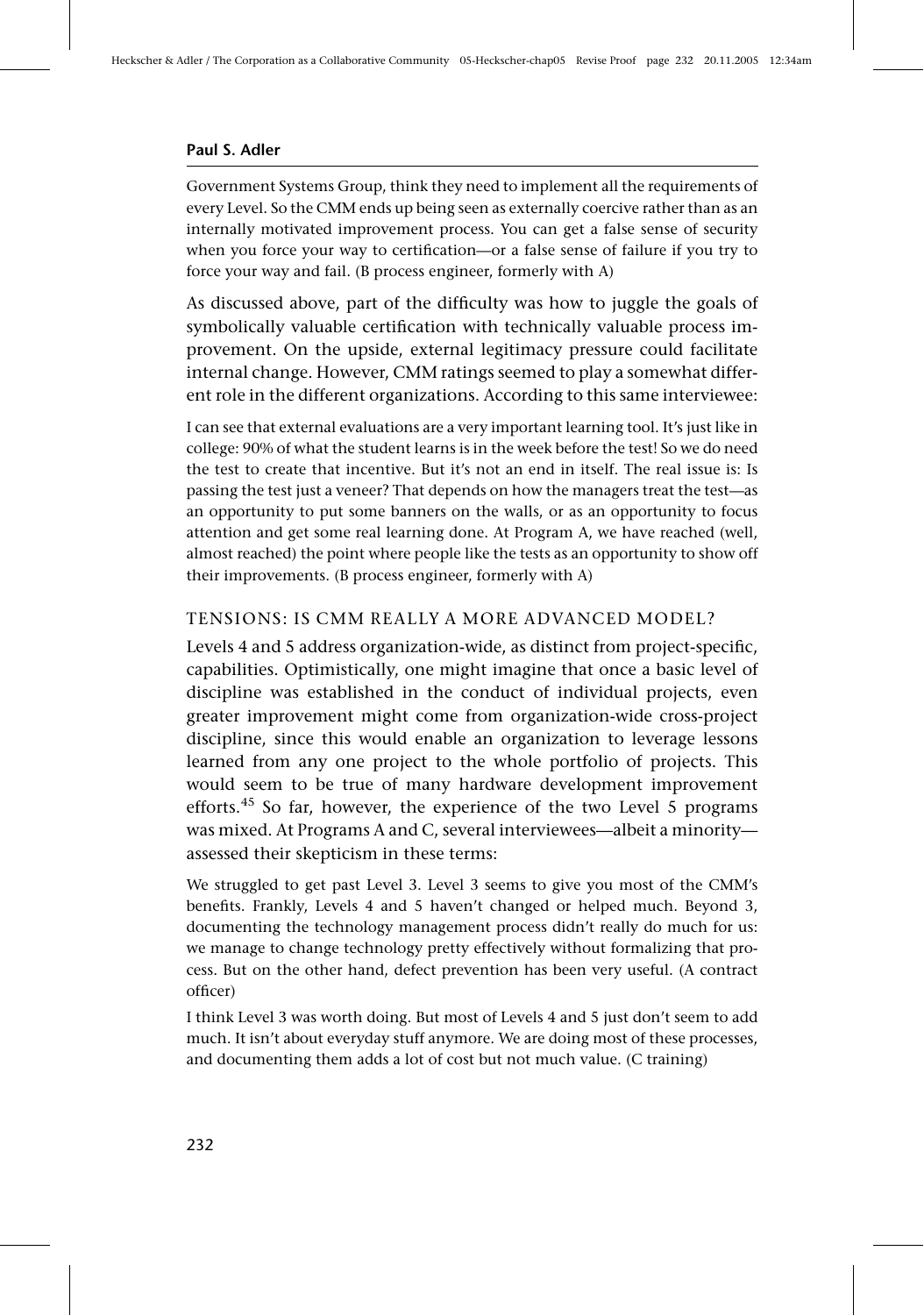Interviews suggested three possible reasons for this mixed reaction. First, the CMM might have been simply misguided in how it characterized Levels 4 and 5. After all, when the CMM was first elaborated, these levels, particularly Level 5, were essentially hypothetical, since so few software organizations had been shown to function in this manner. (As of 2001, however, there were over 130 organizations certified at Levels 4 or 5.) Second, and alternatively, perhaps Levels 4 and 5 were well conceived, but the hypothesized potential benefits would only materialize with further effort and experience. A third, related, possible reason is that the magnitude of the benefits of cross-project processes is related to the number of projects undertaken, and both Program A and Program C undertook a relatively small number of relatively large projects.

Overall, however, the interviews suggested that the CMM had been a valuable tool for organizational improvement, and in doing so, had drawn developers into more conscious collaborative improvement efforts within their programs, with clients, and with the community behind the CMM.

# Subject: a more interdependent self-construal

My interviews suggest that process maturity led to changes in the subjective identity of developers—towards a more interdependent self-construal. What mattered to these professionals' self-esteem and identity was now not so much their individual efficacy as their collective efficacy.<sup>46</sup> In my interviews, 'we' tended to replace 'I' as the subject of work, because people increasingly saw themselves as part of a collective effort. The ratio of mentions of 'we' to mentions of 'I' in my interview transcripts was 1.83 in Program A and 1.95 in Program C (the two Level 5 programs), and 1.29 in Program B and 1.44 in Program D (the two Level 3 programs).

The proximate cause of this change was the experience by developers of changes in the other nodes of the software production activity system. As argued a century ago by pragmatist philosophers and symbolic interactionist sociologists, and as further articulated by CHAT, the self is not an immutable spirit hovering above the material world, merely influenced, but never fundamentally changed, by an external context. The self is an identity whose contours and contents vary with—indeed, are constituted by—the networks of people and things within which the individual is located. The hacker self reflected the structure of CMM Level 1 activity systems. The effect of process maturity on the software development activity system was to socialize its objective elements and thereby to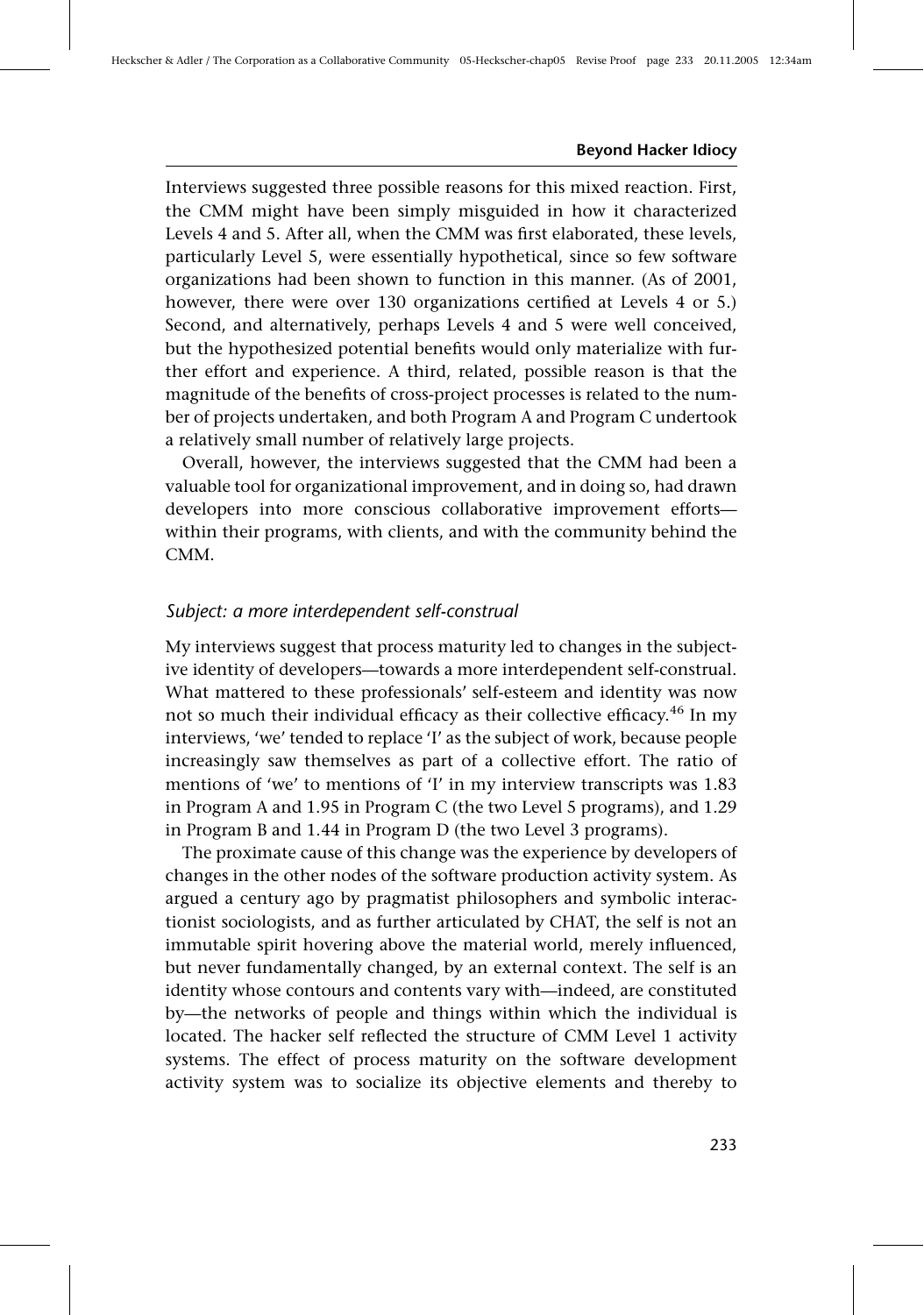forge a different kind of self—a broader, more interdependent sense of one's identity. Some excerpts illustrate:

In a small organization doing small projects, you have a lot of flexibility, but there's not much sharing. You're kind of on your own. Here, I'm just a small part of a bigger project team. So you don't do anything on your own. It's a collaborative effort. (C developer)

We used to be a group of hackers. If we'd have had to rebuild a system, we simply wouldn't have been able to do it because we wouldn't have had the documents. We've come a long way from that! Now we function according to a defined process and we collect data on ourselves so we can do defect causal analysis to drive continuous improvement. (A quality assurance)

More concretely, this new self-construal emerged through a mix of adult socialization and attraction-selection-attrition processes.<sup>47</sup> On the effects of the former, we have the testimony quoted earlier of 'But I can see the need now.' In Program D, one interviewee described his experience in these terms:

I was not originally a believer in this process stuff. I remember seeing coding guidelines when I joined the Program D. I just threw them into a corner. But a year later, I found that my code didn't make it through the code checker, and that got me to reconsider. So I went to some CMM training a few years ago—and I've been converted! Most of the developers and leads are being dragged into process kicking and screaming. Any coder would rather just hack. (D process engineer)

On the importance of attraction-selection-attrition, two excerpts are illustrative:

You won't fit in well here if you don't like structure, you prefer working by yourself, you don't like getting suggestions from other people, or you don't like taking responsibility for your work and for making it better. (A project manager)

We still have to deal with the 'free spirits' who don't believe in process. . . . Most of them adapt, although some don't and they leave. (C process engineer)

## COSMOPOLITANS VERSUS LOCALS

Professionals tend to have strong ties to and identify with their occupational community: they traditionally have little identification with the local, employer organization.<sup>48</sup> Interviews suggested that the greater process maturity strengthened both developers' cosmopolitan orientations and their local orientations.

First, process strengthened somewhat developers' cosmopolitan orientations. At higher CMM Levels, at least some staff spent more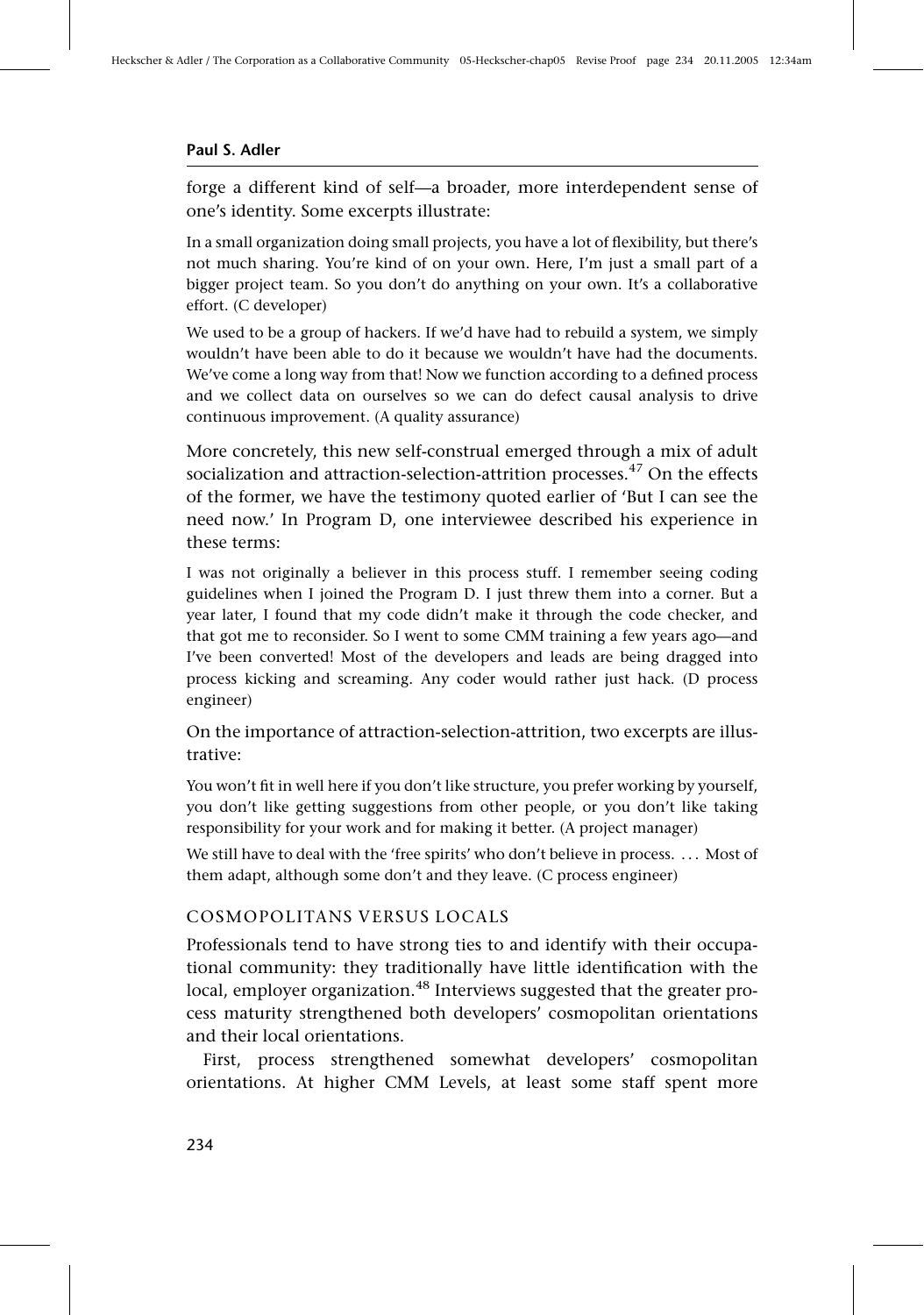time reading industry journals and magazines and attending industry conferences:

In Program A, there was a focus on the big picture, and we tried to make development staff aware of other studies, findings, activities outside GCC. This sometimes prompted developers to become more interested in such conferences as the SEPG, DoD Tech conferences, and SEI affiliates symposia. (B process engineering, formerly with A)

The process-focused people certainly spend more time outside—the more you know, the more you know you don't know and need to learn. And probably some percentage of the general population spends more time outside as their awareness of things not-immediately-project increases and their interest is piqued. But my guess is that the John Q. project guy is still spending most of his time 'doing.' (D process engineering, also works with C)

At the same time, process maturity strengthened local orientations:

On the one hand, as higher levels of maturity are attained, many of the good developers realize their value and are now more marketable outside; on the other hand, they have 'bonded' with the organization and may be a bit more inclined to stay. (B process engineering, formerly with A)

Programs that don't have a process focus tend to have less of a formal connection with the larger GCC corporation. Programs focusing on advancing their process maturity tend to receive support from outside the immediate project, and tend to reach across GCC for best practices and lessons learned. The connection does create enhanced awareness, and in that sense perhaps both more 'professionalism' and more corporate identity. (D process engineering, also works with Program C)

## A NEW PROFESSIONALISM

This more interdependent self implied a corresponding mutation in the nature of developers' notion of professionalism. Some aspects of professionalism were preserved, while some were significantly transformed.

On the one hand, process leveraged traditional values of professionalism, including the appeal to individual pride in the results of one's own work:

We appeal to people's sense of professionalism, saying something like, 'We're all professionals. And as professionals, we're both pretty mobile and committed to high quality work. Since I may leave here at some point, even soon, it's my duty as a professional to give the organization the documentation it needs to continue serving the customer.' (B quality assurance)

Our process makes for better testing, which means earlier detection of problems, which in turn makes the life of the programmer a lot easier and avoids a lot of embarrassment. (B department manager, formerly with A)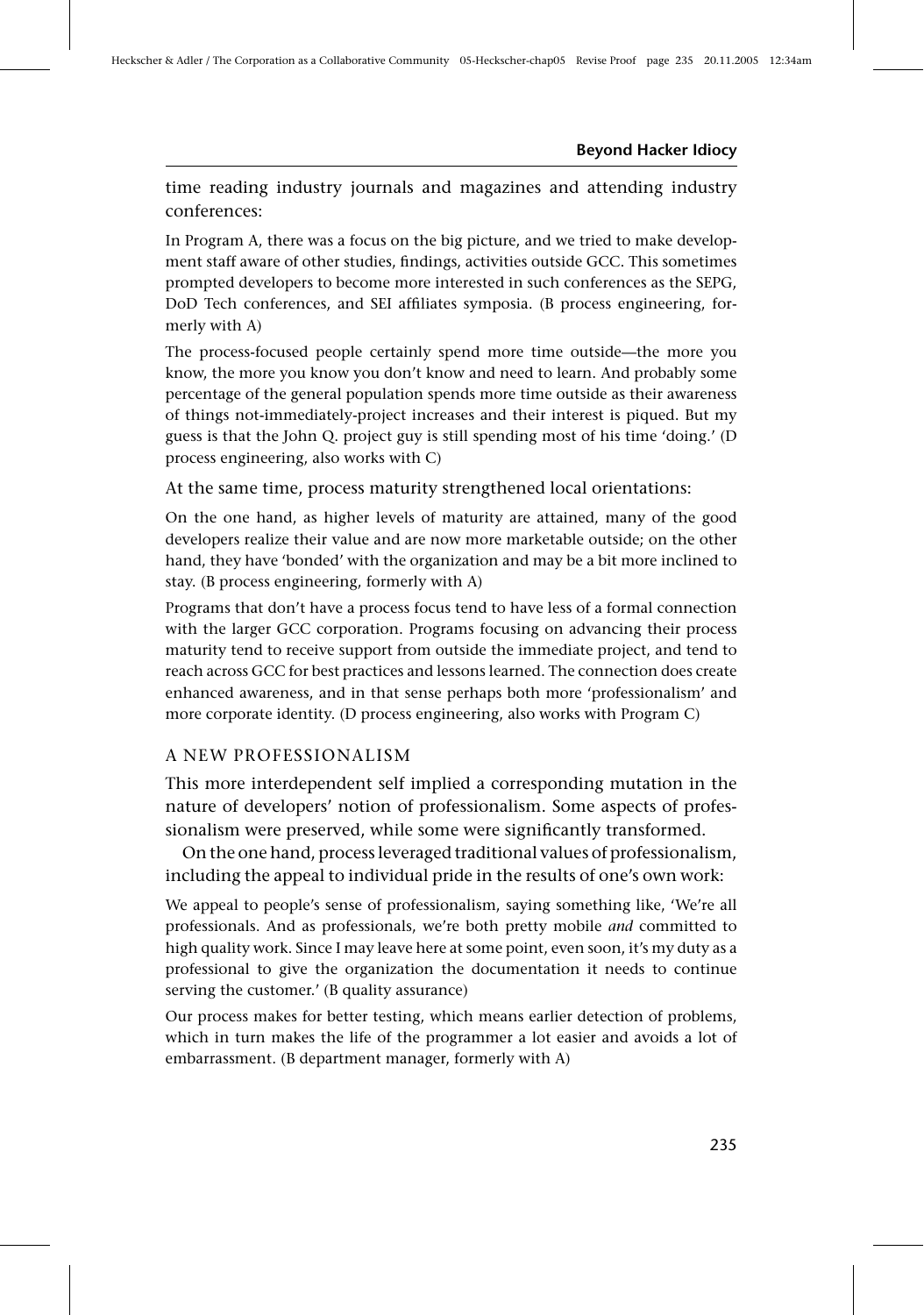On the other hand, however, process seemed to encourage a mutation of professionalism. Whereas traditional conceptions of professionalism give great salience to the individual practitioner's judgement and thus to their autonomy—if not economic autonomy, at least technical decision-making autonomy—process encouraged the emergence of a more collective professional subject. This was expressed eloquently by this interviewee:

Think of bridge building. Back in the eighteenth century, there were some very beautiful bridges built, but quite a few of them collapsed because they were designed by artists without any engineering understanding. Software is like bridge building. Software developers think of software as something of an art, and yes, you need that artistry, but you better have the engineering too. Developers often don't like the constraining rules, but the rules are necessary if you want to build complex things that have to work together. If you have only two or three people, you don't need all these rules. But if you have hundreds of people, the way we have here, then you need a lot of rules and discipline to get anything done. (C training)

This mutation is particularly significant because it appeared to moderate the traditional tension between professional autonomy and bureaucratic authority:

Usually people run away from audits. But amazingly, recently we've seen several projects volunteering—they want to show off their accomplishments and process capabilities. (A process engineer)

The Improvement Team's work ... made everyone realize that there are real business benefits to sharing information—instead of just worrying about your own rice bowl. I'm your [internal] customer, so I need you to understand my requirements. And the effect has been to make people interested in improving their own operations on their own, even without management being involved or pushing them. (D logistics)

# TENSIONS: INTERDEPENDENCE VERSUS DEPENDENCE AND INDEPENDENCE

Interviews revealed two main types of tensions that could provoke resistance to the more socialized development process and thus affect the emergence of a more interdependent self.

First, due to the use-value/exchange-value contradictions at each of the other nodes, there was the constant risk that the demand for interdependence would mutate into coercive dependence and provoke either resistance or apathy. Second, developers sometimes clung to their independence. This was due in part to the tension between the collective and collaborative requirements of effective process (the use-value aspect) and the individual and competitive nature of the employment contract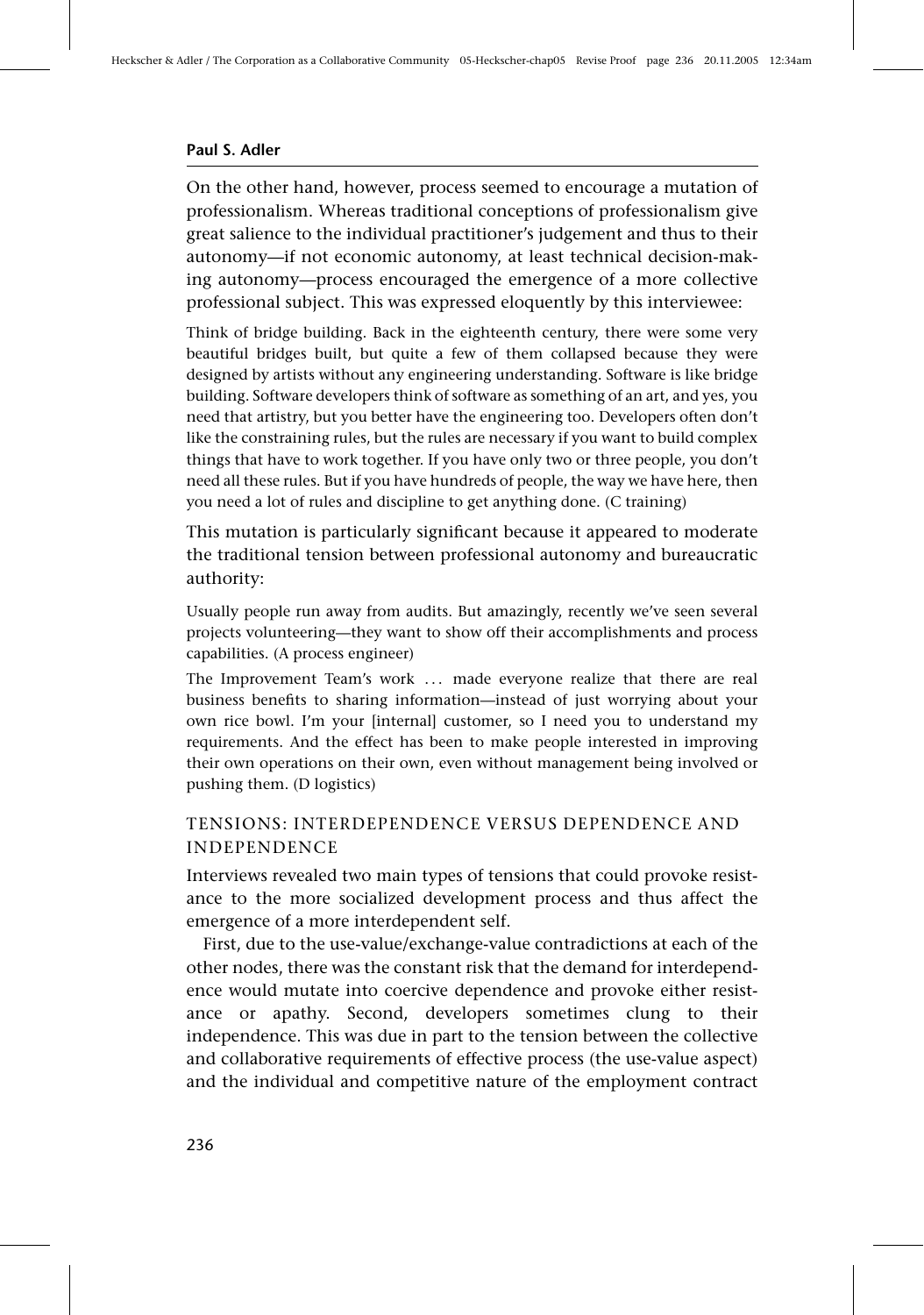(the exchange-value aspect). Ultimately, the capitalist employment relation recognizes individuals, not collectivities. Even in firms with extensive team- and organization-wide rewards—and as noted above, GCC had few—these are minor components of the individual rank-and-file employee's compensation. The 'collective worker'—the community as productive actor—is in contradiction with the individualistic and instrumental foundation of the wage relation. In part it was also due to the contradictions between prior socialization and the demands of the new model for a new self-construal. In the US context, the change from a more independent to a more interdependent self-construal means a change in deeply ingrained cognitions and emotions. Such a change challenges the subject's prior socialization, as effected in early childhood personality formation, and in subsequent education, training, and work experiences.

Together, these contradictions help explain a certain lack of interest and passivity on the part of several interviewees:

I follow the rules because they are there. (B developer)

By and large, people just accept the Instructions pretty passively. (C development manager)

The overall result of these tendencies and counter-tendencies was an uneven process of subjective socialization. Expanding on the excerpt above:

We still have to deal with the 'free spirits' who don't believe in process. These are typically people who have worked mainly in small teams. It's true that a small group working by itself doesn't need all this process. But we rarely work in truly independent small teams: almost all our work has to be integrated into larger systems, and will have to be maintained by people who didn't write the code themselves. These free spirits, though, are probably only between 2% and 4% of our staff. We find some of them in our advanced technology groups. We have some in the core of our business too, because they are real gurus in some complex technical area and we can't afford to lose them. And there are some among the new kids coming in too: many of them need convincing on this score. Most of them adapt, although some don't and they leave. (C process engineer)

# **Discussion**

Several features mark the emerging form of community here as collaborative. In their values, structure, and identity, these organizations were constructing a form of community that was distinct from Gemeinschaft or Gesellschaft, and as distinct from the traditional, guildlike form of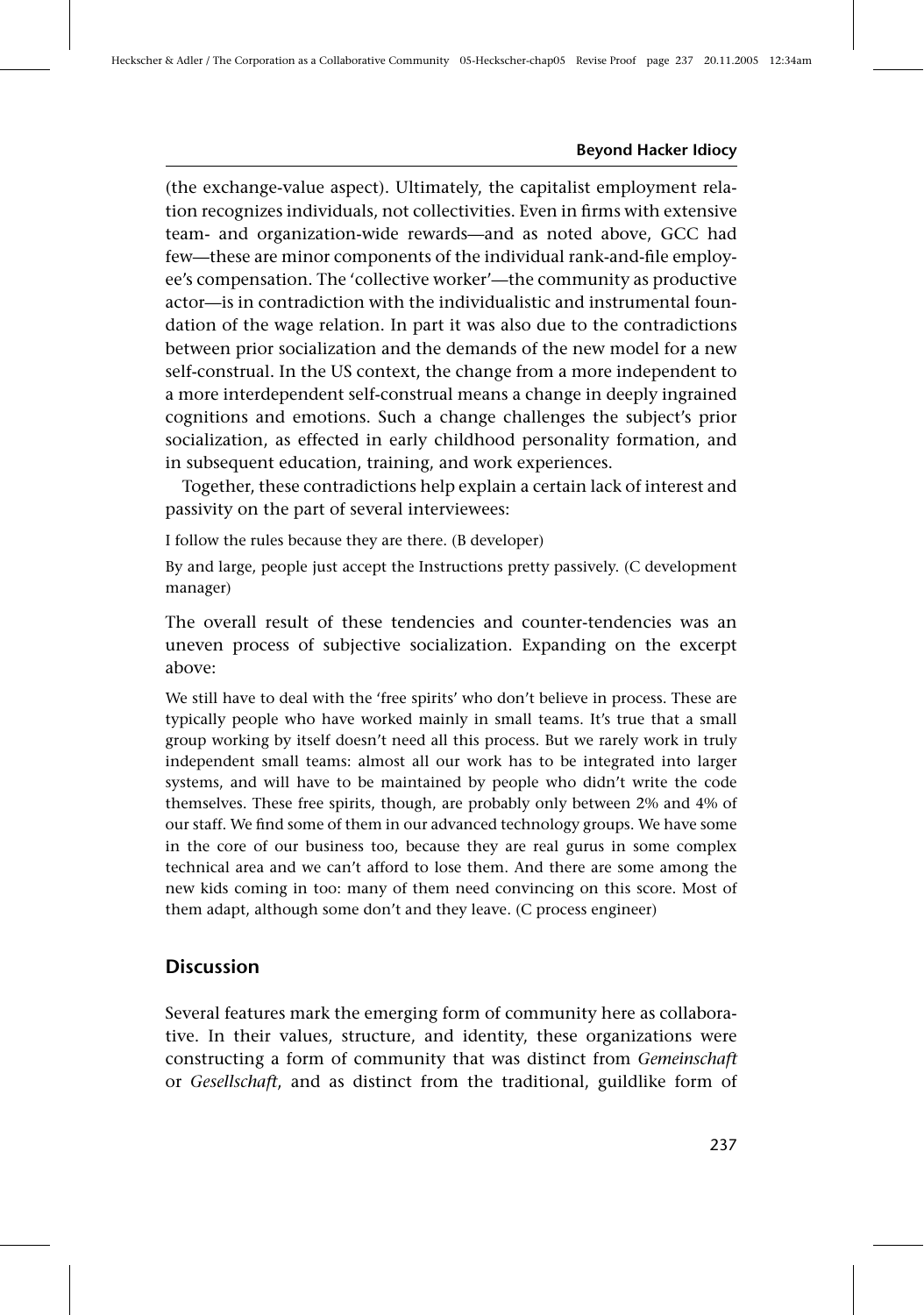professionalism. Clearly, the salience of this form of community in structuring real working relations was rendered precarious by the pressures of valorization; but just as clearly, these organizations had made considerable progress towards the new form.

## Values: interdependent contribution

The guildlike form of professional identity expressed in the hacker ideal of technical autonomy was progressively replaced under more process-mature conditions by an ethos of collaborative contribution—the software engineer as bridge builder. What mattered was one's contribution to the success of a complex organization rather than one's individual prowess—being part of a successful NBA team rather than a creative streetball player.

In the classic terms of cross-cultural analysis, we would say that the values of developers had become considerably more 'collectivist'; but there was clearly something distinctive about this collectivism. The new value orientation can be described with the two-dimensional mapping of culture and values articulated by Triandis and others: on one dimension, collectivism is contrasted with individualism, and on the other dimension, 'horizontal' cultures and low power distance are contrasted with 'vertical' cultures and high power distance.<sup>49</sup> Hackers, like other traditional professionals, are typically high on individualism and low on power distance. By contrast, while high-maturity software developers remain low on power distance and relatively egalitarian, they are more collectivist, a constellation we can call 'horizontal-collective.'<sup>50</sup>

# Organization: interdependent process management

We saw how process maturity transformed the coordination of work: As the process became more mature and disciplined, the horizontal division of labor deepened; the span of integration became correspondingly broader; but at the same time, these relations became both tighter and more collaborative. Guild independence was replaced by complex interdependence. Guild independence was also undermined by the rationalization of an apprenticeship process that formalized the acquisition of firm-specific know-how.

Crucially, this interdependence did not take the form of hierarchical domination. The community principle prevailed over—but did not eliminate—the importance of hierarchy. These GCC programs appeared to be engaged in an effort to simultaneously maintain a high level of influence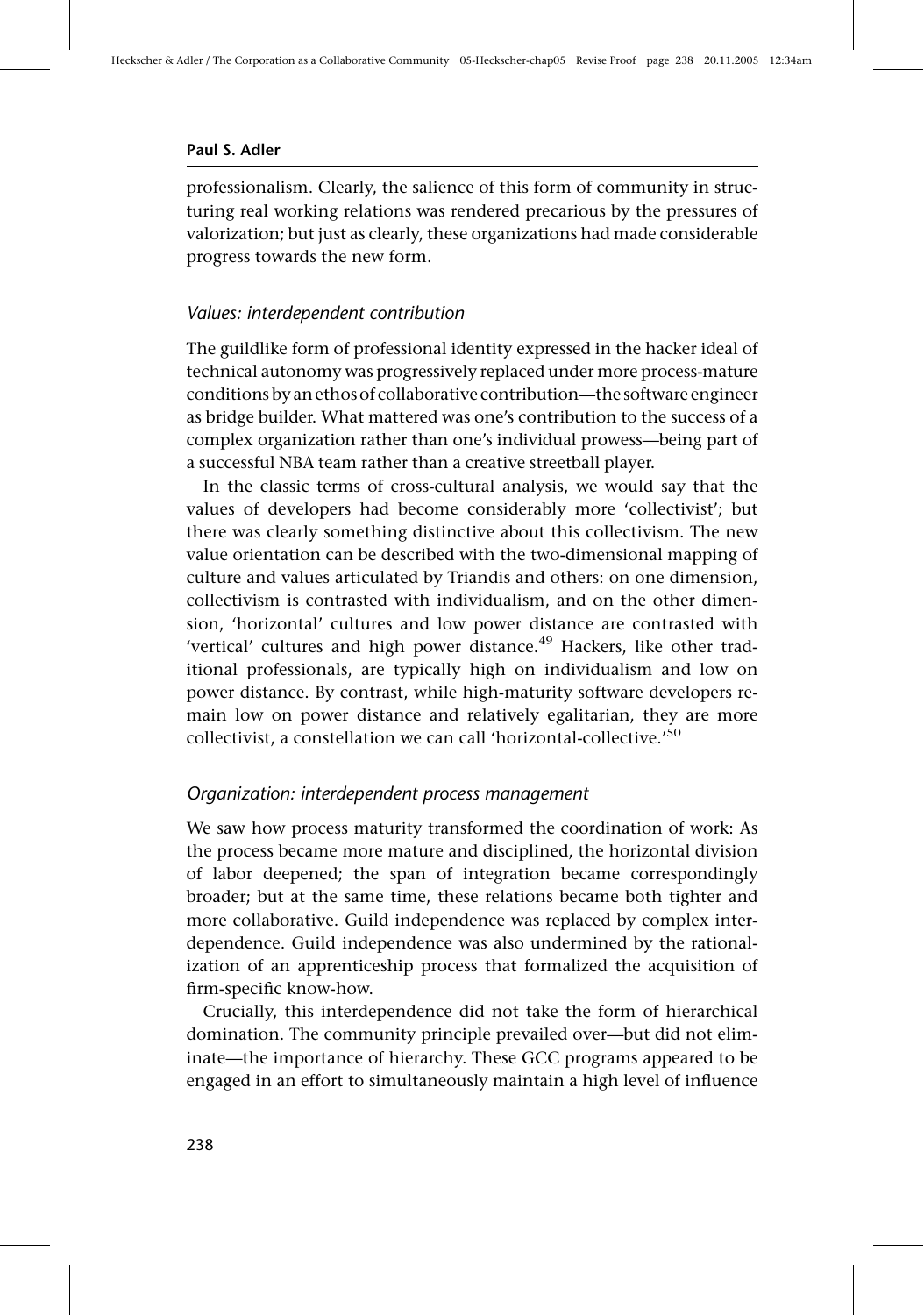by lower-level developers and dramatically increase the level of organizational control.

Organizational research often proceeds as if influence by the rank-and-file professional and organizational control were mutually exclusive, in a zerosum relation.<sup>51</sup> This case reminds us that they are not. In the four programs studied here, and in particular the two Level 5 ones, Program A and Program C, both higher-level and lower-level influence were relatively strong:

- . Control was achieved through a panoply of mechanisms. Higher levels of the management hierarchy made overall architectural choices. Standardization of processes allowed operational decision making to be safely decentralized (per March and Simon's model of premiss setting). Management exercised strong control over project schedules and plans. And management actively structured mutual adjustment between people and units. The autonomy of individuals and units was thus severely curtailed. Overall coordination and consistency of action was not accidental or emergent, but planned through centralized control.
- . Lower-level influence was also strong, as witnessed by the extensive involvement of staff in decision making and in developing and refining the standards, plans, and mutual adjustment processes under which they all worked. Management was committed to the philosophy of 'People support what they help create.' In the Level 5 programs, lower-level staff often participated in process tailoring; in contrast, such participation was significantly less common in the Level 3 programs. The Level 5 programs had 'improvement teams' in every subunit; in contrast, such teams were only occasionally operative in the Level 3 programs.

# Identities: interdependent self-construals

The self is always social, always the result of a socialization process. It was just as social, just as much the result of individual socialization, when it took the hacker form. The independent self of the hacker was the result of socialization under a division of labor that was (using Durkheim's terms somewhat metaphorically) 'mechanical'—each person working in parallel on a self-contained task—rather than 'organic'—each person contributing only a specialized component of the whole. This independent self was reinforced by the shared norms of the profession, by educational experience, and by its fit with the relatively primitive tools, rules, and division of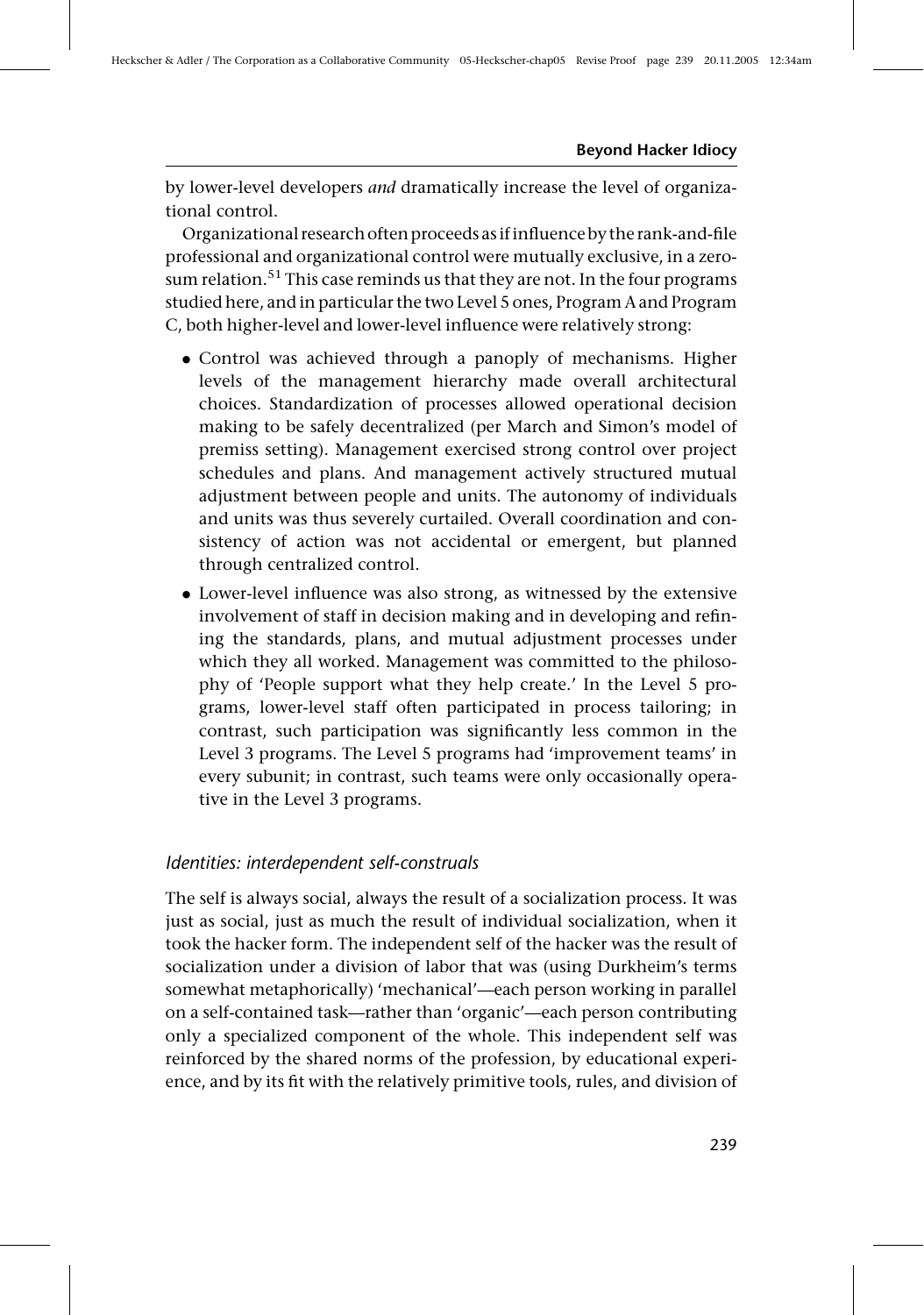labor that then characterized the software development activity system. With greater process maturity and more advanced means of production, the social character of the self is no longer merely an abstract proposition, but becomes concrete in the form of subjectively experienced interdependent self-construals. The self is socialized—as it always has been—but now this socialization is not merely a remote antecedent, but becomes a lived reality.

In the present case, the experience of work under process maturity appeared to promote, first, a more interdependent sense of self: people's reference groups broadened. Second, process maturity led to a richer, more complex set of identities: we saw a heightened identification both with the broader software profession and with the local GCC corporation. Third, process promoted values that were, I argued, horizontal-collectivist, and corresponding to these values, a distinctive self-construal that preserves a certain individual autonomy even within growing interdependence.

Most cultural psychology contrasts independent and interdependent selfconstruals—but does not distinguish carefully between the latter and what we might more properly call dependent self-construals. This distinction seems crucial to differentiate strongly 'group'-based cultures and the form of professionalism we saw at GCC. The interdependent self-construals we heard expressed at GCC provide a less conformist form of other-directedness—a form of caring.<sup>52</sup> Viewed developmentally, one might characterize this orientation as representing a dialectical synthesis (transcendence) of the contradiction between Gemeinschaft, with its associated 'engulfment' of the individual, $53$  and the modern, alienated autonomous individual under Gesellschaft conditions, a synthesis Hirschhorn (1997) calls the 'post-modern' self. We could call it the collaborative self.

# Conclusion

The motivation for the present study was to understand the transformations of professional work through an analysis of the case of software development. I found that progress towards CMM Level 5 process maturity prompted the emergence of a new, collaborative form of professional community and of identity.

Marx contrasted the isolation of individuals and communities in the pre-capitalist world with the growing interdependence fostered by capitalist development. He saw capital's civilizing mission to abolish 'rural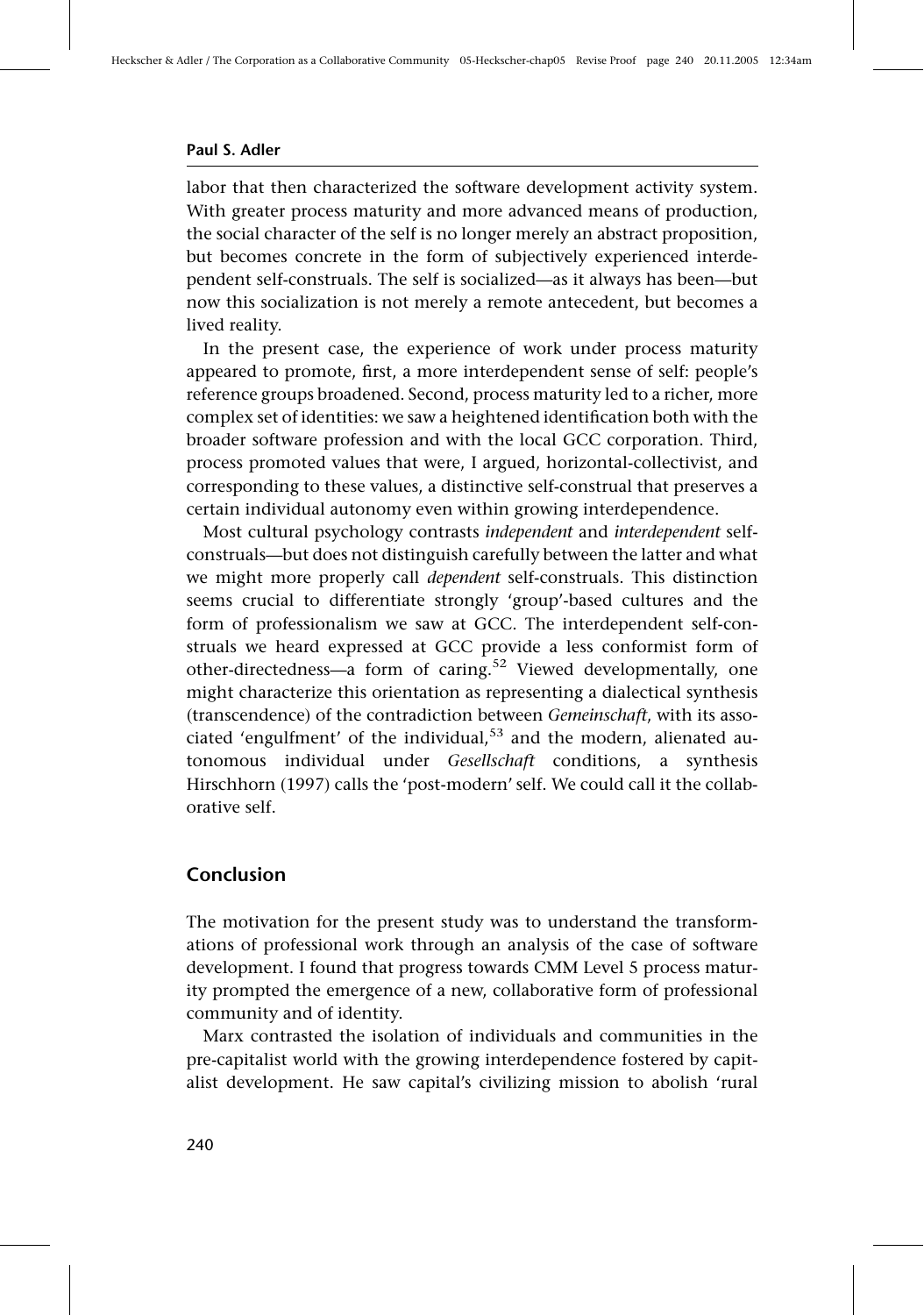idiocy' and 'craft idiocy,' and to augment humanity's capacity for largescale, productive collaboration. According to Marx, the development of capitalism is shaped by the basic contradiction between, on the one hand, the growing socialization of the forces of production and, on the other hand, the persistence of private ownership in the relations of production. Few today have Marx's confidence about the final outcome. But the present study suggests that this basic contradiction continues to shape the evolution of work, as illustrated here by the path traced by process maturity efforts—taking software development beyond 'hacker idiocy.'

# Appendix 5.1: Four programs

For the main part, my analysis abstracts from the differences between the four programs. But the programs differed in many ways, as did the departments within them. Some background is therefore useful.

Program A: CMM Level 5. Program A had had a continuous contractual relationship with its customer for thirty years. Many employees had been attracted to the program because of the high public profile of the customer. Historically, Program A had ten to twenty projects under way at any one time, each building mid-sized subsystems composed of 100,000–400,000 lines of source-code. Recent years, however, had seen a downsizing of the organization due to the changes in the customer's needs. Between 1995 and 1999, employment had shrunk from over 1,600 to around 450.

Program A relied mainly on established technology and was responsible for a considerable amount of software maintenance. Over time, however, the program's tasks had become more complex as the customer requirements and the associated technologies had evolved. The business environment had also become more demanding, with considerable pressure for more code reuse and tighter deadlines.

Discussing the history of process at Program A, one interviewee summarized the evolution in these terms:

The first phase, in the late 1980s, was conformance. We had developed our standard process a big fat set of requirements and standards—and most managers felt that it was just a matter of ensuring that people were implementing it. The second phase, in the early 1990s, was enlightenment. This phase coincided with our big TQM push. We started getting workinglevel people involved in improving things. The third phase, running between about 1994 and 1998, was empowerment. The word might sound trite to some people, but we had the process framework, and we had the involvement, so we were really ready to delegate more autonomy down to the projects and the tasks. (A program manager)

Program A adopted the CMM in the early 1990s, and during the latter part of the decade used both CMM and ISO-9001 to help guide their improvement efforts. While their customer did not require CMM certification, external pressure played an important role in its adoption: 'We knew that other clients would require it and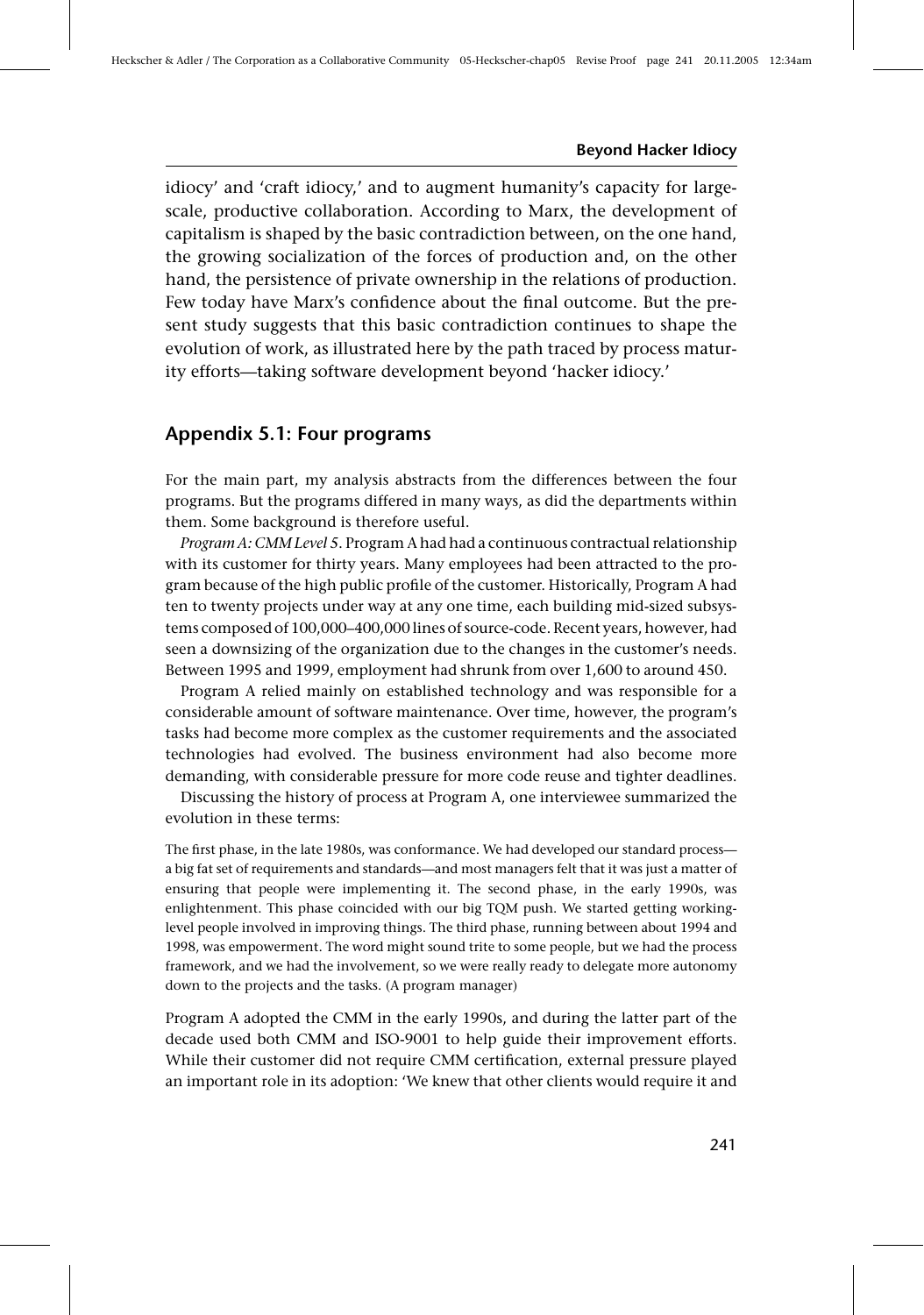we felt it might be a good thing to do to help us improve' (B process engineering, formerly with A).

In 1991 the first formal, external Software Capability Evaluation (SCE) rated the organization a Level 1. The organization subsequently undertook several internal self-assessments. In 1996, the second evaluation rated them close to Level 3. In 1998, they were formally assessed as a Level 5 organization.

Program A was a 'poster child' for aggressive process improvement efforts at GCC. Analyzing some thirty projects over the 1994–2000 timeframe, Program A found that both productivity and quality improved on average by 10 per cent per year. They also saw dramatic improvement in the accuracy and speed with which they forecast costs and schedules for project proposals.

An internal survey of Program A personnel in 1999 asked whether they saw value in the effort associated with CMM certification. There were 260 responses from 850 surveys distributed. Opinions were largely positive, and more so among people who had personally participated in an audit. Of those not audited for the CMM, 58 per cent saw CMM as 'well worth the effort' and another 30 per cent as 'of some value.' Of those audited, 79 per cent thought CMM was 'well worth the effort' and another 18 per cent thought it was 'of some value.' The proportion who thought it was of little or no value was 12 per cent among the non-audited and 3 per cent among the audited.

Program B: CMM Level 3. Program B's mission was to build information management tools for its government client to use in operations around the world: internal accounting, management, IS resource management, and so on. Program B's staff developed new systems, maintained and upgraded old ones, and operated a Help Desk.

GCC won the contract in 1998 by promising to leverage GCC's experience in Program A to help Program B reach CMM Level 3 within eighteen months. GCC replaced nearly thirty contractor organizations that had worked largely independently of each other. Program B functioned as a prime contractor and system integrator, both developing systems itself and coordinating a small number of subcontractors.

Program B itself employed directly or indirectly about 275 people. The largest of its projects employed about ninety people. The overall system was composed of 700 files, comprising about 1 million lines of source-code (MSLOC).

To help reach Level 3, several people were transferred from Program A. The two largest projects were each led by former Program A people, and Program A veterans staffed several other key management and staff positions. Program B's process efforts were slowed down by a very difficult Y2K project, which strained relations with the client. Once that project was completed, relations improved. The program was officially assessed as Level 3 in early 2000.

Program C: CMM Level 5. This program, like Program A, had had a continuous contractual relationship with its Department of Defense (DoD) end-customer for some thirty years. But the relationship had always been mediated by other organ-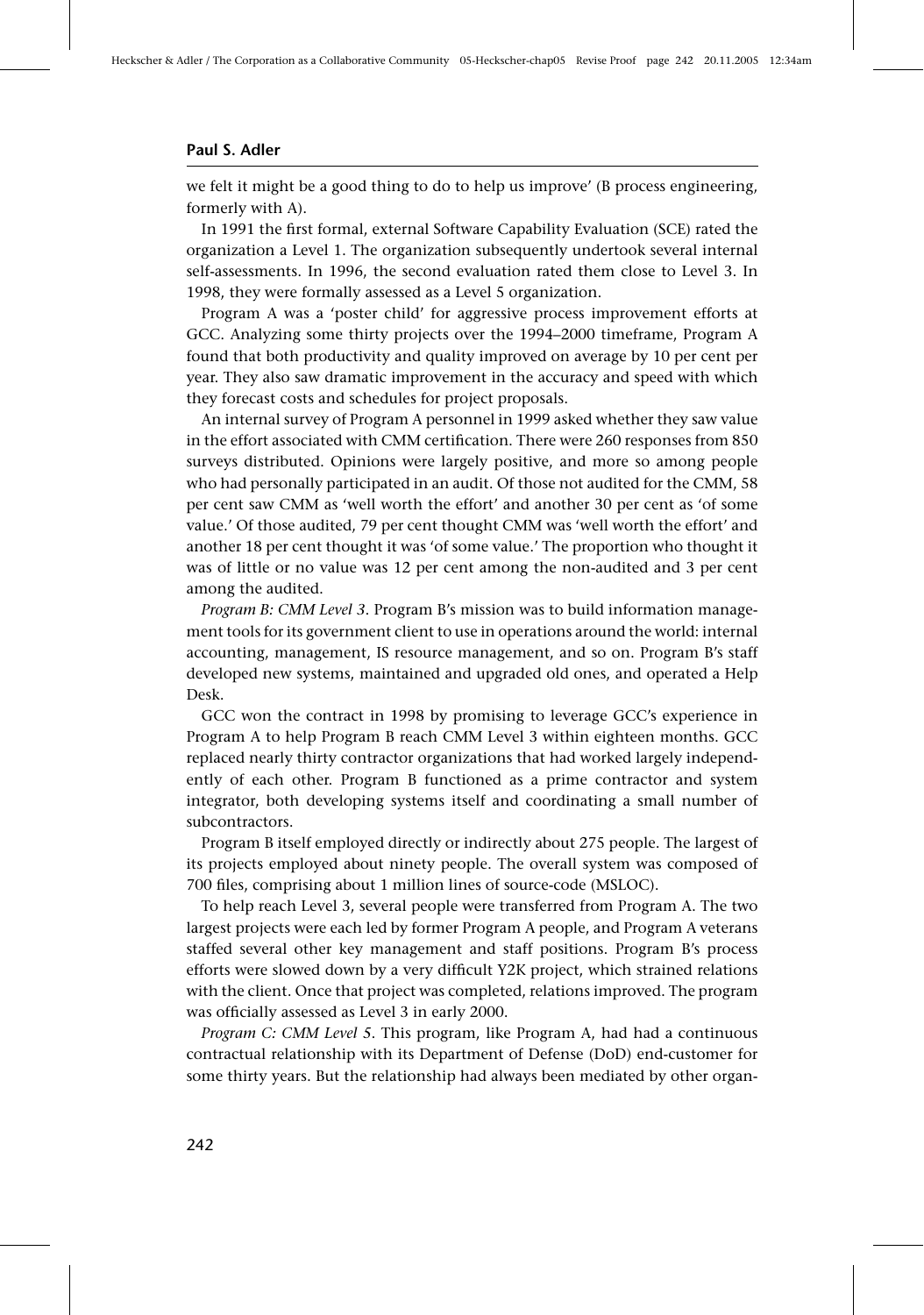izations serving as prime contractors. Program C undertook two or three major projects at a time, each representing about 2.5 MSLOC. These projects created new versions of the weapons system control software they provided to the DoD. Program C employed about 450 people. It was divided into four main units that developed and maintained the main modules of the system, plus several support departments.

In recent years, there had been a swing towards greater bottom-up participation and a corresponding effort to change management styles.

I think it's fair to say that our culture has not put a lot of weight on things like participation and empowerment. When I first came on board, I found levels of secrecy, need to know, and cones of silence. In part, that was due to the influence of the customer we worked with, and to the high proportion of senior people both there and here with military backgrounds. It was like, 'Don't ask questions; just do it,' and the ethos around here was more like 'Just do your job.' Even the TQM program in the early 1990s didn't make much of an impact. It was seen mainly as a passing fad. But in the last 18 months, the change has been dramatic. We've started to free up resources for symbolic and financial recognition. And we've emphasized communication more. (C process engineering)

The key drivers of process maturity at Program C had historically been the succession of Military Standards imposed by the end-customer (the government) in conjunction with the intermittent pressure of their immediate customer (the prime contractor) (see Schulmeyer 1998 for an overview of the evolution of the DoD software standards). Unlike Programs A and B, Programs C and D did not have dedicated process engineering groups driving process improvement, but relied instead on an expanded quality assurance staff and cross-functional management-level Software Engineering Process Groups (SEPGs). Nevertheless, by the middle of 1998, Program C was evaluated at Level 4, with all but some minor elements of Level 5 in place as well. Shortly thereafter, it was evaluated at Level 5. The quality of its products was widely recognized. The program had averaged 97 per cent of award fees, which is an unusually high rate among DoD contractors.

Program D: CMM Level 3. Program D began operations in 1991, developing infrastructure systems for the DoD. Program D was unusual within GCC because it covered the whole product life/cycle, offering complete solutions including hardware, the integration of hardware and software, warehousing, installation, and ongoing support. It had developed 2 MSLOC over the 1993–9 period. Program D was also unusual within GCC for its extensive use of commercial, off-the-shelf (COTS) hardware and software. Its systems incorporated over 200 commercial products. The program's systems were being used in about 100 sites, of which about 50 were interlinked. In 2000, Program D employed some 350 people directly, plus a further 120 contractors.

Until recently, software process had received less attention in this program than in the others studied. According to one interviewee: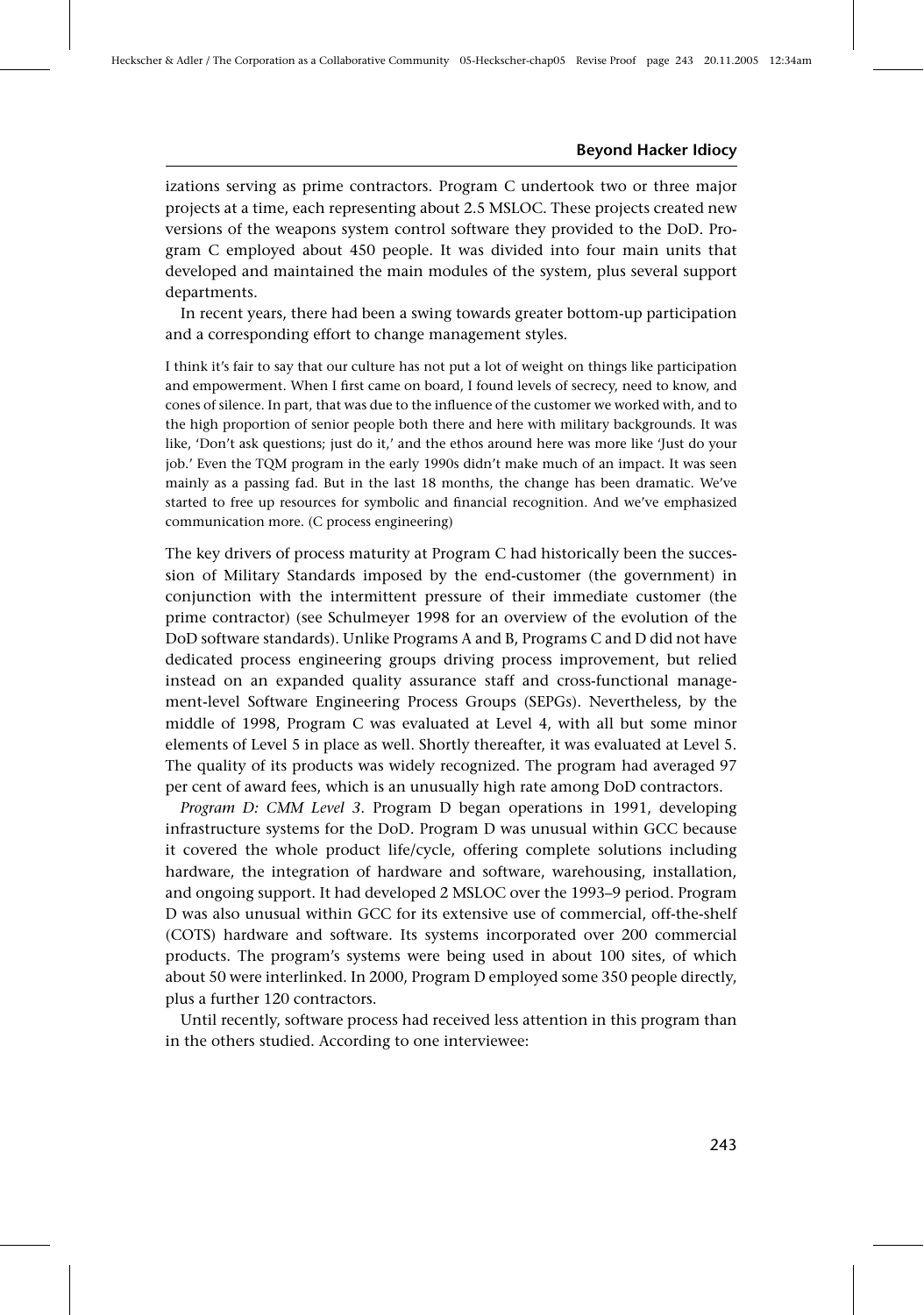The Program D system was billed as based on a prototyping approach rather than the traditional waterfall approach. At the time, this was pretty leading-edge stuff at GCC, and it attracted people who don't like the discipline associated with relatively routine projects of the kind GCC Government Systems had traditionally done. But the initial team of 30 people has grown to nearly 600, and the business really has to deliver, so they realized they needed at least some Level 2 discipline. Even some of the die-hards have had a kind of religious conversion, and have become quite committed to process now. (D process engineering, also works with Program C)

Process had recently moved into the foreground. As part of a bid for a very large DoD contract, Program D had to undergo an external process evaluation. In preparation for that evaluation, they conducted their own assessment, and discovered that the program would likely be rated no higher than a Level 1. The general manager chartered an Improvement Team and charged it with taking the program to Level 3. QA was significantly strengthened — the staff grew from three to eight people — and a broad effort at process documentation was undertaken throughout the organization by department-level Action Teams. By the end of 1999, the program was assessed as Level 3.

Differences across the programs. Contingency theory teaches us that the scope for process standardization and formalization such as recommended by the CMM is closely related to the degree of routineness of the organization's key tasks. Task routineness varied across these GCC programs — that is, people encountered more or fewer exceptions to established patterns of problem solving, and these exceptions were more or less difficult to resolve. And as predicted by contingency theory, the level of detail in the process varied across programs with this routineness. For example, in comparison with Program C, its sister program D dealt with a broader range of technologies and these technologies evolved more rapidly; so it is not surprising that Program C was considerably more mature in its process than Program D and its process was more controlled at finer degrees of granularity.Within programs too, the tasks of different departments differed in their degree of uncertainty and degree of process discipline. For example, at Program D, one department was responsible for defining site requirements, planning and procuring hardware, getting it to the site, and installing it, and this department, unlike development, did specify Instructions.

# Appendix 5.2: Cultural-historical activity theory

This paper relies on cultural-historical activity theory (CHAT) and the broader Marxist theory on which CHAT is based. As developed primarily by Yjro Engeström and Michael Cole, CHAT is based largely on the work of Vygotsky, Luria, and Leont'ev.54 CHAT is distinctive first in its unit of analysis, positing that the most appropriate unit of analysis for the study of work situations is the *activity*, understood as the system of relations established when a community pursues a common object. Leont'ev argues that in the study of work, the activity is the 'molar' unit of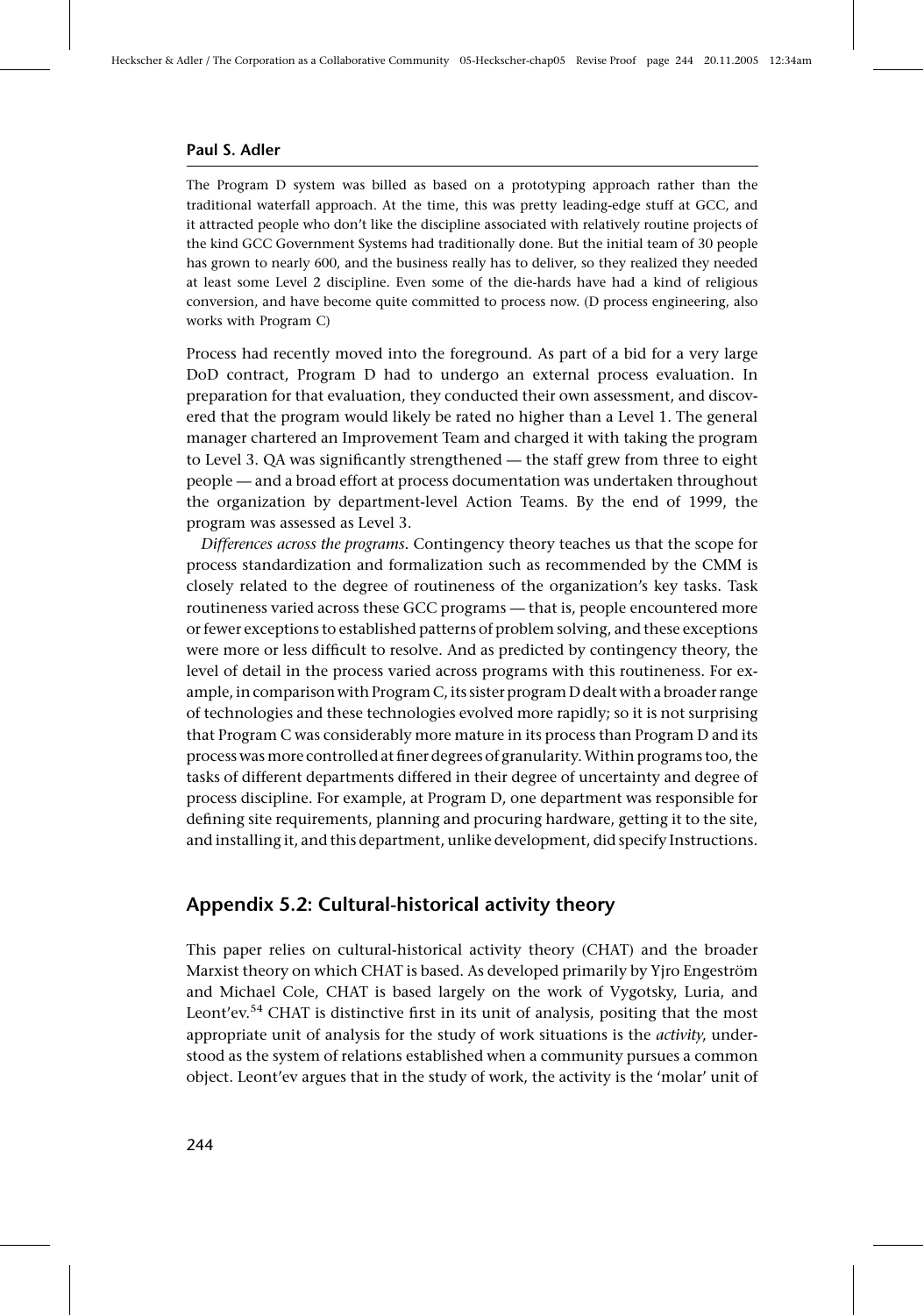analysis, preferred over discrete psychological operations (quasi-automatic responses to stimuli) because work involves higher-order cognitive functions, and preferred over actions (discrete goal-directed behaviors) because work is best understood as a collective endeavor that unfolds over historical time.<sup>55</sup>

Adapting Engeström's development of CHAT, and summarized in Figure 5.1, the structure of an activity system can be understood as an interrelated set of functional nodes:

- . Subject: The subject of activity can be an individual or a collective actor.
- . Object: The object of an activity is not merely the behaviorist's stimulus, but (consistent with common usage, American Pragmatism, and Marx of the 1844 Manuscripts) both (*a*) something given to the mind or senses, and (*b*) a purpose. The gap between these two is the fundamental 'motivation' for the activity, and the object thus has a profound effect on the shape of the rest of the activity system.
- . Tools: Human activity is distinctive in its extensive reliance on tools (including concepts and language) as culturally transmitted artifacts that partly mediate the subject's relation to the object of activity.
- . Community: The subject's activity is embedded in the activity of community that shares the same object. At the community node, CHAT captures the contours of the subject's reference group, its internal division of labor, and the rules governing the behavior of individuals in the community.<sup>56</sup>
- . Outcome: The result of the system's activity is an outcome, a product. This result will, in some cases, become an input to another activity system. Conversely, nodes of the focal system can themselves be the outcome of other activity systems: tools, for example, are often procured from specialized suppliers.
- . More advanced model: In some circumstances, actors in the activity system are aware of a potentially more advanced model of their activity, and the contradiction between this ideal and the current form of the activity system—along with the other contradictions discussed below—can drive the evolution of the system.

Figure 5.1 is a model of what Marx calls 'production in general'—the generic structure of productive activity; as it stands, this is a trans-historical model that abstracts from the specific forms that activity takes in different social settings.<sup>57</sup> To understand any given activity, we need to augment this model with the more concrete determinations that reflect the nature of the specific cultural-historical context of activity. CHAT analyzes the resulting model in terms of its characteristic contradictions. Following Engeström, we can distinguish four types of contradiction, and in the analysis presented in the body of the chapter, we will see examples of each: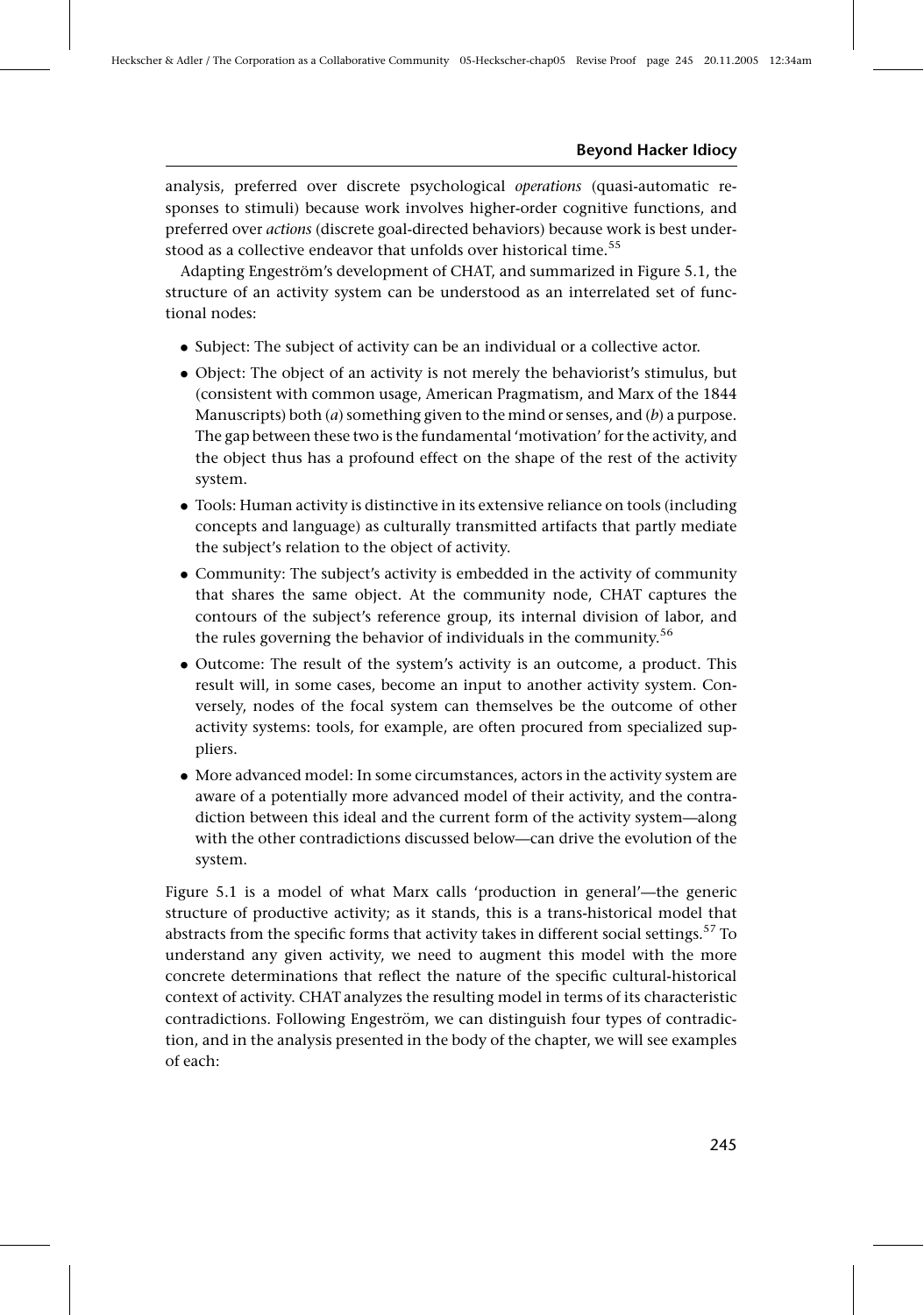- . Each node is marked by a primary contradiction characteristic of all activities (but particularly business activities) conducted in capitalist social settings—the contradiction between use-value and exchange-value. I find that use-value considerations in the implementation of the CMM drive the software development activity system towards greater interdependence and greater efforts to master that interdependence through more collaborative community. Exchange-value considerations, on the other hand, sometimes stimulate these forces and sometimes impede them as unprofitable, replacing collaboration with competition and autocratic control.
- . Secondary contradictions give rise to tensions between nodes. In the present study, I focus mainly on the contradictions that link the community and subject nodes to the others. These are the proximate cause of the emergence of a new form of professional community and new self-construals among developers.
- . Tertiary contradictions are those between the form of the current activity system and a more advanced model of it. I find that the CMM functions in a manner akin to what activity-oriented psychologists have called 'scaffolding,'<sup>58</sup> guiding an organizational learning process that also contributes directly and indirectly to the emergence of new forms of community and identity.
- . Quaternary contradictions are those between the given activity system and surrounding activity systems. On the outcome side, I find contradictions between the interests of development organizations and those of their clients. On the input side, I find contradictions between the prior socialization of developers and the subjective demands of more mature development processes.

CHAT offers a particularly fruitful path for understanding the mutations of software development by interpreting change as resulting from these various contradictions and their interactions.

## References

Abbott, A. (1988). The System of Professions: An Essay on the Division of Expert Labor. Chicago: University of Chicago Press.

- Adler, P. S. (1996). 'The dynamic relationship between tacit and codified knowledge: comments on Nonaka's ''Managing innovation as a knowledge creation process.'' ' In G. Pogorel and J. Allouche (eds.), International Handbook of Technology Management. Amsterdam: North-Holland: 110–24.
- (1999). 'Building better bureaucracies.' Academy of Management Executive, 13/ 4: 36–47.
- —— (2001). 'Market, hierarchy, and trust: the knowledge economy and the future of capitalism.' Organization Science, 12/2: 214–34.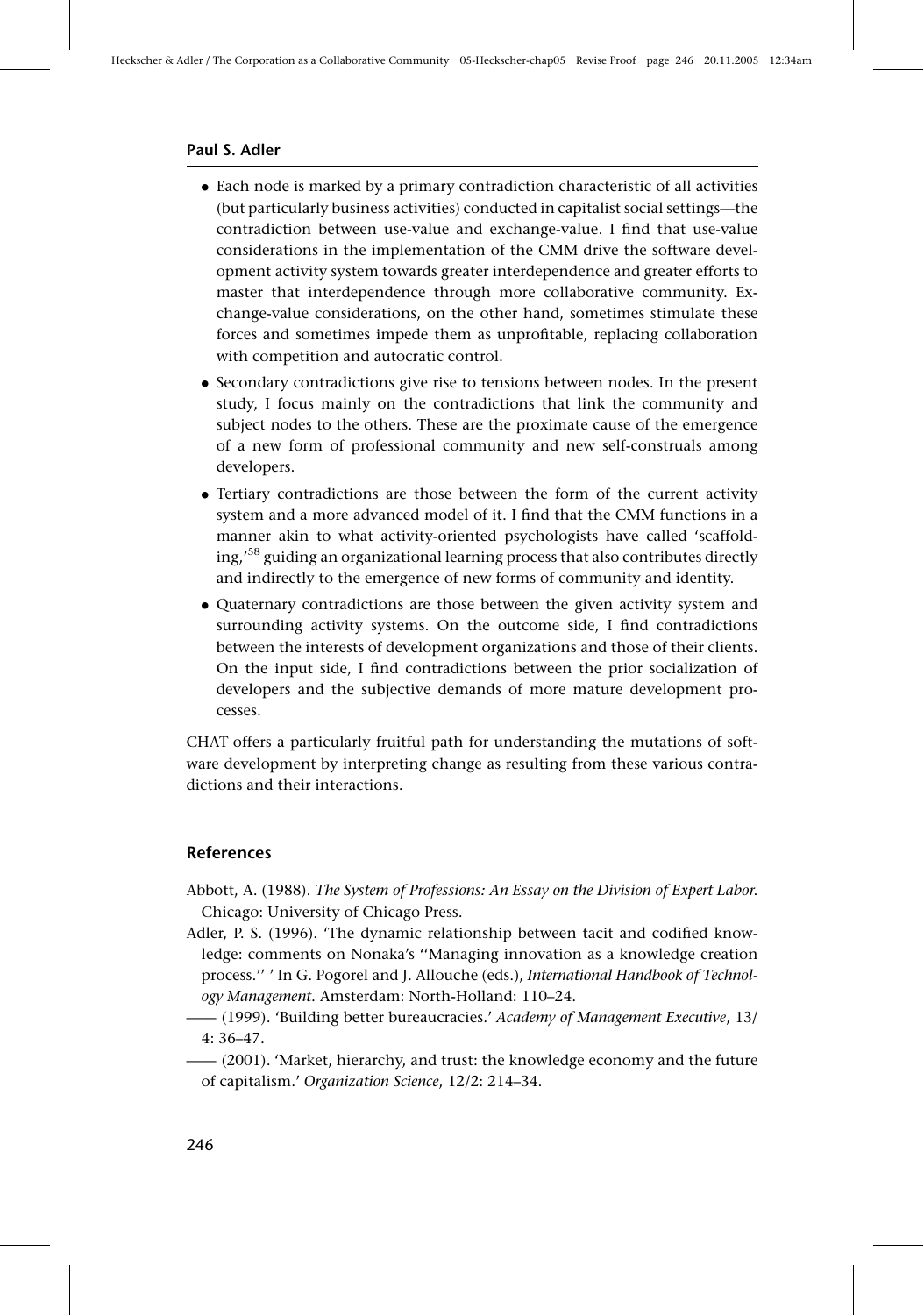- —— and Borys, B. (1996). 'Two types of bureaucracy: enabling and coercive.' Administrative Science Quarterly, 41/1: 61–89.
- —— Kwon, S., and Singer, J. (2003). 'The ''Six West'' problem: an essay on the role of professionals in knowledge management, with particular reference to the case of hospitals.' USC working paper.
- Azjen, I. (1991). 'The theory of planned behavior.' Organizational Behavior and Human Decision Processes, 50: 179–211.
- Bach, J. (1994). 'The immaturity of CMM.' American Programmer, 7/9. Online at www.satisfice.com/articles/cmm.htm.
- (1995). 'Enough about process: what we need are heroes.' IEEE Software, 12/2: 96–8.
- Bakhurst, D., and Sypnowich, C. (1995). 'Introduction: problems of the social self.' In D. Bakhurst and C. Sypnowich (eds.), The Social Self. London: Sage: 1–17.
- Bandura, A. (1997). Self-Efficacy: The Exercise of Control. New York: W. H. Freeman.
- Barley, S. R. (1986). 'Technology as an occasion for structuring: evidence from observations of CT scanners and the social order of radiology departments.' Administrative Science Quarterly, 31/1: 78–108.
- —— and Tolbert, P. S. (1997). 'Institutionalization and structuration: studying the links between action and institution.' Organization Studies, 18/1: 93–117.
- Baronas, A., and Louis, M. (1988). 'Restoring a sense of control during implementation: how user involvement leads to system acceptance.' MIS Quarterly, 12/1: 111–24.
- Bart, C. K. (1999). 'Controlling new products: a contingency approach.' International Journal of Technology Management, 18/5–8: 395–413.
- Blackler, F. (1993). 'Knowledge and the theory of organizations: organizations as activity systems and the reframing of management.' Journal of Management Studies, 30/6: 863–84.
- Blau, P. M. (1955). The Dynamics of Bureaucracy. Chicago: University of Chicago Press.
- Boehm, B., and Turner, R. (2003). Balancing Agility and Discipline. Boston: Addison-Wesley.
- Bollinger, T., and McGowan, C. (1991). 'A critical look at Software Capability Evaluations.' IEEE Software, 8/4: 25–41.
- Bottomore, T. (ed.) (1983). A Dictionary of Marxist Thought. Cambridge, Mass.: Harvard University Press.
- Braverman, H. (1974). Labor and Monopoly Capital. New York: Monthly Review Press.
- Brown, S. L., and Eisenhardt, K. M. (1995). 'Product development: past research, present findings, and future directions.' Academy of Management Review, 20/2: 343–78.
- Burkitt, I. (1991). Social Selves: Theories of the Social Formation of Personality. London: Sage.
- Burns, T., and Stalker, G. (1961). The Management of Innovation. London: Tavistock.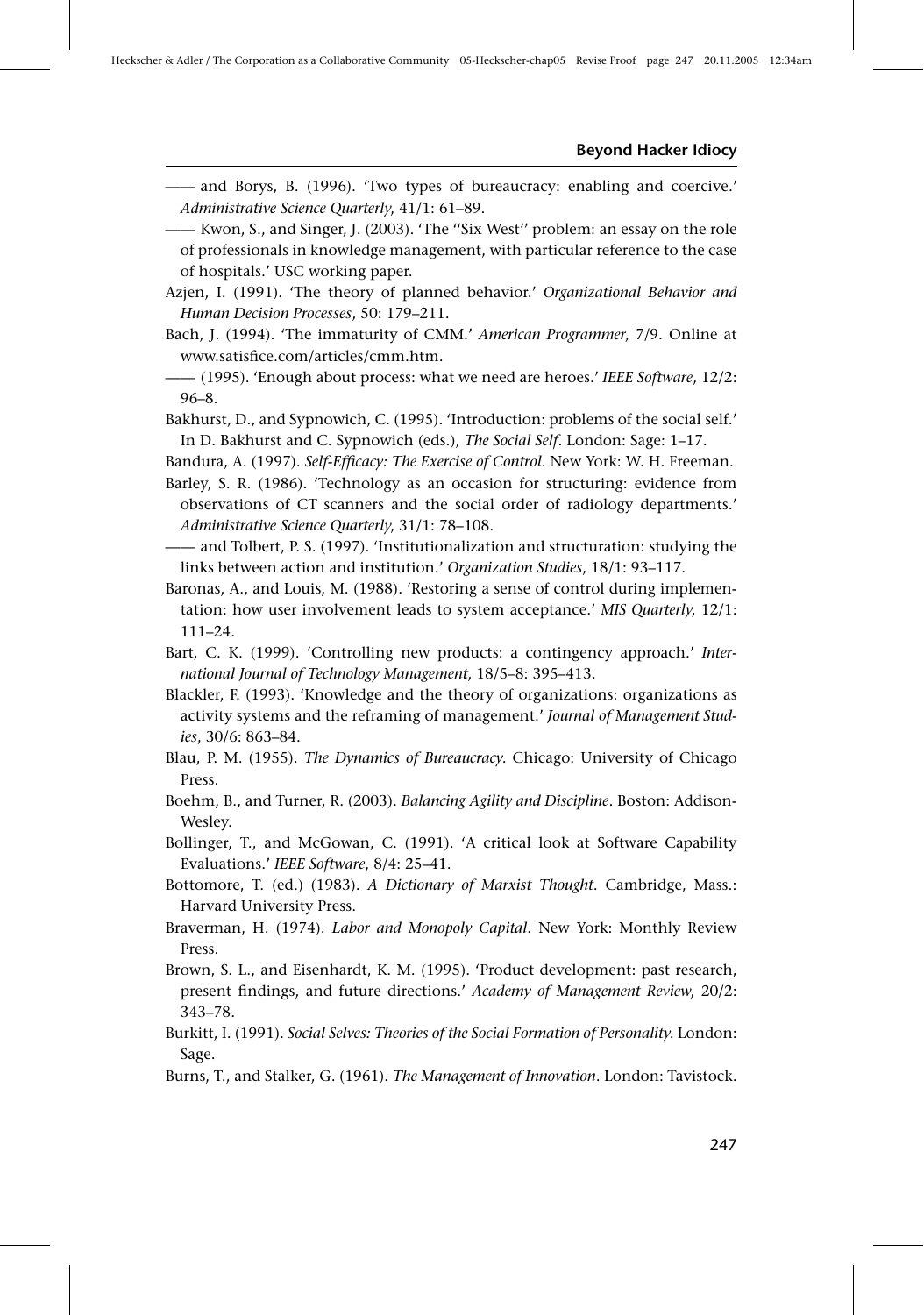- Butler, D. L. (1998). 'In search of the architecture of learning: a commentary on scaffolding as a metaphor for instructional interactions.' Journal of Learning Disabilities, 31/4 (July): 374–85.
- Butler, T., Standley, V., and Sullivan, E. (2001). 'Software configuration management: a discipline with added value.' Crosstalk, 14/7: 4–8.
- Chaiklin, S., and Lave, J. (eds.) (1993). Understanding Practice: Perspectives and Activity and Context. New York: Cambridge University Press.
- —— Hedergaard, M., and Jensen, U. J. (eds.) (1999). Activity Theory and Social Practice. Aarhus: Aarhus University Press.
- Clark, B. (1999). 'Effects of process maturity on development effort.' Unpublished paper available at http://sunset.usc. edu/~bkclark/Research.
- Cohen, G. A. (1974). 'Marx's dialectic of labor.' Philosophy and Public Affairs, 3/3: 235–61.
- —— (1978). Karl Marx's Theory of History: A Defense. Princeton: Princeton University Press.
- Cohen, Joshua (1982). Review of G. A. Cohen, Karl Marx's Theory of History. Journal of Philosophy, 79/5: 253–73.
- Cole, M. (1996). Cultural Psychology: A Once and Future Discipline. Cambridge, Mass.: Belknap/Harvard University Press.
- Conn, R. (2002). 'Developing software engineers at the C-130J software factory.' IEEE Software (Sept.–Oct.): 25–9.
- Conradi, R., and Fuggetta, A. (2002). 'Improving software process improvement.' IEEE Software (July–Aug.): 92–9.
- Cooper, D. J., Hinings, C. R., Greenwood, R., and Brown, J. L. (1996). 'Sedimentation and transformation in organizational change: the case of Canadian law firms.' Organization Studies, 17/4: 623–47.
- Couger, J. D., and O'Callaghan, R. (1994). 'Comparing the motivation of Spanish and Finnish computer personnel with those of the United States.' European Journal of Information Systems, 3/4: 285–301.
- Craig, T. (1995). 'Achieving innovation through bureaucracy: lessons from the Japanese brewing industry.' California Management Review, 38/1: 8–36.
- Crocca, W. T. (1992). 'Review of Japan's Software Factories: A Challenge to U.S. Management.' Administrative Science Quarterly, 37/4: 670–4.
- Crosby, P. B. (1979). Quality is Free. New York: McGraw-Hill.
- Cusumano, M. A. (1991). Japan's Software Factories: A Challenge to U.S. Management. New York: Oxford University Press.
- (2000). ' "Made in India": a new sign of software quality.' Computerworld (29) Feb.): 36.
- Damanpour, Fariborz (1991). 'Organizational innovation.' Academy of Management Journal, 34: 555–91.
- Dannefer, D. (1984). 'Adult development and social theory: a paradigmatic reappraisal.' American Sociological Review, 49: 100–16.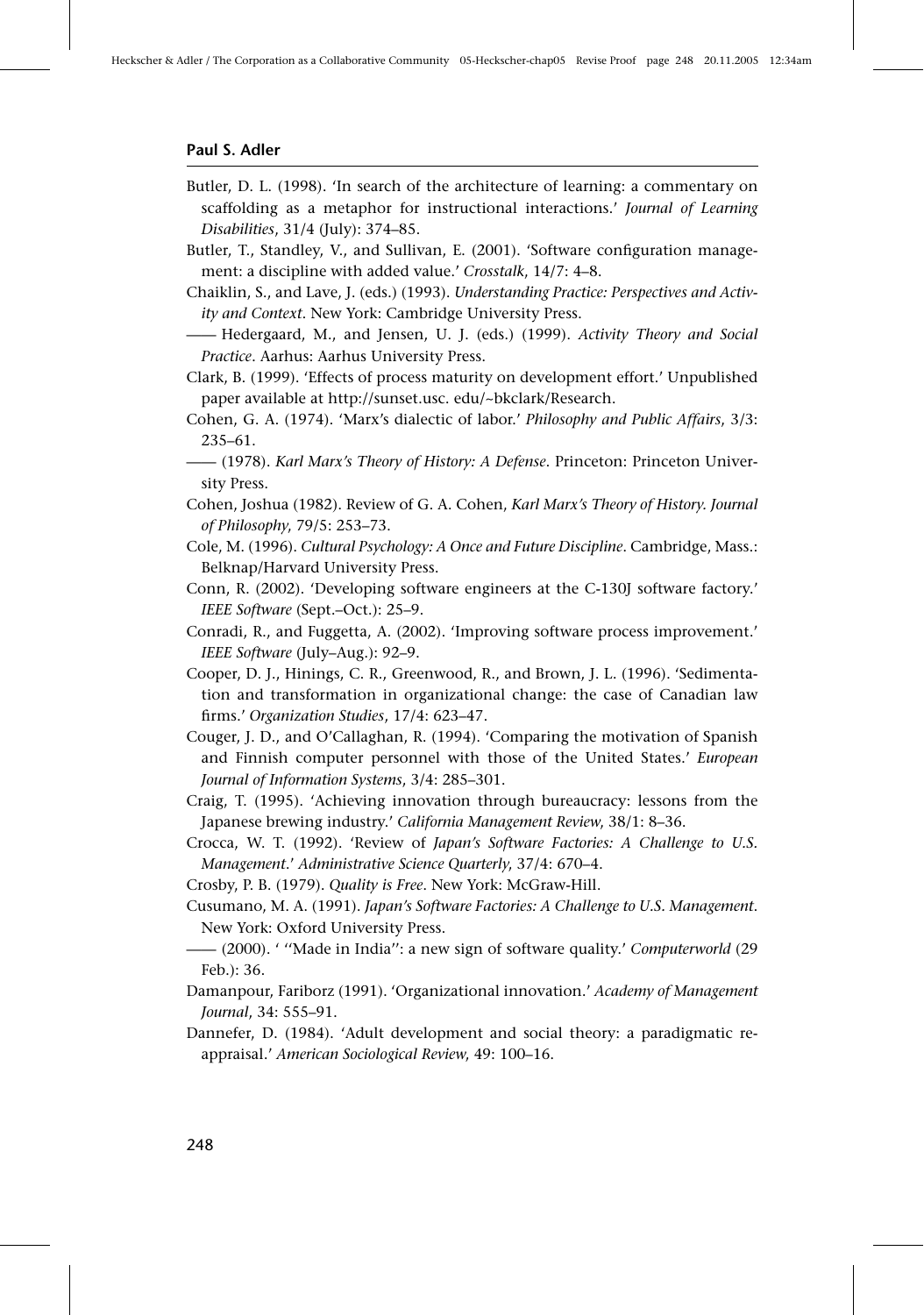| DeMarco, T., and Lister, T. (1987). Peopleware: Productive Projects and Teams. New       |
|------------------------------------------------------------------------------------------|
| York: Dorset.                                                                            |
| Derber, C. (1982). Professionals as Workers: Mental Labor in Advanced Capitalism.        |
| Boston: G. K. Hall & Co.                                                                 |
| Dewey, J. (1930). Individualism Old and New. New York: Minton, Balch & Co.               |
| -(1939). 'The individual in the new society.' In J. Ratner (ed.), Intelligence in the    |
| Modern World: John Dewey's Philosophy. New York: Random House: 405-33.                   |
| Dosi, G. (1996). 'The contribution of economic theory to the understanding of a          |
| knowledge-based economy.' In Employment and Growth in the Knowledge-Based                |
| Economy. Paris: Organization of Economic Cooperation and Development: 81-94.             |
| Eisenhardt, K. M., and Tabrizzi, B. N. (1995). 'Accelerating adaptive processes:         |
| product innovation in the global computer industry.' Administrative Science Quar-        |
| terly, 40/1: 84-111.                                                                     |
| Elias. N. (1998). On Civilization, Power, and Knowledge: Selected Writings, ed. S.       |
| Mennell and J. Goudsblou. Chicago: University of Chicago Press.                          |
| - (2000). The Civilizing Process. Malden, Mass.: Blackwell.                              |
| Engels, F. (1978). 'Socialism: utopian and scientific.' In R. C. Tucker (ed.), The Marx- |
| Engels Reader. 2nd edn. New York: Norton: 683-717.                                       |
| Engeström, Y. (1987). Learning by Expanding: An Activity-Theoretical Approach to         |
| Developmental Research. Helsinki: Orienta-Konsultit.                                     |
| Engeström, Y. (1990). Learning, Working and Imagining: Twelve Studies in Activity        |
| Theory. Helsinki: Orienta-Konsultit.                                                     |
| -(1999). 'Situated learning at the threshold of the new millennium.' In J. Bliss,        |
| R. Säljö, and P. Light (eds.), Learning Sites: Social and Technological Resources for    |
| Learning. Amsterdam: Pergamon.                                                           |
| - Miettinin, R., and Punamaki, R.-L. (eds.) (1999). Perspectives on Activity Theory.     |
| Cambridge: Cambridge University Press.                                                   |
| Erez, M., and Earley, P. C. (1993). Culture, Self-Identity, and Work. New York: Oxford   |
| University Press.                                                                        |
| Fiske, A. P., Kitayama, S., Markus, H. R., and Nisbett, R. E. (1998). 'The cultural      |
| matrix of social psychology.' In D. T. Gilbert, S. T. Fiske, and G. Lindzey (eds.), The  |
| Handbook of Social Psychology. 4th edn. Boston: McGraw-Hill: 915-81.                     |
| Freidson, E. (2001). Professionalism: The Third Logic. Cambridge: Polity.                |
| Friedman, A. L., and Cornford, D. S. (1989). Computer Systems Development: History,      |

Organization and Implementation. Chichester: John Wiley & Sons.

- Galbraith, J. R. (1977). Organization Design. Reading, Mass.: Addison-Wesley.
- Gibbs, G. G. (1994). 'Software's chronic crisis.' Scientific American (Sept.): 86–92.
- Gibson, C. D., and Earley, P. C. (n.d.). 'Work-team performance motivated by collective thought: the structure and function of group efficacy.' Unpublished, University of Southern California.

Giddens, A. (1979). Central Problems in Social Theory. Berkeley and Los Angeles: University of California Press,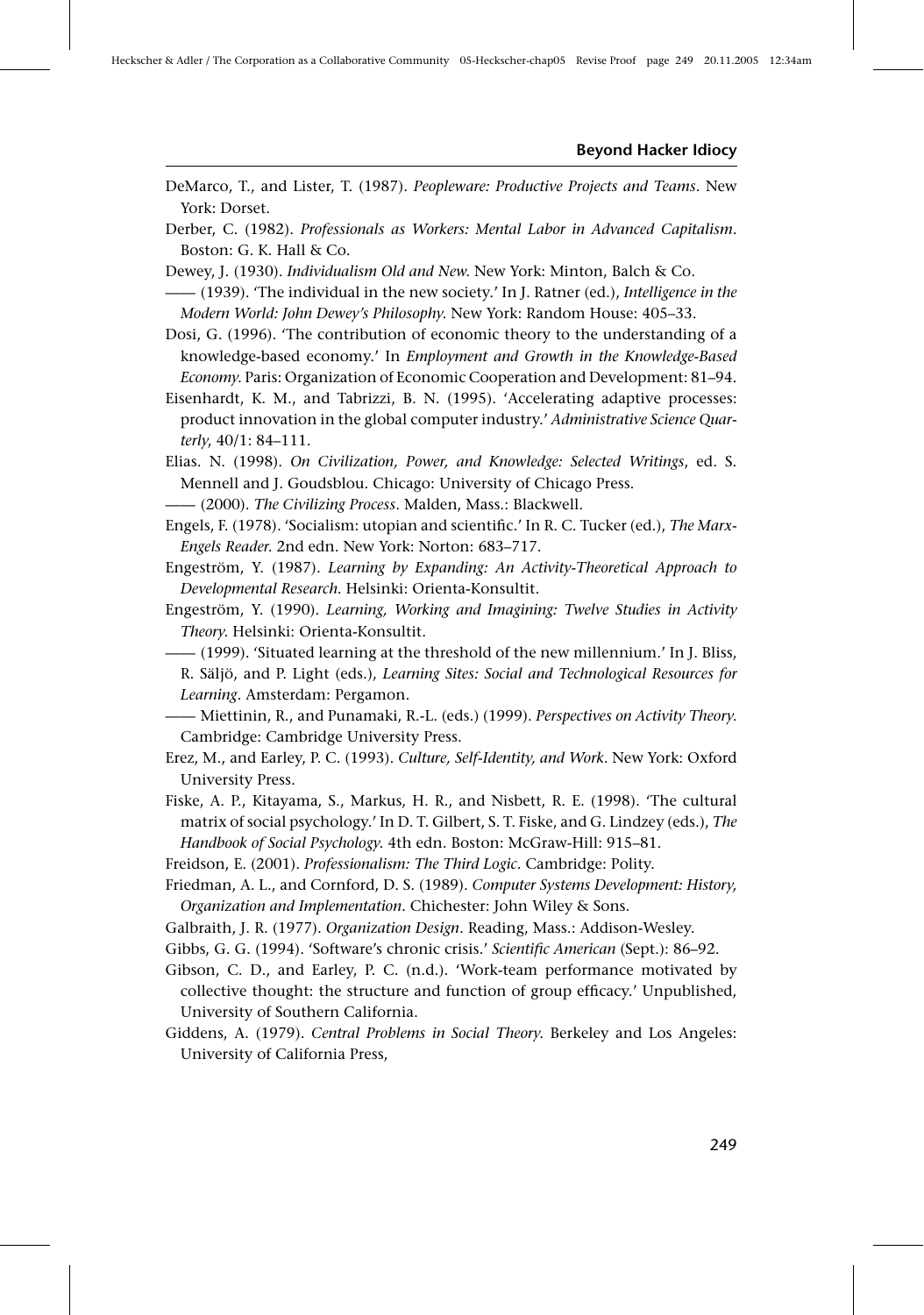- Goldstein, D. K., and Rockart, J. F. (1984). 'An examination of work-related correlates of job satisfaction in programmer/analysts.' MIS Quarterly, 8/2: 103–15.
- Gordon, R. W., and Simon, W. H. (1992). 'The redemption of professionalism?' In R. L. Nelson, D. M. Trubek, and R. L. Solomon (eds.), Lawyers' Ideals/Lawyers' Practice: Transformations in the American Legal Profession. Ithaca, NY: Cornell University Press.
- Gouldner, A. W. (1954). Patterns of Industrial Bureaucracy. New York: Free Press.
- —— (1957). 'Cosmopolitans and locals: toward an analysis of latent social roles.' Administrative Science Quarterly, 2/3: 281–306.
- Gramsci, A. (1971). Selections from the Prison Notebooks. New York: International Publishers.
- Green, G., and Hevner, A. R. (1999). 'Perceived control of software developers and its impact on the successful diffusion of information technology.' Carnegie Mellon University, Software Engineering Institute, Special Report CMU/SEI-98-SR-013.
- Greenbaum, J. M. (1979). In the Name of Efficiency. Philadelphia: Temple University Press.
- Griffin, A., and Hauser, J. R. (1992). 'Patterns of communication among marketing, engineering and manufacturing: a comparison between two new product teams.' Management Science, 38/3: 360–73.
- Griffin, P., and Cole, M. (1984). 'Current activity for the future: the Zo-Ped.' In B. Rogoff and J. V. Wertsch (eds.), Children's Learning in the 'Zone of Proximal Development.' New Directions for Child Development 23. San Francisco: Jossey-Bass: 45–63.
- Griss, M. L. (1993). 'Software reuse: from library to factory.' IBM Systems Journal, 32/ 4: 548–66.
- Hackman, J. R., and Oldham, G. R. (1980). Work Redesign. Reading, Mass.: Addison-Wesley.
- Harter, D. E., Krishnan, M. S., Slaughter, S. A. (2000). 'Effects of process maturity on quality, cycle time, and effort in software development.' Management Science, 46/ 4: 451–66.
- Henderson, J., and Lee, S. (1992). 'Managing I/S design teams: a control theories perspective.' Management Science, 38/6: 757–76.
- Herbsleb, J., Zubrow, D., Goldenson, D., Hayes, W., and Paulk, M. (1997). 'Software quality and the Capability Maturity Model.' Communication of the ACM, 40/6: 30– 40.
- Hernandez, M., and Iyengar, S. S. (2001). 'What drives whom? A cultural perspective on human agency.' Social Cognition, 19/3: 269–94.
- Hirschhorn, L. (1997). Reworking Authority. Cambridge, Mass.: MIT Press.
- Hoch, D. J., Roeding, C. R., Purkert, G., and Linder, S. K., (2000). Secrets of Software Success. Boston: Harvard Business School Press.
- Holt, G. R., and Morris, A. W. (1993). 'Activity theory and the analysis of organizations.' Human Organization, 52/1: 97–109.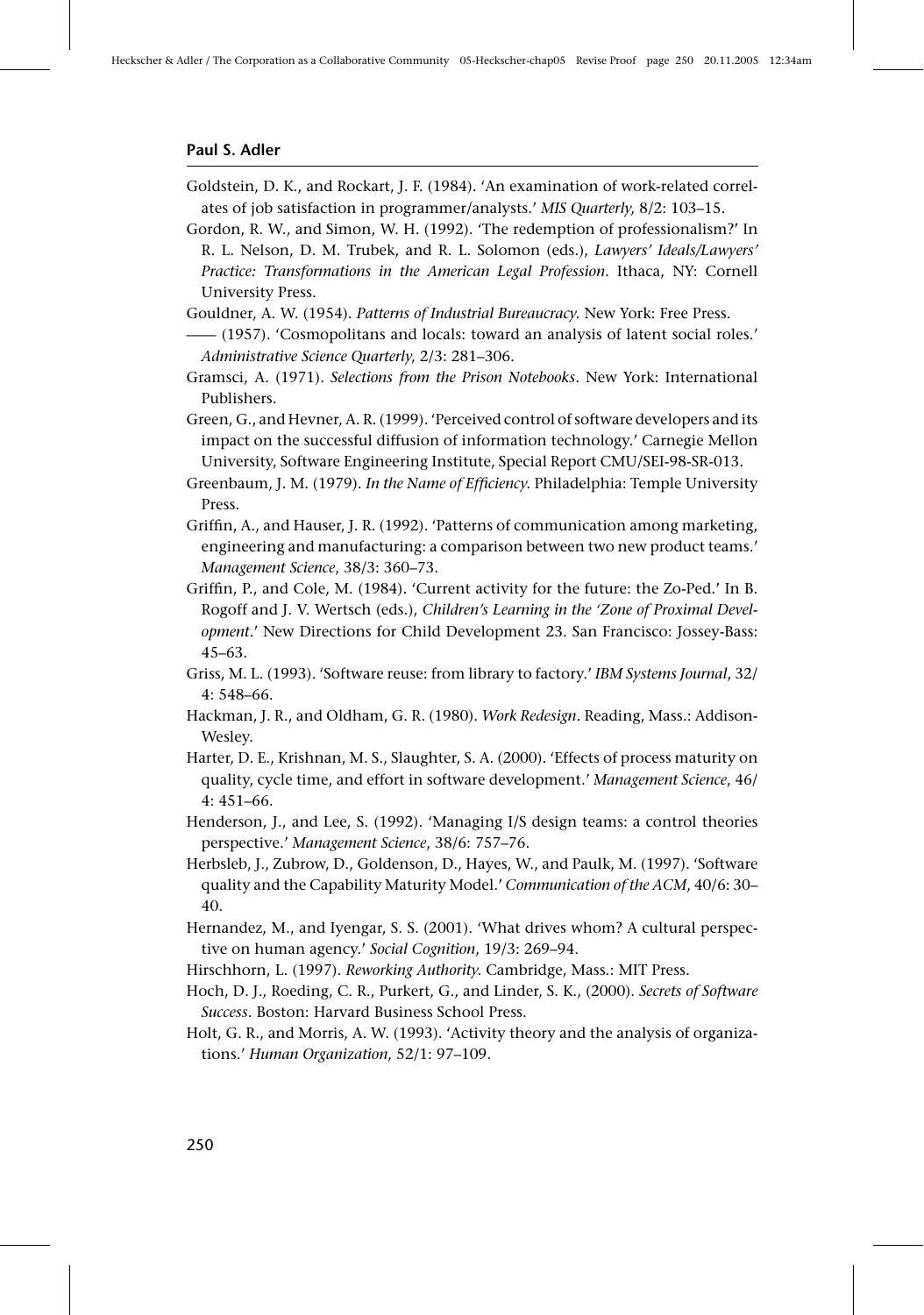Humphrey, W. S. (2002). 'Three process perspectives: organizations, teams, and people.' Annals of Software Engineering, 14: 39–72.

Hyman, R. (1987). 'Strategy or structure? Capital, labour and control.' Work, Employment and Society, 1/1: 25–55.

Jackson, S. E., and Schuler, R. S. (1985). 'A meta-analysis and conceptual critique of research on role ambiguity and role conflict in work settings.' Organizational Behavior and Human Decision Processes, 36: 17–78.

- Jelinek, M., and Schoonhoven, C. B. (1993). The Innovation Marathon. San Francisco: Jossey-Bass.
- Jones, C. (2002). 'Defense software development in evolution.' CrossTalk (Nov.): 26–9.
- Kagitcibasi, C. (1997). 'Individualism and collectivism.' In J. W. Berry, M. H. Segall, and C. Kagitcibasi (eds.), Handbook of Cross-Cultural Psychology. Needham Heights, Mass.: Allyn & Bacon: 1–49.
- Kahn, R., Wolfe, D., Quinn, R., Snoek, J. D., and Rosenthal, R. (1964). Organizational Stress: Studies in Role Conflict and Role Ambiguity. New York: John Wiley and Sons.
- Kenney, M., and Florida, R. (1993). Beyond Mass Production: The Japanese System and its Transfer to the U.S. New York: Oxford University Press.
- King, R. C., and Sethi, V. (1998). 'The impact of socialization on the role adjustment of information system professionals.' Journal of Management Information Systems, 14/1: 195–217.
- Kogut, Bruce, and Metiu, Anca (2001). 'Open-source software development and distributed innovation.' Oxford Review of Economic Policy, 17: 248–64.
- Kohn, M. L., and Schooler, C. (1983). Work and Personality. Norwood, NJ: Ablex.
- Kraft, P. (1977). Programmers and Managers: The Routinization of Computer Programming in the United States. New York: Springer Verlag.
- Krishnan, M. S., Kriebel, C. H., Kekre, S., and Mukhopadhyay, T. (2000). 'Productivity and quality in software products.' Management Science, 46/6: 745–59.
- Kunda, G. (1992). Engineering Culture: Control and Commitment in a High-Tech Corporation. Philadelphia: Temple University Press.
- Langer, E. (1983). The Psychology of Control. Beverly Hills, Calif.: Sage.
- Lave, J. (1988). Cognition in Practice. New York: Cambridge University Press.
- —— (1993). 'The practice of learning.' In S. Chaiklin and J. Lave (eds.), Understanding Practice: Perspectives and Activity and Context. New York: Cambridge University Press: 3–35.

—— (2001). 'Lines on social practice theory.' Unpublished manuscript, UC Berkeley.

- Lawrence, P. R., and Lorsch, J. W. (1967). Organization and Environment: Managing Differentiation and Integration. Boston: Harvard University Graduate School of Business Administration.
- Leont'ev, A. N. (1978). Activity, Consciousness, and Personality. Englewood Cliffs, NJ: Prentice-Hall.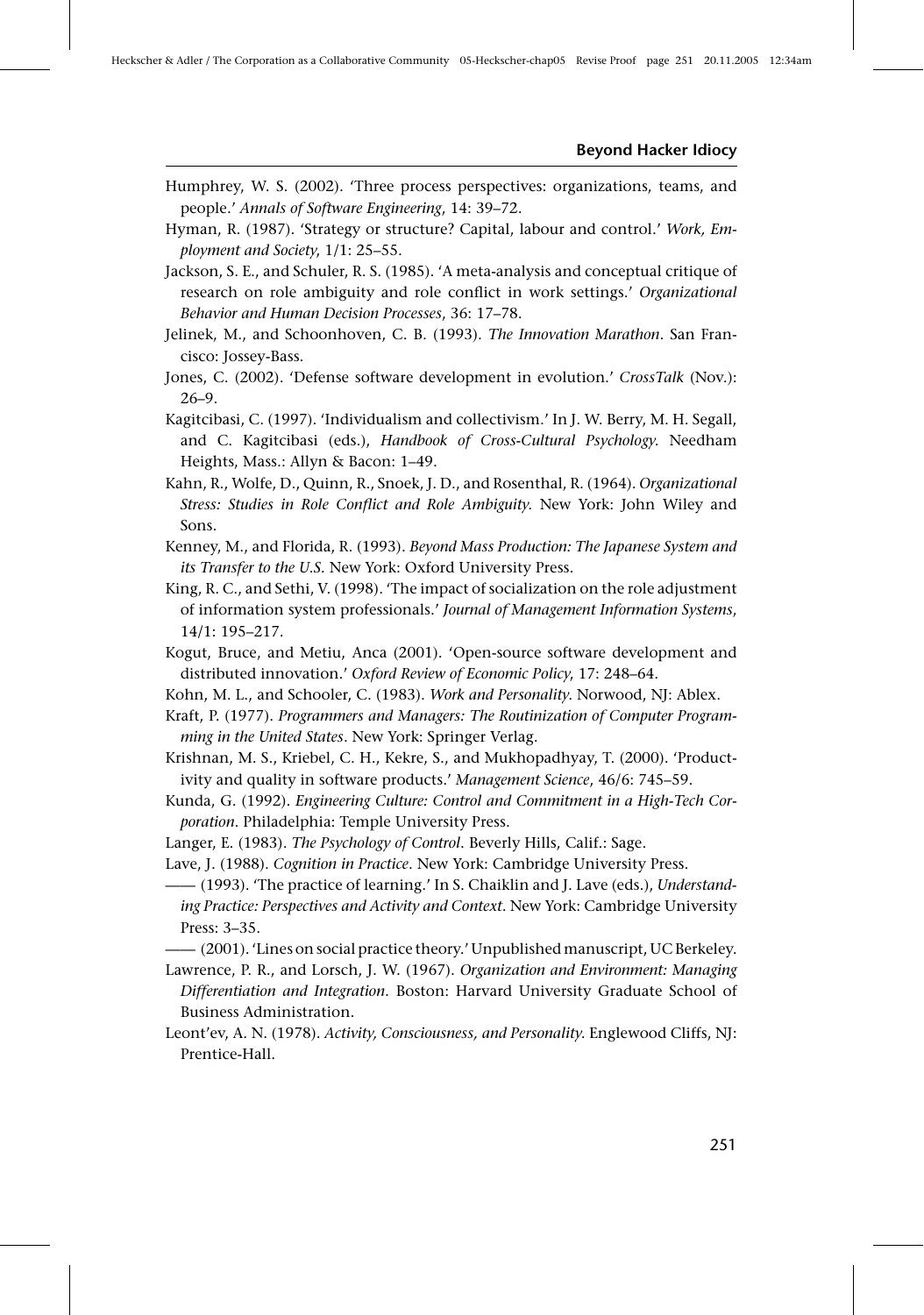- Levine, A., and Wright, E. (1980). 'Rationality and class struggle.' New Left Review, 123: 47–68.
- Lieberman, H., and Fry, C. (2001). 'Will software ever work?' Communications of the ACM, 44/3: 122–4.
- Lillkrank, P. (2003). 'The quality of standard, routine and nonroutine processes.' Organization Studies, 24/2: 215–33.
- Livingston, J. (2000). 'The strange career of the ''social self.'' ' Radical History Review, 76: 53–79.
- Luria, A. R. (1976). Cognitive Development: Its Cultural and Social Foundations. Cambridge, Mass.: Harvard University Press.
- Lynn, L. H. (1991). 'Assembly line software development.' Sloan Management Review, 88:
- McKinlay, J. B., and Arches, J. (1985). 'Toward the proletarianization of physicians.' International Journal of Health Services, 15/2: 161–95.
- March, J., and Simon, H. (1958). Organizations. New York: Wiley.
- Markus, H. R., and Kitayama, S. (1991). 'Culture and the self: implications for cognition, emotion, and motivation.' Psychological Review, 98: 224–53.
- Marx, K. (1955). The Poverty of Philosophy. Moscow: Progress. Online version consulted 27 Dec. 2004 at www.marxists.org/archive/marx/works/1847/povertyphilosophy/ch026.htm.
- —— (1973). Grundrisse. Harmondsworth: Penguin Books.
- (1975). Karl Marx: Early Writings. New York: Vintage.
- $-$  (1977). *Capital*. Vol. i. New York: Vintage.
- —— and Engels, F. (1959). 'The Communist Manifesto.' In L. S. Feuer (ed.), Marx and Engels: Basic Writings on Politics and Philosophy. New York: Anchor: 1–41.
- Mathieson, K. (1991). 'Predicting user intentions: comparing the technology acceptance model with the theory of planned behavior.' Information Systems Research, 2/3: 173–91.
- Meyer, J. W., and Rowan, B. (1977). 'Institutionalized organizations: formal structure as myth and ceremony.' American Journal of Sociology, 83: 340–63.
- Mintzberg, H. (1979). The Structuring of Organizations: A Synthesis of the Research. Englewood Cliffs, NJ: Prentice-Hall.
- Mowery, D. C. (ed.) (1996). The International Computer Software Industry. New York: Oxford University Press.
- Nardi, B. A. (1996). 'Studying context: a comparison of activity theory, situated action models, and distributed cognition.' In B. A. Nardi (ed.), Context and Consciousness: Activity Theory and Human–Computer Interaction. Cambridge, Mass.: MIT Press: 69–102.
- Ngwenyama, O., and Nielson, P. A. (2003). 'Competing values in software process improvement: an assumption analysis of CMM from an organizational culture perspective.' IEEE Transactions on Engineering Management, 50/1: 100–12.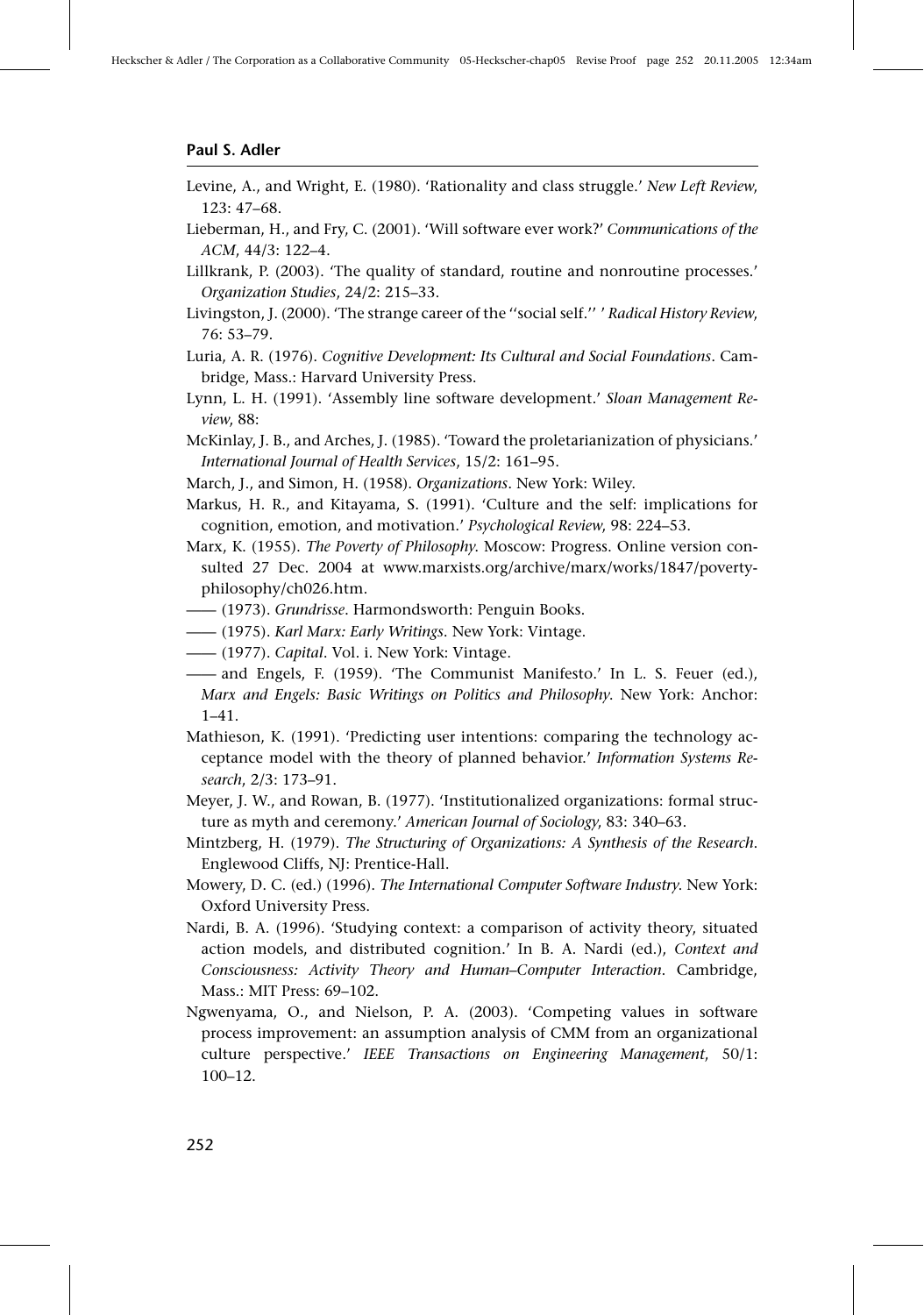- Organ, D. W., and Green, C. N. (1981). 'The effects of formalization on professional involvement: a compensatory process approach.' Administrative Science Quarterly, 26: 237–52.
- Oyserman, D., Coon, H. M., and Kemmelmeier, M. (2002). 'Rethinking individualism and collectivism: evaluation of theoretical assumptions and meta-analyses.' Psychological Bulletin, 126/1: 3–73.
- Paulk, M. C. (1995). 'The evolution of SEI's Capability Maturity Model for Software.' Software Process: Improvement and Practice, 1: 3–15.
- —— Weber, Charles V., Garcia, Sozanne M., Chrissis, Mary Beth, and Bush, Marilyn W. (1993). 'Key practices of the capability maturity model, version 1.1.' Software Engineering Institute, CMU/SEI-93-TR-25, DTIC No. ADA263432, Feb.
- Pinnington, A., and Morris, T. (2003). 'Archetype change in professional organizations: survey evidence from large law firms.' British Journal of Management, 14/1: 85–99.
- Podsakoff, P. M., Williams, L. J., and Todor, W. T. (1986). 'Effects of organizational formalization on alienation of professionals and non-professionals.' Academy of Management Journal, 29/4: 820–31.
- Rasch, R. H., and Tosi, H. L. (1992). 'Factors affecting software developers' performance: an integrated approach.' MIS Quarterly (Sept.): 395–413.
- Rizzo, J. R., House, R. J., and Lirtzman, S. I. (1970). 'Role conflict and ambiguity in complex organizations.' Administrative Science Quarterly, 15: 150–63.
- Sacks, M. (1994). On-the-Job Learning in the Software Industry. Westport, Conn.: Quorum.
- Sagie, A. (1997). 'Leader direction and employee participation in decision-making: contradictory or compatible practices?' Applied Psychology: An International Review, 46: 387–416.
- Schneider, B. (1987). 'The people make the place.' Personnel Psychology, 40: 437–54.
- Schulmeyer, G. G. (1998). 'Standardization of software quality assurance: where is it all going?' In G. G. Schulmeyer and J. I. McManus (eds.), Handbook of Software Quality Assurance. Upper Saddle River, NJ: Prentice Hall: 61–90.
- Smith, P. G., and Reinertsen, D. G. (1991). Developing Products in Half the Time. New York: Van Nostrand.
- Software Engineering Institute (2002). 'Process maturity profile of the software community, 2002 mid-year update.' Download from www.sei.cmu.edu.
- —— (2004). 'Process maturity profile software CMM, 2004 mid-year.' Download from www.sei.cmu.edu.
- Sohn-Rethel, A. (1978). Intellectual and Manual Labour: A Critique of Epistemology. Atlantic Highlands, NJ: Humanities Press.
- Spenner, K. I. (1990). 'Skill: meanings, methods, measures.' Work and Occupations, 17: 399–421.
- Standish Group (1994). Chaos study report at www.standishgroup.com.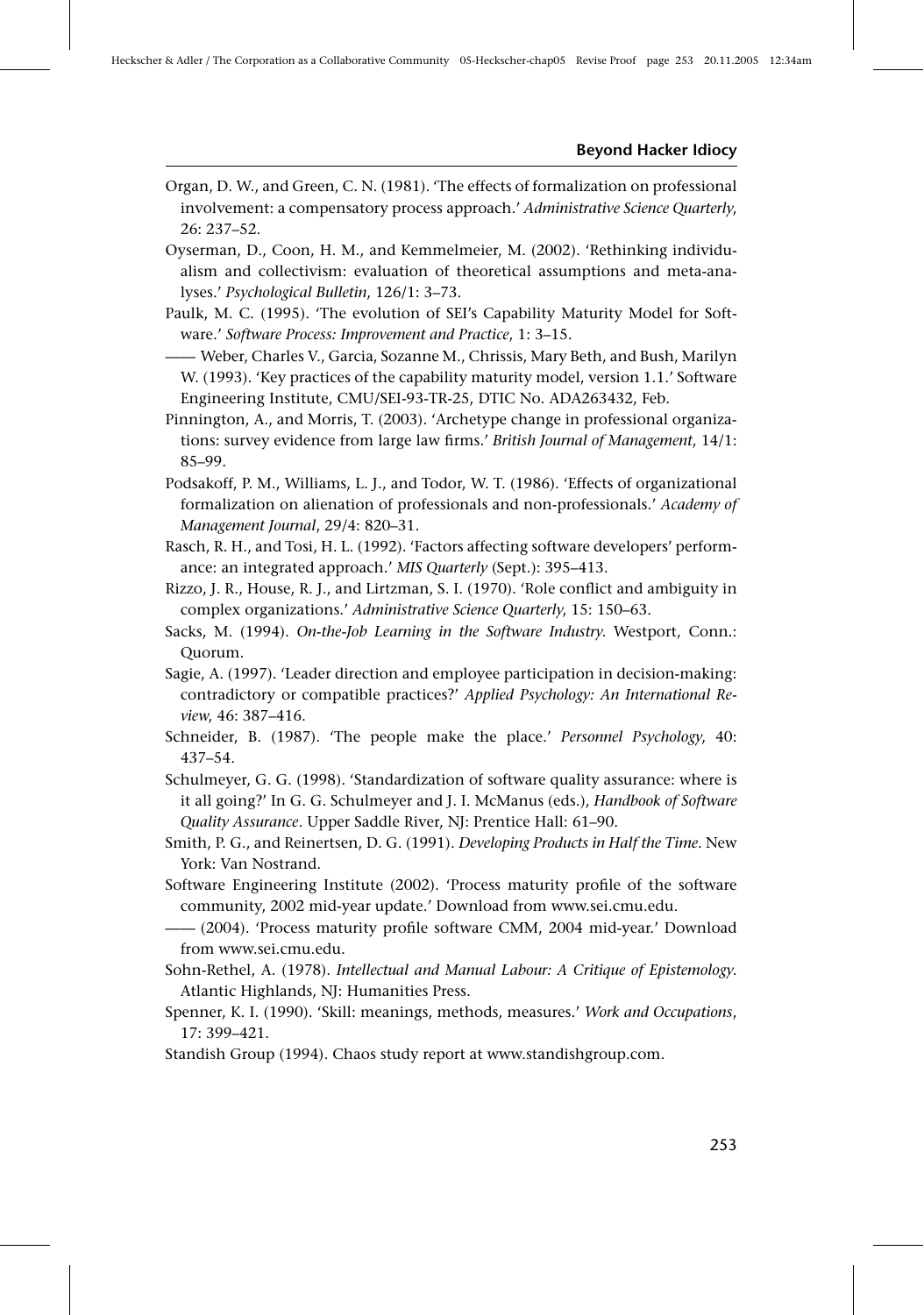- Steinmuller, W. E. (1996). 'The U.S. software industry: An analysis and interpretive history.' In D. C. Mowery (ed.), The International Computer Software Industry. New York: Oxford University Press: 15–52.
- Stone, C. A. (1993). 'What is missing in the metaphor of scaffolding?' In E. A. Forman, N. Minick, and C. A. Stone (eds.), Contexts for Learning: Sociocultural Dynamics in Children's Development. New York: Oxford University Press: 169–83.
- Strauss, A. L., Fagerhaugh, S., Suczek, B., and Wiener, C. (1985). Social Organization of Medical Work. Chicago: University of Chicago Press.
- Suchman, L. (1987). Plans and Situated Actions. Cambridge: Cambridge University Press.
- Swanson, K., McComb, D., Smith, J., and McCubbrey, D. (1991). 'The application software factory: applying Total Quality Techniques to systems development.' MIS Quarterly (Dec.): 567–79.
- Tannenbaum, A. S. (ed.) (1968). Control in Organizations. New York: McGraw-Hill.
- Taylor, C. (1989). The Sources of the Self. Cambridge: Cambridge University Press.
- Taylor, S., and Todd, P. (1995). 'Understanding information technology usage: a test of competing models.' Information Systems Research, 6/2: 144–76.
- Thompson, P. (1989). The Nature of Work: An Introduction to Debates on the Labour Process. London: Macmillan.
- Triandis, H. C., and Gelfand, M. J. (1998). 'Converging measurement of horizontal and vertical individualism and collectivism.' Journal of Personality and Social Psychology, 74/1: 118–28.
- —— and Suh, E. M. (2002). 'Cultural influences on personality.' Annual Review of Psychology, 53: 133–60.
- —— Leung, K., Villareal, M., and Clack, F. L. (1985). 'Allocentric versus idiocentric tendencies: convergent and discriminant validation.' Journal of Personality Psychology, 19: 395–415.
- van der Pijl, K. (1998). Transnational Classes and International Relations. London: Routledge.
- Van Iterson, A., Mastenbroek, W., Newton, T., and Smith, D. (eds.) (2002). The Civilized Organization: Norbert Elias and the Future of Organization Studies. Philadelphia: John Benjamins.
- Van Maanen, J., and Barley, S. R. (1984). 'Occupational communities: culture and control in organizations.' Research in Organizational Behavior, 6: 287–365.
- Vygotsky, L. S. (1962). Thought and Language. Cambridge, Mass.: MIT Press.
- (1978). Mind in Society. Cambridge, Mass.: Harvard University Press.
- Weber, H. (ed.) (1997). The Software Factory Challenge. Amsterdam: IOS Press.
- Wertsch, J. V. (ed.) (1979). The Concept of Activity in Soviet Psychology. Armonk, NY: M. E. Sharp.
- —— Tulviste, P., and Hagstrom, F. (1993). 'A sociocultural approach to agency.' In E. A. Forman, N. Minick, and C. A. Stone (eds.), Contexts for Learning: Sociocultural Dynamics in Children's Development. New York: Oxford University Press: 136–56.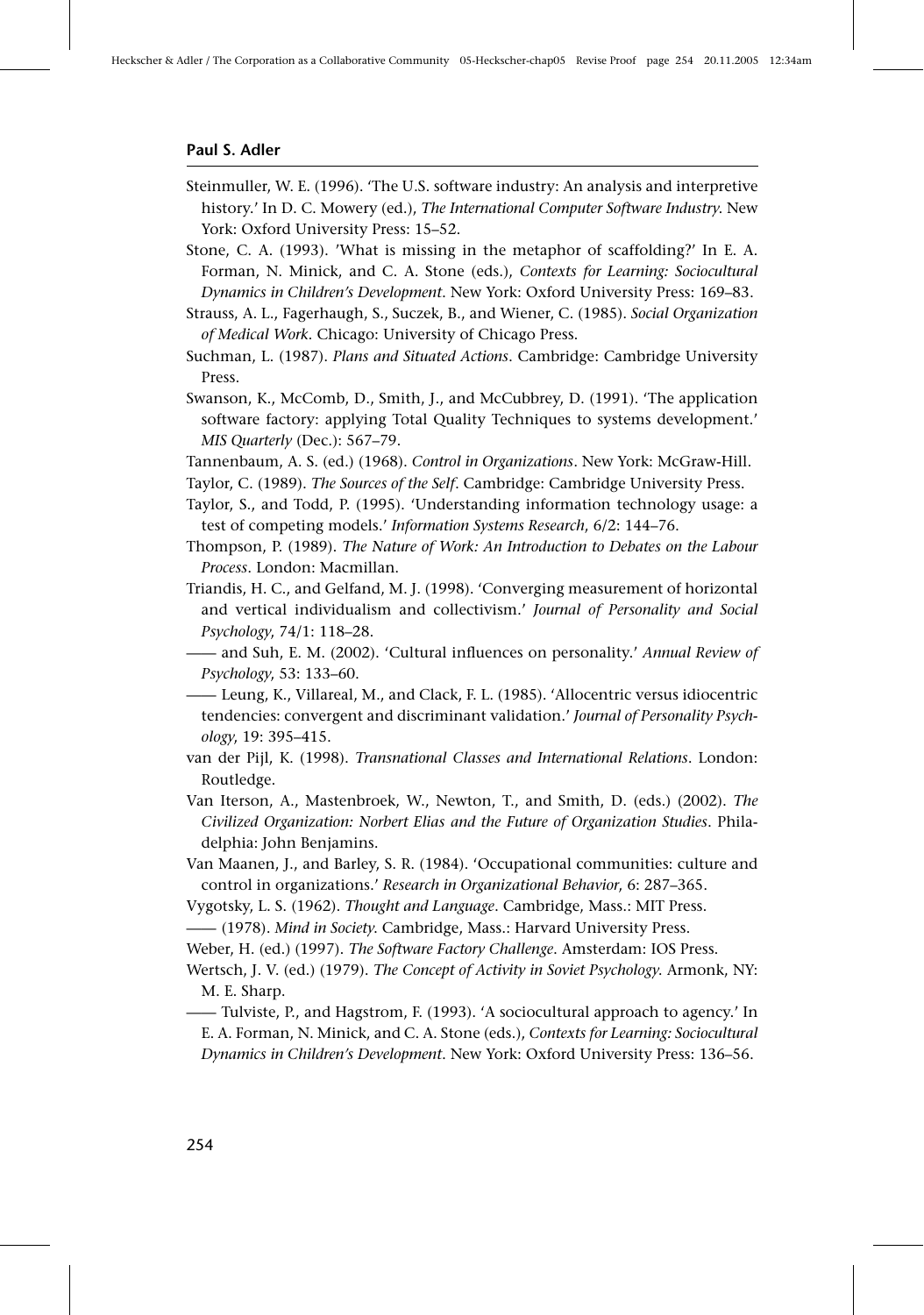- Wheelwright, S. C., and Clark, K. B. (1992). Revolutionizing Product Development. New York: Free Press.
- Wood, D., Bruner, J., and Ross, G. (1976). 'The role of tutoring in problem-solving.' Journal of Child Psychiatry and Psychology, 17: 89–100.
- Wright, E. O., Levine, A., and Sober, E. (1992). Reconstructing Marxism: Essays on Explanation and the Theory of History. London: Verso.
- Yates, J., and Orlikowski, W. J. (1992). 'Genres of organizational communication: a structurational approach to studying communication and media.' Academy of Management Review, 17/2: 299–323.

# Notes

- 1. Gordon and Simon (1992: 234).
- 2. The literature on professionals and the mutations of professional work is enormous. An excellent entry point is provided by Eliot Freidson (2001).
- 3. e.g. McKinlay and Arches (1985); Derber (1982).
- 4. Greenbaum (1979: 64–5).
- 5. Gibbs (1994); Lieberman and Fry (2001); Standish (1994).
- 6. Harter et al. (2000); Clark (1999); Cusumano (2000).
- 7. On the concept of the software factory and the associated debates, see Cusumano (1991); Swanson et al. (1991); Griss (1993): Weber (1997); Friedman and Cornford (1989).
- 8. The general argument for this position is articulated in the 'contingency theory' branch of organization studies—see Burns and Stalker (1961); Lawrence and Lorsch (1967); Galbraith (1977); Mintzberg (1979). The argument has been applied in the software development arena by authors such as Crocca (1992); Bach (1994, 1995); Conradi and Fuggetta (2002); Lynn (1991); Ngwenyama and Nielson (2003).
- 9. Marx (1973, 1977); Engels (1978).
- 10. Markus and Kitayama (1991).
- 11. Marx, following Hegel, takes contradictions as real—out there, in objective, independent reality—rather than purely notional, in the mind of the observer. Contradiction here is a relation between two real forces, not merely a logical relation between two propositions. As such, contradictions are the source of change.
- 12. Marx (1977: appendix); Thompson (1989); Bottomore (1983: 267–70).
- 13. Engels (1978). My reading of Marx is based on G. A. Cohen's (1978) presentation. Cohen's version has been criticized by, amongst others, Levine and Wright (1980) and Cohen (1982); see G. A. Cohen's (1988) reply, also Wright et al. (1992). This essay takes G. A. Cohen's interpretation from the general societal plane into the production process.
- 14. e.g. Marx (1973: 705; 1977: 1024).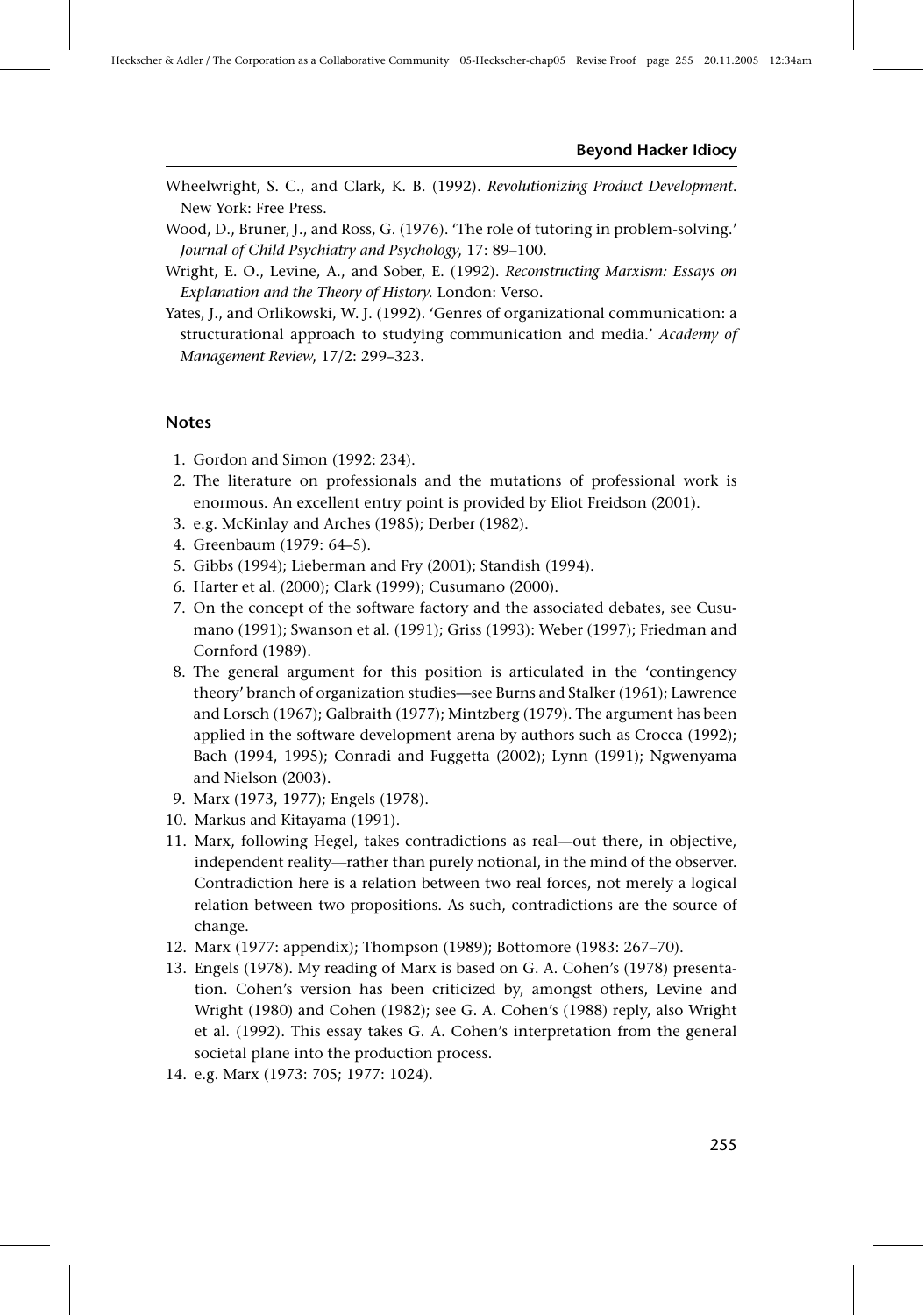- 15. See also van der Pijl (1998); Engels (1978).
- 16. Engels (1978: 702).
- 17. Marx (1977: ch. 13).
- 18. Marx (1977: 458); Gramsci (1971: 201–2).
- 19. Markus and Kitayama (1991).
- 20. Marx (1977: 447).
- 21. Marx and Engels (1959); Marx (1955).
- 22. Marx (1973: 704–6).
- 23. Hyman (1987).
- 24. Adler (2001).
- 25. See Cohen (1978); Levine and Wright (1980).
- 26. Humphrey (2002).
- 27. Jones (2002).
- 28. Paulk (1995: 11).
- 29. Crosby (1979); see Humphrey (2002); a bibliography on the CMM is available at www.sei.cmu.edu/docs/biblio.pdf.
- 30. Clark (1999).
- 31. Harter et al. (2000). Other multi-organization studies include Krishnan et al. (2000); Herbsleb et al. (1997).
- 32. For some observers, the bureaucratizing path of the CMM is a dead end, and the way forward is shown by the open-source movement and 'agile' methods. But close examination shows that these approaches are only feasible in narrow segments of the software industry. Open source is feasible only where interfaces can be standardized and systems can be modularized (Kogut and Metiu 2001); and its cost-effectiveness remains unproven. Agile methods have proven appropriate only where systems and development teams are small, where the customers and users are available for frequent consultation, and where requirements and the environment are particularly volatile—see Boehm and Turner (2003).
- 33. Autonomy is often presented as a key motivating characteristic of jobs (Hackman and Oldham 1980). A similar assumption underlies Ajzen's (1991) theory of planned behavior, with its focus on 'perceived behavioral control.' In labor process theory and the broader field of sociology of work too, autonomy is one of the two defining dimensions of skilled work, alongside complexity (see Braverman 1974; Spenner 1990). In the Information Systems field, a considerable body of research has focused on the role of perceived control and autonomy as determinants of the use of, and satisfaction with, new techniques and technologies (see for example Baronas and Louis 1988; Mathieson 1991; Taylor and Todd 1995; Henderson and Lee 1992; Green and Hevner 1999). This emphasis on autonomy seems particularly appropriate for programmers, who typicallymanifest low need for social interaction (Couger and O'Callaghan 1994).
- 34. On the software industry and its components and major players, see Hoch et al. (2000), and Mowery (1996). Notwithstanding the growth of the personal computer market and the associated mass-market pre-packaged 'software prod-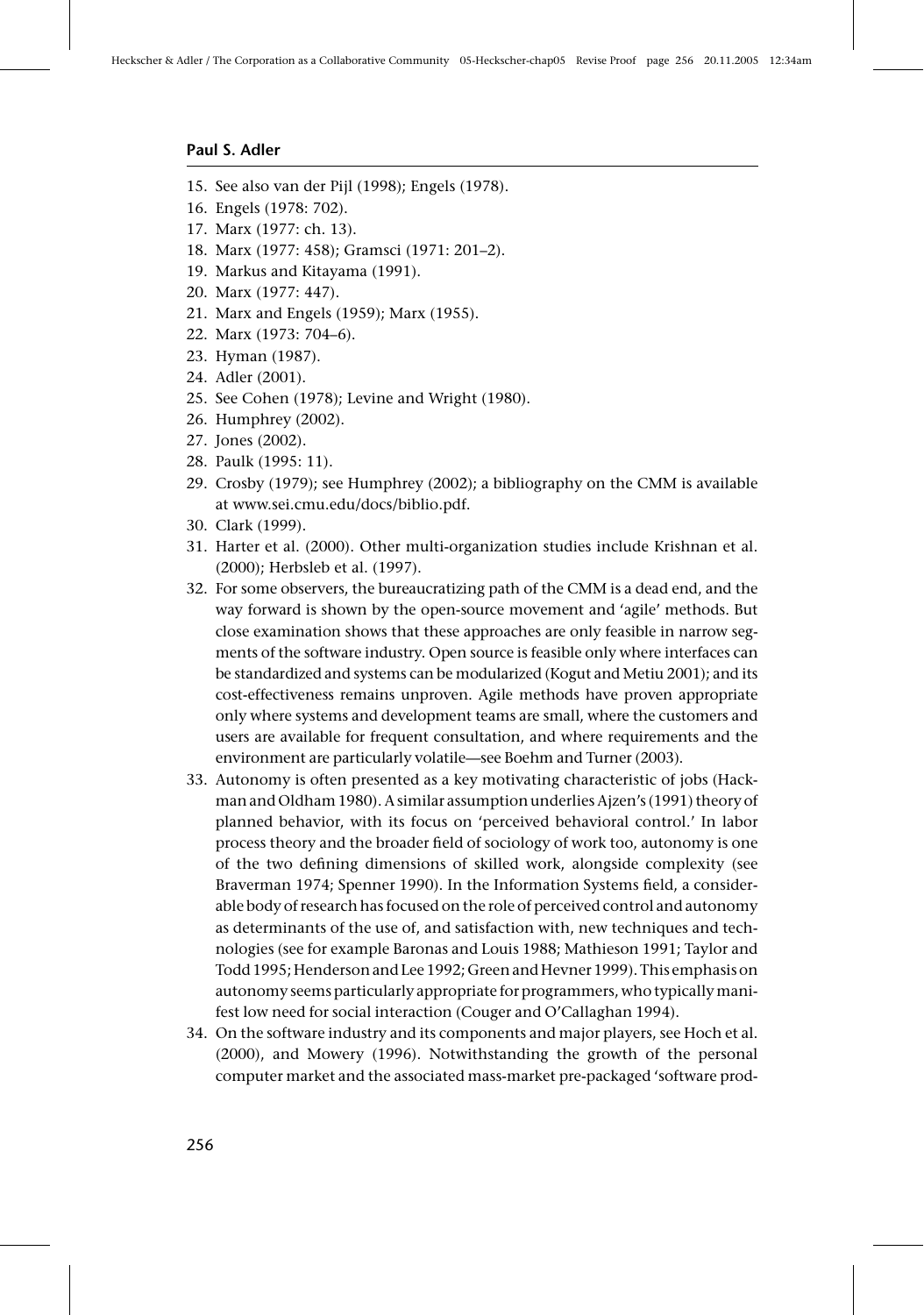ucts' industry, the bulk of the rapidly expanding software industry resembles GCC and its competitors in delivering 'software services'—creating fully or partly customized, large-scale systems for specific clients. In 2000, according to data provided by IDC, software services in the USA accounted for revenues of \$395 billion versus \$171 billion for software products. Steinmuller (1996) notes that both these industry segments are small relative to the software developed for their own use by firms and public organizations.

- 35. See Abbott (1988).
- 36. Kraft (1977: 56).
- 37. Adler (2001).
- 38. As described by Meyer and Rowan (1977).
- 39. Using Marx's periodization (1977: pt. IV).
- 40. For discussion of the impact of process maturity on the role of another key staff function, Configuration Management, see Butler et al. (2001): many of the same conclusions apply.
- 41. See for example Sacks (1994); Lave (1988).
- 42. The metaphor of scaffolding refers to the temporary assistance provided by teachers/adults to students/children as they strive to accomplish a task in their 'zone of proximal development.' The metaphor was originally articulated by Wood et al. (1976). The concept of 'zone of proximal development' is one of Vygotsky's best-known contributions: see Griffin and Cole (1984).
- 43. In offering software development organizations a prescription for their future that was based on lessons drawn from the industry's past, the CMM functioned in precisely the 'proleptic' manner described by Cole (1996: 183 ff.).
- 44. This concern echoed critiques of the 'top-down' nature of the scaffolding metaphor: see Stone (1993); Butler (1998).
- 45. See Wheelwright and Clark (1992); Smith and Reinertsen (1991).
- 46. Bandura (1997).
- 47. On adult socialization, see e.g. Kohn and Schooler (1983); and see Conn (2002) for discussion of the process of developer socialization in another software factory. On 'attraction-selection-attrition,' see Schneider (1987).
- 48. Gouldner (1957); Van Maanen and Barley (1984).
- 49. See Triandis and Gelfand (1998).
- 50. An alternative—more provocative but also more confusing—formulation would be to argue that individualism and collectivism are orthogonal constructs and the new developers are high on both: see discussion in Oyserman et al. (2002: 8), and other contributors to that issue; also Kagitcibasi (1997).
- 51. This shallow view has persisted notwithstanding the strong case made by Tannenbaum's work on the 'control graph'—see, e.g., Tannenbaum (1968); more recently, Henderson and Lee (1992).
- 52. On the social-self thesis and other-directedness, see Livingston (2000).
- 53. See Cohen (1974).